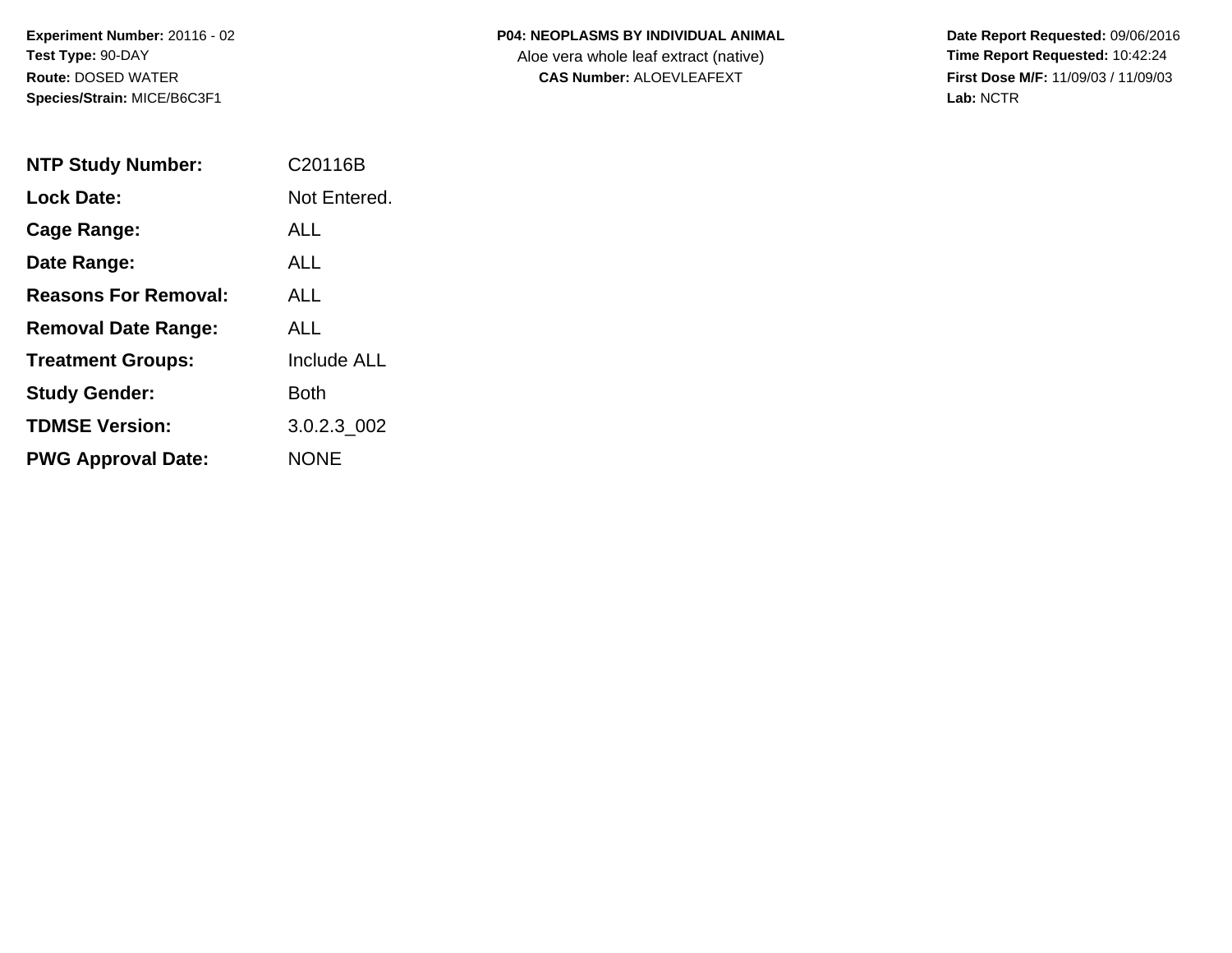| <b>B6C3F1 MICE MALE</b>                                                          | DAY ON TEST                                                                     | $\mathbf 0$<br>$\mathbf{1}$<br>$\mathsf{O}\xspace$<br>$\mathbf 0$ | $\pmb{0}$<br>$\overline{1}$<br>$\pmb{0}$<br>$\mathbf 0$ | $\pmb{0}$<br>$\mathbf{1}$<br>$\mathbf 0$<br>$\mathbf 0$ | $\mathbf 0$<br>1<br>$\pmb{0}$<br>$\mathbf 0$                                            | $\mathsf{O}\xspace$<br>$\mathbf{1}$<br>$\mathbf 0$<br>$\mathbf 0$ | $\mathsf 0$<br>$\mathbf{1}$<br>$\pmb{0}$<br>$\mathbf 0$                    | $\pmb{0}$<br>$\mathbf{1}$<br>$\mathsf{O}\xspace$<br>$\mathbf 0$ | $\pmb{0}$<br>$\mathbf{1}$<br>$\pmb{0}$<br>$\mathbf 0$              | $\pmb{0}$<br>$\mathbf{1}$<br>$\mathbf 0$<br>$\mathbf{1}$                     | $\pmb{0}$<br>$\mathbf{1}$<br>$\pmb{0}$<br>1             | $\pmb{0}$<br>$\mathbf{1}$<br>$\pmb{0}$<br>$\mathbf{1}$  | $\mathbf 0$<br>$\mathbf{1}$<br>0<br>$\mathbf{1}$               |                                                                                               |
|----------------------------------------------------------------------------------|---------------------------------------------------------------------------------|-------------------------------------------------------------------|---------------------------------------------------------|---------------------------------------------------------|-----------------------------------------------------------------------------------------|-------------------------------------------------------------------|----------------------------------------------------------------------------|-----------------------------------------------------------------|--------------------------------------------------------------------|------------------------------------------------------------------------------|---------------------------------------------------------|---------------------------------------------------------|----------------------------------------------------------------|-----------------------------------------------------------------------------------------------|
| <b>CONTROL</b>                                                                   | <b>ANIMAL ID</b>                                                                | 0<br>$\mathbf 0$<br>$\mathbf{1}$<br>$\sqrt{3}$<br>$\mathbf{1}$    | $\mathbf 0$<br>$\overline{0}$<br>1<br>$\frac{3}{2}$     | 0<br>$\mathbf 0$<br>$\mathbf{1}$<br>$\sqrt{3}$<br>3     | $\mathbf 0$<br>$\pmb{0}$<br>$\mathbf{1}$<br>$\ensuremath{\mathsf{3}}$<br>$\overline{4}$ | 0<br>$\mathsf{O}\xspace$<br>$\mathbf{1}$<br>4<br>$\mathbf{1}$     | $\pmb{0}$<br>$\pmb{0}$<br>$\mathbf{1}$<br>$\overline{4}$<br>$\overline{2}$ | 0<br>$\pmb{0}$<br>$\mathbf{1}$<br>4<br>$\mathbf{3}$             | 0<br>$\pmb{0}$<br>$\mathbf{1}$<br>$\overline{4}$<br>$\overline{4}$ | $\mathbf 0$<br>$\pmb{0}$<br>$\overline{1}$<br>$\overline{5}$<br>$\mathbf{1}$ | 0<br>0<br>$\mathbf{1}$<br>$\mathbf 5$<br>$\overline{c}$ | 0<br>$\mathbf 0$<br>$\mathbf{1}$<br>$\overline{5}$<br>3 | $\Omega$<br>$\mathbf 0$<br>$\mathbf{1}$<br>5<br>$\overline{4}$ | * TOTALS                                                                                      |
| <b>ALIMENTARY SYSTEM</b>                                                         |                                                                                 |                                                                   |                                                         |                                                         |                                                                                         |                                                                   |                                                                            |                                                                 |                                                                    |                                                                              |                                                         |                                                         |                                                                |                                                                                               |
| Esophagus                                                                        |                                                                                 |                                                                   |                                                         |                                                         |                                                                                         |                                                                   |                                                                            |                                                                 |                                                                    |                                                                              |                                                         |                                                         | $\ddot{}$                                                      | 12                                                                                            |
| Gallbladder                                                                      |                                                                                 |                                                                   |                                                         |                                                         |                                                                                         |                                                                   |                                                                            |                                                                 |                                                                    |                                                                              |                                                         |                                                         | $\ddot{}$                                                      | 12                                                                                            |
| Intestine Large, Cecum                                                           |                                                                                 |                                                                   |                                                         |                                                         |                                                                                         |                                                                   |                                                                            |                                                                 |                                                                    |                                                                              |                                                         |                                                         | $\ddot{}$                                                      | 12                                                                                            |
| Intestine Large, Colon                                                           |                                                                                 | $\div$                                                            |                                                         |                                                         |                                                                                         |                                                                   |                                                                            |                                                                 |                                                                    |                                                                              |                                                         | $\div$                                                  | $\ddot{}$                                                      | 12                                                                                            |
| Intestine Large, Rectum                                                          |                                                                                 |                                                                   |                                                         |                                                         |                                                                                         |                                                                   |                                                                            |                                                                 |                                                                    |                                                                              |                                                         |                                                         | $\ddot{}$                                                      | 12                                                                                            |
| Intestine Small, Duodenum                                                        |                                                                                 |                                                                   |                                                         |                                                         |                                                                                         |                                                                   |                                                                            |                                                                 |                                                                    |                                                                              |                                                         |                                                         | $\ddot{}$                                                      | 12                                                                                            |
| Intestine Small, Ileum                                                           |                                                                                 |                                                                   |                                                         |                                                         |                                                                                         |                                                                   |                                                                            |                                                                 |                                                                    |                                                                              |                                                         | $\pm$                                                   | $^{+}$                                                         | 12                                                                                            |
| Intestine Small, Jejunum                                                         |                                                                                 |                                                                   |                                                         |                                                         |                                                                                         |                                                                   |                                                                            |                                                                 |                                                                    |                                                                              |                                                         |                                                         | $\overline{+}$                                                 | 12                                                                                            |
| Liver                                                                            |                                                                                 |                                                                   |                                                         |                                                         |                                                                                         |                                                                   |                                                                            |                                                                 |                                                                    |                                                                              |                                                         |                                                         | $\ddot{}$                                                      | 12                                                                                            |
| Pancreas                                                                         |                                                                                 |                                                                   |                                                         |                                                         |                                                                                         |                                                                   |                                                                            |                                                                 |                                                                    |                                                                              |                                                         |                                                         | $\ddot{}$                                                      | 12                                                                                            |
| Salivary Glands                                                                  |                                                                                 |                                                                   |                                                         |                                                         |                                                                                         |                                                                   |                                                                            |                                                                 |                                                                    |                                                                              |                                                         |                                                         | $\ddot{}$                                                      | 12                                                                                            |
| Stomach, Forestomach                                                             |                                                                                 |                                                                   |                                                         |                                                         |                                                                                         |                                                                   |                                                                            |                                                                 |                                                                    |                                                                              |                                                         |                                                         | $\ddot{}$                                                      | 12                                                                                            |
| Stomach, Glandular                                                               |                                                                                 |                                                                   |                                                         |                                                         |                                                                                         |                                                                   |                                                                            |                                                                 |                                                                    |                                                                              |                                                         |                                                         | $\overline{+}$                                                 | 12                                                                                            |
| <b>CARDIOVASCULAR SYSTEM</b>                                                     |                                                                                 |                                                                   |                                                         |                                                         |                                                                                         |                                                                   |                                                                            |                                                                 |                                                                    |                                                                              |                                                         |                                                         |                                                                |                                                                                               |
| <b>Blood Vessel</b>                                                              |                                                                                 |                                                                   |                                                         |                                                         |                                                                                         |                                                                   |                                                                            |                                                                 |                                                                    |                                                                              |                                                         | $\pm$                                                   | $+$                                                            | 12                                                                                            |
| +  Tissue examined microscopically<br>X  Lesion present<br>I Insufficient tissue | *  Total animals with tissue examined microscopically; Total animals with tumor |                                                                   |                                                         |                                                         |                                                                                         |                                                                   |                                                                            |                                                                 |                                                                    |                                                                              |                                                         |                                                         |                                                                | M  Missing tissue<br>A  Autolysis precludes evaluation<br>BLANK  Not examined microscopically |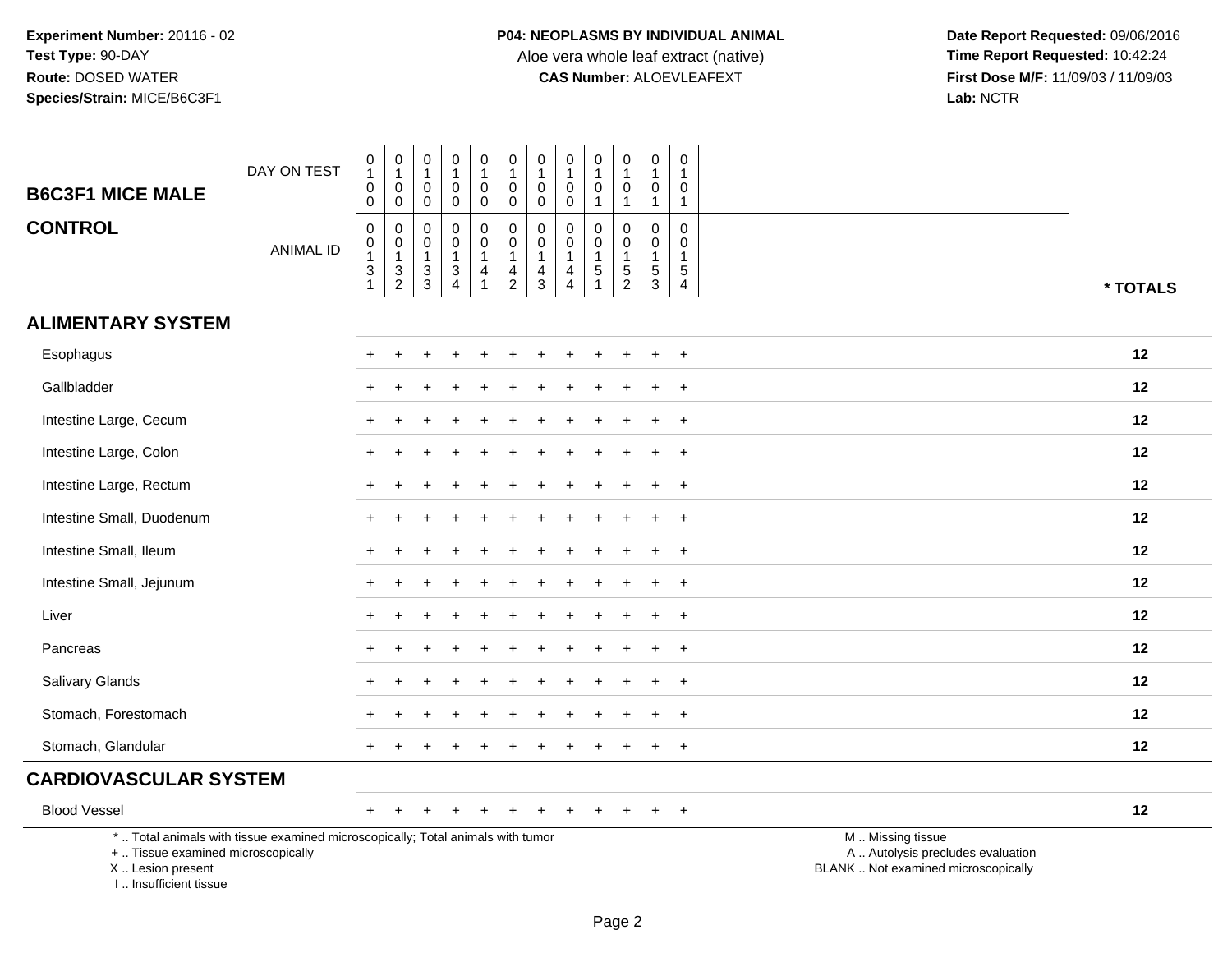**Date Report Requested:** 09/06/2016 **First Dose M/F:** 11/09/03 / 11/09/03<br>Lab: NCTR **Lab:** NCTR

| <b>B6C3F1 MICE MALE</b><br><b>CONTROL</b> | DAY ON TEST<br>ANIMAL ID | $\pmb{0}$<br>$\mathbf{1}$<br>$\pmb{0}$<br>$\mathbf 0$<br>0<br>$\pmb{0}$<br>$\overline{A}$ | 0<br>$\pmb{0}$<br>0<br>0<br>$\pmb{0}$ | $\mathbf 0$<br>$\mathbf 0$<br>0<br>$\pmb{0}$ | $\mathsf{O}$<br>$\pmb{0}$<br>0<br>$\pmb{0}$<br>$\mathbf 0$<br>$\overline{A}$ | 0<br>0<br>0<br>0<br>0 | $\pmb{0}$<br>$\overline{1}$<br>$\pmb{0}$<br>$\mathbf 0$<br>$_{\rm 0}^{\rm 0}$<br>$\overline{A}$ | 0<br>$\pmb{0}$<br>0<br>0<br>$\pmb{0}$ | $\mathbf 0$<br>$\mathbf{1}$<br>$\mathbf 0$<br>$\mathbf 0$<br>0<br>$\pmb{0}$<br>$\overline{1}$ | $\mathbf 0$<br>$\mathbf 0$<br>0<br>$\pmb{0}$ | $\begin{smallmatrix}0\\1\end{smallmatrix}$<br>$\mathbf 0$<br>0<br>$\pmb{0}$<br>$\overline{4}$ | 0<br>$\mathbf{1}$<br>$\boldsymbol{0}$<br>$\mathbf 0$<br>0<br>$\overline{A}$ | $\Omega$<br>$\mathbf 0$<br>0 |          |
|-------------------------------------------|--------------------------|-------------------------------------------------------------------------------------------|---------------------------------------|----------------------------------------------|------------------------------------------------------------------------------|-----------------------|-------------------------------------------------------------------------------------------------|---------------------------------------|-----------------------------------------------------------------------------------------------|----------------------------------------------|-----------------------------------------------------------------------------------------------|-----------------------------------------------------------------------------|------------------------------|----------|
|                                           |                          | $\mathbf{3}$                                                                              | $\ensuremath{\mathsf{3}}$<br>2        | $\ensuremath{\mathsf{3}}$<br>3               | $\sqrt{3}$<br>$\overline{4}$                                                 | 4                     | $\frac{4}{2}$                                                                                   | 4<br>3                                | 4<br>$\overline{4}$                                                                           | 5                                            | $\mathbf 5$<br>$\overline{2}$                                                                 | 5<br>3                                                                      | 5<br>$\overline{4}$          | * TOTALS |
| Heart                                     |                          | $+$                                                                                       |                                       |                                              | $\ddot{}$                                                                    | $+$                   |                                                                                                 | $\pm$                                 | $\div$                                                                                        | $\ddot{}$                                    | $+$                                                                                           | $+$                                                                         | $+$                          | 12       |
| <b>ENDOCRINE SYSTEM</b>                   |                          |                                                                                           |                                       |                                              |                                                                              |                       |                                                                                                 |                                       |                                                                                               |                                              |                                                                                               |                                                                             |                              |          |
| <b>Adrenal Cortex</b>                     |                          |                                                                                           |                                       |                                              |                                                                              |                       |                                                                                                 |                                       |                                                                                               |                                              |                                                                                               | $+$                                                                         | $+$                          | 12       |
| Adrenal Medulla                           |                          | $+$                                                                                       |                                       |                                              | $\ddot{}$                                                                    | $+$                   | M                                                                                               | $\ddot{}$                             |                                                                                               | $\div$                                       |                                                                                               | $+$                                                                         | $+$                          | 11       |
| Islets, Pancreatic                        |                          | $+$                                                                                       |                                       |                                              |                                                                              | $+$                   |                                                                                                 |                                       | $+$                                                                                           | $\ddot{}$                                    |                                                                                               | $+$                                                                         | $+$                          | 12       |
| Parathyroid Gland                         |                          | $+$                                                                                       | M                                     | $+$                                          | $+$                                                                          | $+$                   | $+$                                                                                             | $+$                                   |                                                                                               | $M +$                                        | $+$                                                                                           | $+$                                                                         | $+$                          | 10       |
| <b>Pituitary Gland</b>                    |                          |                                                                                           |                                       |                                              |                                                                              | +                     |                                                                                                 |                                       |                                                                                               |                                              |                                                                                               | $+$                                                                         | $+$                          | 12       |
| <b>Thyroid Gland</b>                      |                          | $+$                                                                                       |                                       |                                              |                                                                              |                       |                                                                                                 |                                       |                                                                                               |                                              |                                                                                               | $\pm$                                                                       | $+$                          | 12       |

# **GENERAL BODY SYSTEM**

NONE

 $\sim$ 

#### **GENITAL SYSTEM**

| Epididymis                                                                                                                                                                                                                     |  | + + + + + + + + + + + |  |  |  |  |  | 12 |
|--------------------------------------------------------------------------------------------------------------------------------------------------------------------------------------------------------------------------------|--|-----------------------|--|--|--|--|--|----|
| <b>Preputial Gland</b>                                                                                                                                                                                                         |  | + + + + + + + + + + + |  |  |  |  |  | 12 |
| Prostate                                                                                                                                                                                                                       |  | + + + + + + + + + + + |  |  |  |  |  | 12 |
| Seminal Vesicle                                                                                                                                                                                                                |  | + + + + + + + + + + + |  |  |  |  |  | 12 |
| <b>Testes</b>                                                                                                                                                                                                                  |  | + + + + + + + + + + + |  |  |  |  |  | 12 |
| المتعاونة والمستحقق والمستحقق والمتحاول والمتحاول والمتحدث والمتحاول والمتحاول والمتحاول والمتحول والمتحاول والمتحاول والمتحاول والمتحول والمتحاول والمتحول والمتحاول والمتحول والمتحول والمتحول والمتحول والمتحول والمتحول وا |  |                       |  |  |  |  |  |    |

Page 3

\* .. Total animals with tissue examined microscopically; Total animals with tumor

+ .. Tissue examined microscopically

X .. Lesion present

I .. Insufficient tissue

M .. Missing tissue

y the contract of the contract of the contract of the contract of the contract of the contract of the contract of  $A$ . Autolysis precludes evaluation

Lesion present BLANK .. Not examined microscopically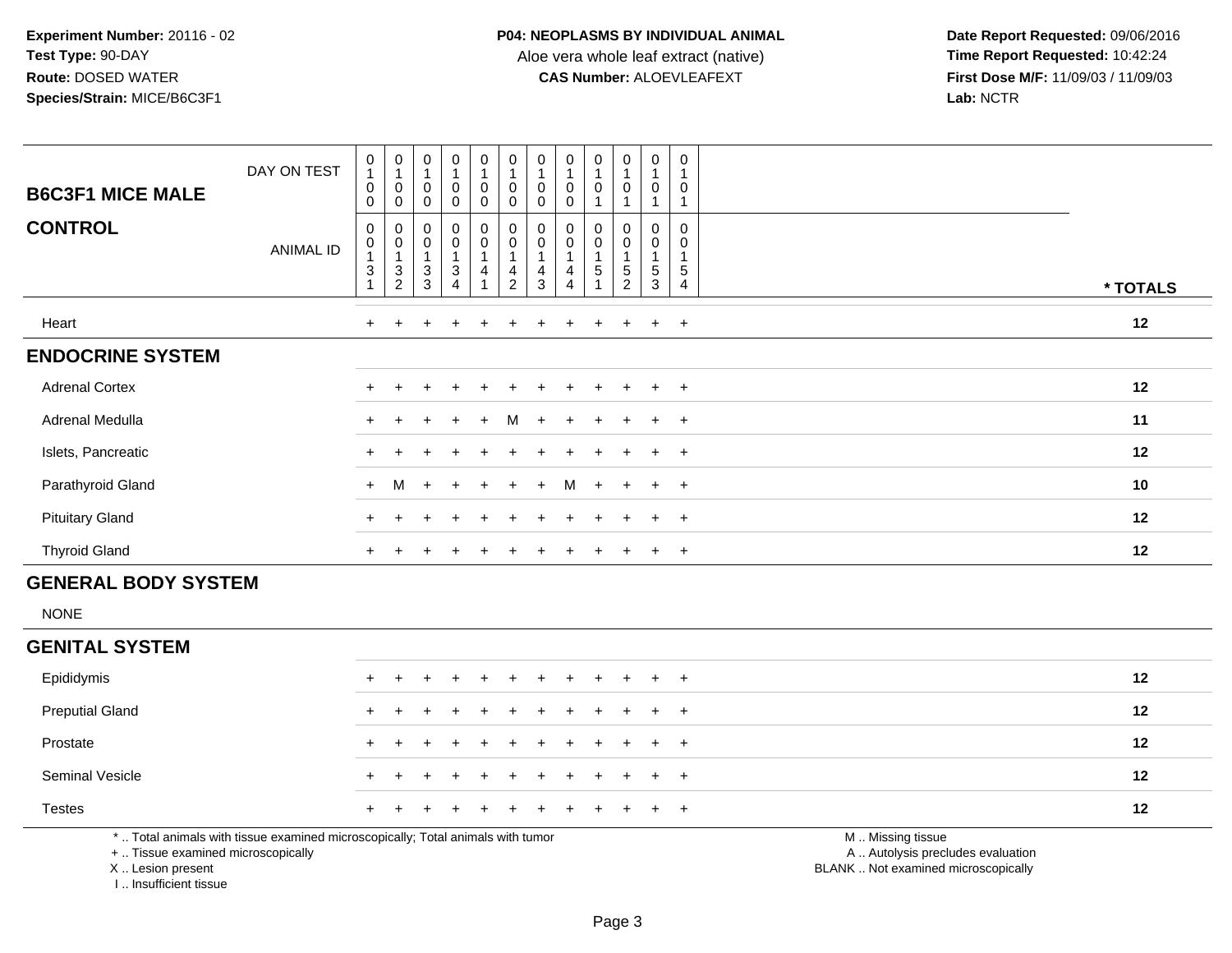**Date Report Requested:** 09/06/2016 **First Dose M/F:** 11/09/03 / 11/09/03<br>Lab: NCTR **Lab:** NCTR

| <b>B6C3F1 MICE MALE</b>       | DAY ON TEST      | $\begin{smallmatrix}0\1\end{smallmatrix}$<br>$\pmb{0}$<br>$\mathsf{O}\xspace$                        | $\begin{smallmatrix}0\\1\end{smallmatrix}$<br>$\pmb{0}$<br>$\pmb{0}$ | $\begin{smallmatrix}0\\1\end{smallmatrix}$<br>$\mathbf 0$<br>$\mathbf 0$ | $\begin{smallmatrix}0\\1\end{smallmatrix}$<br>$\mathbf 0$<br>$\pmb{0}$ | 0<br>$\mathbf{1}$<br>$\mathbf 0$<br>0           | $\begin{smallmatrix}0\\1\end{smallmatrix}$<br>$\pmb{0}$<br>$\pmb{0}$ | $\pmb{0}$<br>$\mathbf{1}$<br>$\mathbf 0$<br>$\mathbf 0$         | $\pmb{0}$<br>0<br>$\pmb{0}$                             | $\boldsymbol{0}$<br>$\mathbf{1}$<br>$\boldsymbol{0}$<br>$\overline{1}$ | 0<br>$\mathbf{1}$<br>0<br>$\mathbf{1}$  | $\pmb{0}$<br>$\mathbf{1}$<br>$\mathbf 0$<br>$\mathbf{1}$                       | 0<br>$\mathbf{1}$<br>0<br>$\mathbf{1}$                        |           |  |
|-------------------------------|------------------|------------------------------------------------------------------------------------------------------|----------------------------------------------------------------------|--------------------------------------------------------------------------|------------------------------------------------------------------------|-------------------------------------------------|----------------------------------------------------------------------|-----------------------------------------------------------------|---------------------------------------------------------|------------------------------------------------------------------------|-----------------------------------------|--------------------------------------------------------------------------------|---------------------------------------------------------------|-----------|--|
| <b>CONTROL</b>                | <b>ANIMAL ID</b> | $\pmb{0}$<br>$\begin{smallmatrix}0\\1\end{smallmatrix}$<br>$\ensuremath{\mathsf{3}}$<br>$\mathbf{1}$ | $\pmb{0}$<br>$\overline{0}$<br>1<br>$\frac{3}{2}$                    | $\mathbf 0$<br>$\frac{0}{1}$<br>$\frac{3}{3}$                            | $\pmb{0}$<br>$\overline{0}$<br>1<br>$\frac{3}{4}$                      | $\mathbf 0$<br>$\mathsf 0$<br>$\mathbf{1}$<br>4 | $\pmb{0}$<br>$\overline{0}$<br>1<br>$\frac{4}{2}$                    | $\mathbf 0$<br>$\pmb{0}$<br>$\mathbf{1}$<br>4<br>$\overline{3}$ | $\mathbf 0$<br>0<br>$\mathbf{1}$<br>4<br>$\overline{4}$ | $\mathbf 0$<br>$\mathbf 0$<br>$\overline{1}$<br>$\overline{5}$         | 0<br>0<br>$\mathbf{1}$<br>$\frac{5}{2}$ | $\mathbf 0$<br>$\boldsymbol{0}$<br>$\mathbf{1}$<br>$\,$ 5 $\,$<br>$\mathbf{3}$ | $\Omega$<br>0<br>$\mathbf{1}$<br>$\sqrt{5}$<br>$\overline{4}$ | * TOTALS  |  |
| <b>HEMATOPOIETIC SYSTEM</b>   |                  |                                                                                                      |                                                                      |                                                                          |                                                                        |                                                 |                                                                      |                                                                 |                                                         |                                                                        |                                         |                                                                                |                                                               |           |  |
| <b>Bone Marrow</b>            |                  | $+$                                                                                                  | $\div$                                                               |                                                                          |                                                                        | $\div$                                          |                                                                      | $\pm$                                                           | $\pm$                                                   | $\pm$                                                                  | $\overline{+}$                          | $\ddot{}$                                                                      | $+$                                                           | 12        |  |
| Lymph Node, Mandibular        |                  | $+$                                                                                                  |                                                                      |                                                                          |                                                                        |                                                 |                                                                      |                                                                 |                                                         |                                                                        |                                         | $\ddot{}$                                                                      | $\overline{+}$                                                | 12        |  |
| Lymph Node, Mesenteric        |                  | $+$                                                                                                  |                                                                      |                                                                          |                                                                        |                                                 |                                                                      |                                                                 |                                                         |                                                                        |                                         |                                                                                | $\ddot{}$                                                     | 12        |  |
| Spleen                        |                  | $+$                                                                                                  |                                                                      |                                                                          |                                                                        |                                                 |                                                                      |                                                                 |                                                         |                                                                        |                                         |                                                                                | $\ddot{}$                                                     | 12        |  |
| Thymus                        |                  | $+$                                                                                                  |                                                                      |                                                                          |                                                                        |                                                 |                                                                      |                                                                 |                                                         |                                                                        | ÷                                       | $\ddot{}$                                                                      | $\ddot{}$                                                     | 12        |  |
| <b>INTEGUMENTARY SYSTEM</b>   |                  |                                                                                                      |                                                                      |                                                                          |                                                                        |                                                 |                                                                      |                                                                 |                                                         |                                                                        |                                         |                                                                                |                                                               |           |  |
| Mammary Gland                 |                  | M                                                                                                    | м                                                                    | M                                                                        | M                                                                      | M                                               | M                                                                    | M                                                               |                                                         | M M                                                                    | M                                       | M M                                                                            |                                                               | $\pmb{0}$ |  |
| Skin                          |                  | $+$                                                                                                  |                                                                      |                                                                          |                                                                        |                                                 |                                                                      |                                                                 |                                                         |                                                                        | $\ddot{}$                               | $\ddot{}$                                                                      | $\overline{+}$                                                | 12        |  |
| <b>MUSCULOSKELETAL SYSTEM</b> |                  |                                                                                                      |                                                                      |                                                                          |                                                                        |                                                 |                                                                      |                                                                 |                                                         |                                                                        |                                         |                                                                                |                                                               |           |  |
| Bone, Femur                   |                  | $+$                                                                                                  | $\ddot{}$                                                            |                                                                          |                                                                        |                                                 |                                                                      | $\ddot{}$                                                       | $\pm$                                                   | $\ddot{}$                                                              | $+$                                     | $+$                                                                            | $+$                                                           | 12        |  |
| <b>NERVOUS SYSTEM</b>         |                  |                                                                                                      |                                                                      |                                                                          |                                                                        |                                                 |                                                                      |                                                                 |                                                         |                                                                        |                                         |                                                                                |                                                               |           |  |
| Brain, Brain Stem             |                  |                                                                                                      |                                                                      |                                                                          |                                                                        |                                                 |                                                                      |                                                                 |                                                         |                                                                        |                                         | ÷                                                                              | $\ddot{}$                                                     | 12        |  |
| Brain, Cerebellum             |                  | $+$                                                                                                  |                                                                      |                                                                          |                                                                        |                                                 |                                                                      |                                                                 |                                                         |                                                                        |                                         | ÷                                                                              | $\ddot{}$                                                     | 12        |  |
| Brain, Cerebrum               |                  |                                                                                                      |                                                                      |                                                                          |                                                                        |                                                 |                                                                      |                                                                 |                                                         |                                                                        | ÷                                       | $\ddot{}$                                                                      | $\ddot{}$                                                     | 12        |  |
|                               |                  |                                                                                                      |                                                                      |                                                                          |                                                                        |                                                 |                                                                      |                                                                 |                                                         |                                                                        |                                         |                                                                                |                                                               |           |  |

## **RESPIRATORY SYSTEM**

\* .. Total animals with tissue examined microscopically; Total animals with tumor

+ .. Tissue examined microscopically

X .. Lesion present

I .. Insufficient tissue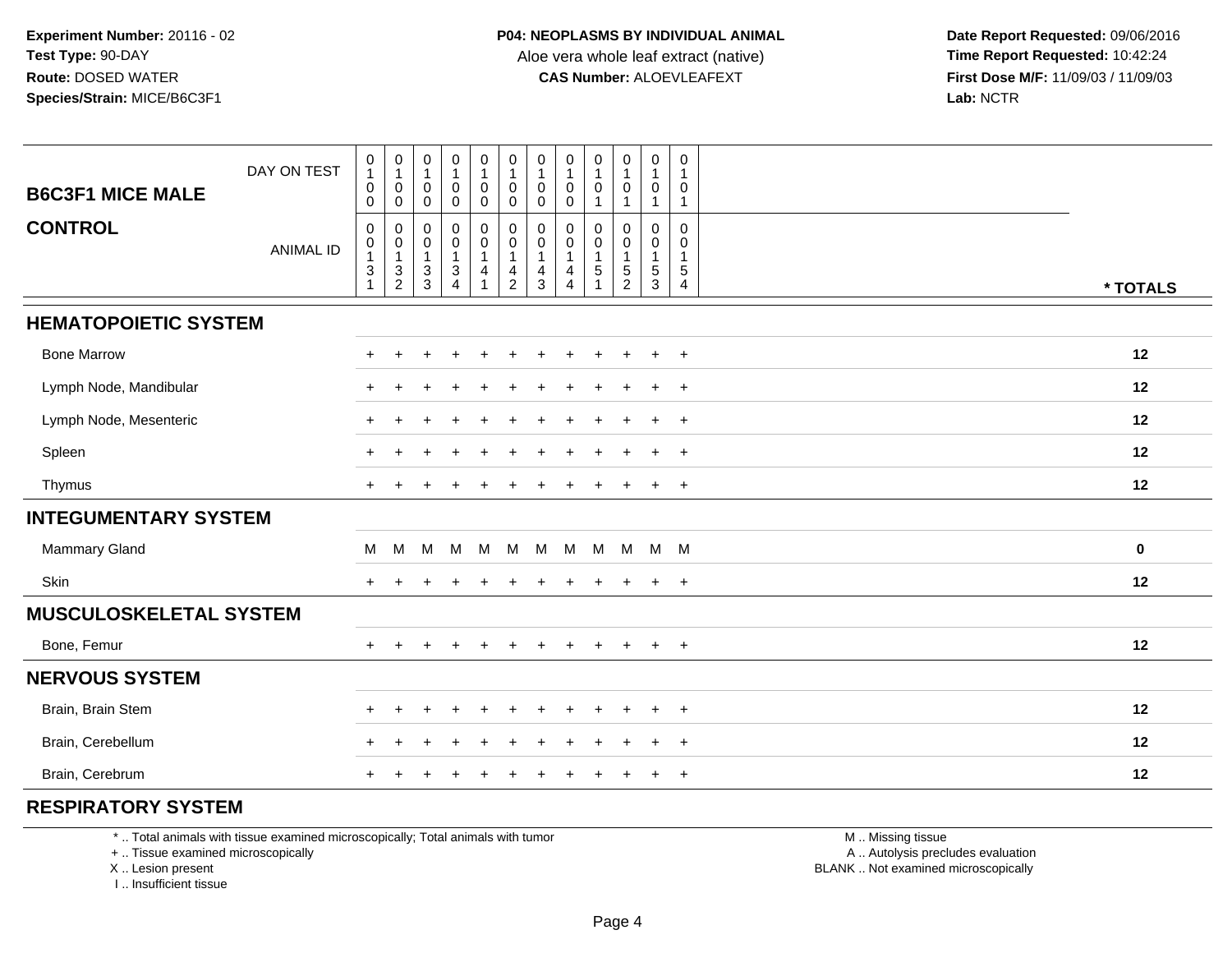**Date Report Requested:** 09/06/2016 **First Dose M/F:** 11/09/03 / 11/09/03<br>Lab: NCTR **Lab:** NCTR

| <b>B6C3F1 MICE MALE</b><br><b>CONTROL</b> | DAY ON TEST      | $\pmb{0}$<br>$\overline{A}$<br>0<br>$\mathbf 0$<br>0 | $\begin{smallmatrix}0\\1\end{smallmatrix}$<br>$\pmb{0}$<br>$\mathbf 0$<br>$_{\rm 0}^{\rm 0}$ | $\begin{smallmatrix}0\\1\end{smallmatrix}$<br>$\mathbf 0$<br>$\mathbf 0$<br>$\mathbf 0$ | $\mathbf 0$<br>$\mathbf{1}$<br>0<br>$\mathbf 0$<br>$\mathbf 0$ | $\begin{smallmatrix}0\\1\end{smallmatrix}$<br>$\mathsf 0$<br>$\mathbf 0$<br>$\pmb{0}$ | $\begin{smallmatrix}0\\1\end{smallmatrix}$<br>$\pmb{0}$<br>$\mathbf 0$<br>$\begin{smallmatrix} 0\\0 \end{smallmatrix}$ | $\begin{smallmatrix}0\\1\end{smallmatrix}$<br>0<br>$\mathbf 0$<br>$\begin{smallmatrix} 0\\0 \end{smallmatrix}$ | $\begin{smallmatrix}0\\1\end{smallmatrix}$<br>0<br>0<br>$_{\rm 0}^{\rm 0}$ | $\mathbf 0$<br>$\mathbf{1}$<br>$\mathbf 0$<br>0 | $\begin{smallmatrix}0\\1\end{smallmatrix}$<br>$\mathsf 0$<br>$\pmb{0}$ | $\pmb{0}$<br>$\overline{1}$<br>$\pmb{0}$<br>0 | $\mathbf 0$<br>$\overline{1}$<br>$\mathbf 0$<br>$\mathbf 0$      |          |  |
|-------------------------------------------|------------------|------------------------------------------------------|----------------------------------------------------------------------------------------------|-----------------------------------------------------------------------------------------|----------------------------------------------------------------|---------------------------------------------------------------------------------------|------------------------------------------------------------------------------------------------------------------------|----------------------------------------------------------------------------------------------------------------|----------------------------------------------------------------------------|-------------------------------------------------|------------------------------------------------------------------------|-----------------------------------------------|------------------------------------------------------------------|----------|--|
|                                           | <b>ANIMAL ID</b> | 0<br>$\sqrt{3}$                                      | $\overline{1}$<br>$\frac{3}{2}$                                                              | $\mathbf 0$<br>$\mathbf{1}$<br>$\ensuremath{\mathsf{3}}$<br>3                           | $\mathsf{O}\xspace$<br>$\mathbf{3}$<br>4                       | $\pmb{0}$<br>$\overline{1}$<br>$\overline{4}$                                         | 4<br>$\overline{2}$                                                                                                    | $\overline{1}$<br>$\frac{4}{3}$                                                                                | $\mathbf{1}$<br>4<br>$\boldsymbol{\Lambda}$                                | $\mathsf{O}\xspace$<br>5                        | $\mathbf 0$<br>$\overline{1}$<br>$\frac{5}{2}$                         | $\pmb{0}$<br>$\mathbf{1}$<br>$\frac{5}{3}$    | 0<br>$\overline{\mathbf{1}}$<br>$\overline{5}$<br>$\overline{4}$ | * TOTALS |  |
| Lung                                      |                  | $+$                                                  |                                                                                              | ÷                                                                                       | $\div$                                                         | $\pm$                                                                                 | $\ddot{}$                                                                                                              | ÷.                                                                                                             | $+$                                                                        | $\ddot{}$                                       | $+$                                                                    | $+$                                           | $+$                                                              | 12       |  |
| Nose                                      |                  |                                                      |                                                                                              |                                                                                         |                                                                |                                                                                       |                                                                                                                        |                                                                                                                |                                                                            |                                                 |                                                                        | $\ddot{}$                                     | $+$                                                              | 12       |  |
| Trachea                                   |                  | $+$                                                  |                                                                                              |                                                                                         |                                                                | $\pm$                                                                                 | $\div$                                                                                                                 |                                                                                                                | $\pm$                                                                      | $\ddot{}$                                       | $\ddot{}$                                                              | $+$                                           | $+$                                                              | 12       |  |
| <b>SPECIAL SENSES SYSTEM</b>              |                  |                                                      |                                                                                              |                                                                                         |                                                                |                                                                                       |                                                                                                                        |                                                                                                                |                                                                            |                                                 |                                                                        |                                               |                                                                  |          |  |
| Eye                                       |                  | $\pm$                                                |                                                                                              |                                                                                         | $\pm$                                                          | $\pm$                                                                                 | $\div$                                                                                                                 |                                                                                                                |                                                                            | $\div$                                          | $+$                                                                    | $+$                                           | $+$                                                              | 12       |  |
| Harderian Gland                           |                  | $+$                                                  |                                                                                              |                                                                                         | $\overline{1}$                                                 | $\pm$                                                                                 | $\ddot{}$                                                                                                              |                                                                                                                | $\ddot{}$                                                                  | $\ddot{}$                                       | $\ddot{}$                                                              | $+$                                           | $+$                                                              | 12       |  |
| <b>URINARY SYSTEM</b>                     |                  |                                                      |                                                                                              |                                                                                         |                                                                |                                                                                       |                                                                                                                        |                                                                                                                |                                                                            |                                                 |                                                                        |                                               |                                                                  |          |  |
| Kidney                                    |                  | $\pm$                                                |                                                                                              |                                                                                         |                                                                |                                                                                       | $\div$                                                                                                                 |                                                                                                                | $\pm$                                                                      | $\pm$                                           | $\pm$                                                                  | $+$                                           | $+$                                                              | 12       |  |
| <b>Urinary Bladder</b>                    |                  | $+$                                                  |                                                                                              |                                                                                         |                                                                |                                                                                       |                                                                                                                        |                                                                                                                |                                                                            | $\overline{ }$                                  | $\ddot{}$                                                              | $+$                                           | $+$                                                              | 12       |  |
| <b>SYSTEMIC LESIONS</b>                   |                  |                                                      |                                                                                              |                                                                                         |                                                                |                                                                                       |                                                                                                                        |                                                                                                                |                                                                            |                                                 |                                                                        |                                               |                                                                  |          |  |
| Multiple Organ                            |                  |                                                      |                                                                                              |                                                                                         |                                                                |                                                                                       |                                                                                                                        |                                                                                                                |                                                                            | $\ddot{}$                                       | $+$                                                                    | $+$                                           | $+$                                                              | 12       |  |

\* .. Total animals with tissue examined microscopically; Total animals with tumor

+ .. Tissue examined microscopically

X .. Lesion present

I .. Insufficient tissue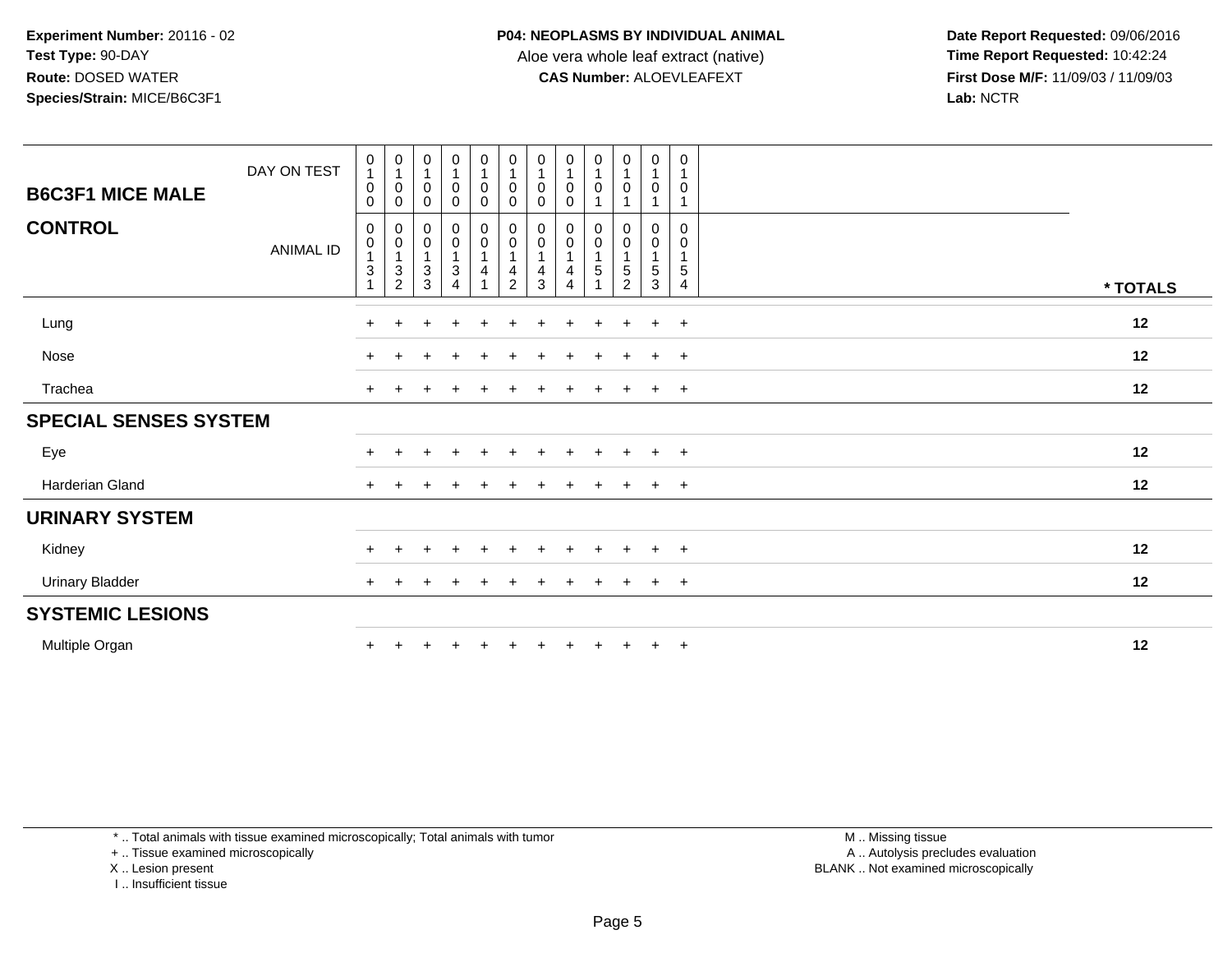I .. Insufficient tissue

| <b>B6C3F1 MICE MALE</b>                                 | DAY ON TEST                                                                     | 0<br>1<br>0<br>0                     | $\boldsymbol{0}$<br>$\overline{1}$<br>$\boldsymbol{0}$<br>$\mathbf 0$            | 0<br>$\mathbf{1}$<br>0<br>$\mathbf 0$                 | 0<br>$\mathbf{1}$<br>0<br>$\mathbf 0$             | 0<br>1<br>$\mathbf 0$<br>$\mathbf 0$                                    | 0<br>$\mathbf{1}$<br>0<br>$\mathbf 0$ | $\pmb{0}$<br>$\mathbf{1}$<br>0<br>$\mathbf 0$ | $\pmb{0}$<br>$\mathbf{1}$<br>$\pmb{0}$<br>$\pmb{0}$        | 0<br>$\mathbf 0$               | $\pmb{0}$<br>$\mathbf{1}$<br>$\pmb{0}$<br>$\overline{1}$ | 0<br>$\overline{1}$<br>0<br>$\overline{1}$ | $\pmb{0}$<br>$\overline{1}$<br>$\mathbf 0$<br>$\mathbf{1}$    |                                                                                               |          |
|---------------------------------------------------------|---------------------------------------------------------------------------------|--------------------------------------|----------------------------------------------------------------------------------|-------------------------------------------------------|---------------------------------------------------|-------------------------------------------------------------------------|---------------------------------------|-----------------------------------------------|------------------------------------------------------------|--------------------------------|----------------------------------------------------------|--------------------------------------------|---------------------------------------------------------------|-----------------------------------------------------------------------------------------------|----------|
| <b>1% WLN</b>                                           | <b>ANIMAL ID</b>                                                                | $\mathbf 0$<br>0<br>$\mathsf 0$<br>1 | $\mathbf 0$<br>$\boldsymbol{0}$<br>$\mathbf 0$<br>$\mathbf{1}$<br>$\overline{2}$ | 0<br>0<br>$\mathbf 0$<br>$\mathbf{1}$<br>$\mathbf{3}$ | $\mathbf 0$<br>$\Omega$<br>0<br>$\mathbf{1}$<br>4 | $\Omega$<br>$\Omega$<br>$\mathbf 0$<br>$\overline{c}$<br>$\overline{1}$ | 0<br>0<br>$\pmb{0}$<br>$\frac{2}{2}$  | $\mathbf 0$<br>0<br>0<br>$\frac{2}{3}$        | $\mathbf 0$<br>$\mathbf 0$<br>$\mathbf 0$<br>$\frac{2}{4}$ | $\Omega$<br>$\Omega$<br>0<br>3 | $\mathbf 0$<br>$\Omega$<br>0<br>$\frac{3}{2}$            | 0<br>$\mathbf{0}$<br>0<br>$\frac{3}{3}$    | $\mathbf 0$<br>$\Omega$<br>$\mathbf 0$<br>3<br>$\overline{4}$ |                                                                                               | * TOTALS |
| <b>ALIMENTARY SYSTEM</b>                                |                                                                                 |                                      |                                                                                  |                                                       |                                                   |                                                                         |                                       |                                               |                                                            |                                |                                                          |                                            |                                                               |                                                                                               |          |
| Intestine Large, Cecum                                  |                                                                                 | $\ddot{}$                            | $\ddot{}$                                                                        |                                                       |                                                   |                                                                         |                                       |                                               |                                                            |                                |                                                          | $\ddot{}$                                  | $+$                                                           |                                                                                               | 12       |
| Intestine Large, Colon                                  |                                                                                 |                                      |                                                                                  |                                                       |                                                   |                                                                         |                                       |                                               |                                                            |                                |                                                          |                                            | $\ddot{}$                                                     |                                                                                               | 12       |
| Liver                                                   |                                                                                 | $\pm$                                |                                                                                  |                                                       |                                                   |                                                                         |                                       |                                               |                                                            |                                |                                                          | $+$                                        | $+$                                                           |                                                                                               | 12       |
| <b>CARDIOVASCULAR SYSTEM</b>                            |                                                                                 |                                      |                                                                                  |                                                       |                                                   |                                                                         |                                       |                                               |                                                            |                                |                                                          |                                            |                                                               |                                                                                               |          |
| <b>NONE</b>                                             |                                                                                 |                                      |                                                                                  |                                                       |                                                   |                                                                         |                                       |                                               |                                                            |                                |                                                          |                                            |                                                               |                                                                                               |          |
| <b>ENDOCRINE SYSTEM</b>                                 |                                                                                 |                                      |                                                                                  |                                                       |                                                   |                                                                         |                                       |                                               |                                                            |                                |                                                          |                                            |                                                               |                                                                                               |          |
| <b>NONE</b>                                             |                                                                                 |                                      |                                                                                  |                                                       |                                                   |                                                                         |                                       |                                               |                                                            |                                |                                                          |                                            |                                                               |                                                                                               |          |
| <b>GENERAL BODY SYSTEM</b>                              |                                                                                 |                                      |                                                                                  |                                                       |                                                   |                                                                         |                                       |                                               |                                                            |                                |                                                          |                                            |                                                               |                                                                                               |          |
| <b>NONE</b>                                             |                                                                                 |                                      |                                                                                  |                                                       |                                                   |                                                                         |                                       |                                               |                                                            |                                |                                                          |                                            |                                                               |                                                                                               |          |
| <b>GENITAL SYSTEM</b>                                   |                                                                                 |                                      |                                                                                  |                                                       |                                                   |                                                                         |                                       |                                               |                                                            |                                |                                                          |                                            |                                                               |                                                                                               |          |
| <b>Preputial Gland</b>                                  |                                                                                 |                                      |                                                                                  |                                                       |                                                   |                                                                         |                                       |                                               |                                                            | $+$ $+$                        |                                                          |                                            | $+$ $+$                                                       |                                                                                               | 4        |
| <b>HEMATOPOIETIC SYSTEM</b>                             |                                                                                 |                                      |                                                                                  |                                                       |                                                   |                                                                         |                                       |                                               |                                                            |                                |                                                          |                                            |                                                               |                                                                                               |          |
| Spleen                                                  |                                                                                 |                                      |                                                                                  |                                                       |                                                   |                                                                         |                                       |                                               | $\div$                                                     | $\pm$                          | $\div$                                                   | $+$                                        | $^{+}$                                                        |                                                                                               | 12       |
| <b>INTEGUMENTARY SYSTEM</b>                             |                                                                                 |                                      |                                                                                  |                                                       |                                                   |                                                                         |                                       |                                               |                                                            |                                |                                                          |                                            |                                                               |                                                                                               |          |
| <b>NONE</b>                                             |                                                                                 |                                      |                                                                                  |                                                       |                                                   |                                                                         |                                       |                                               |                                                            |                                |                                                          |                                            |                                                               |                                                                                               |          |
| +  Tissue examined microscopically<br>X  Lesion present | *  Total animals with tissue examined microscopically; Total animals with tumor |                                      |                                                                                  |                                                       |                                                   |                                                                         |                                       |                                               |                                                            |                                |                                                          |                                            |                                                               | M  Missing tissue<br>A  Autolysis precludes evaluation<br>BLANK  Not examined microscopically |          |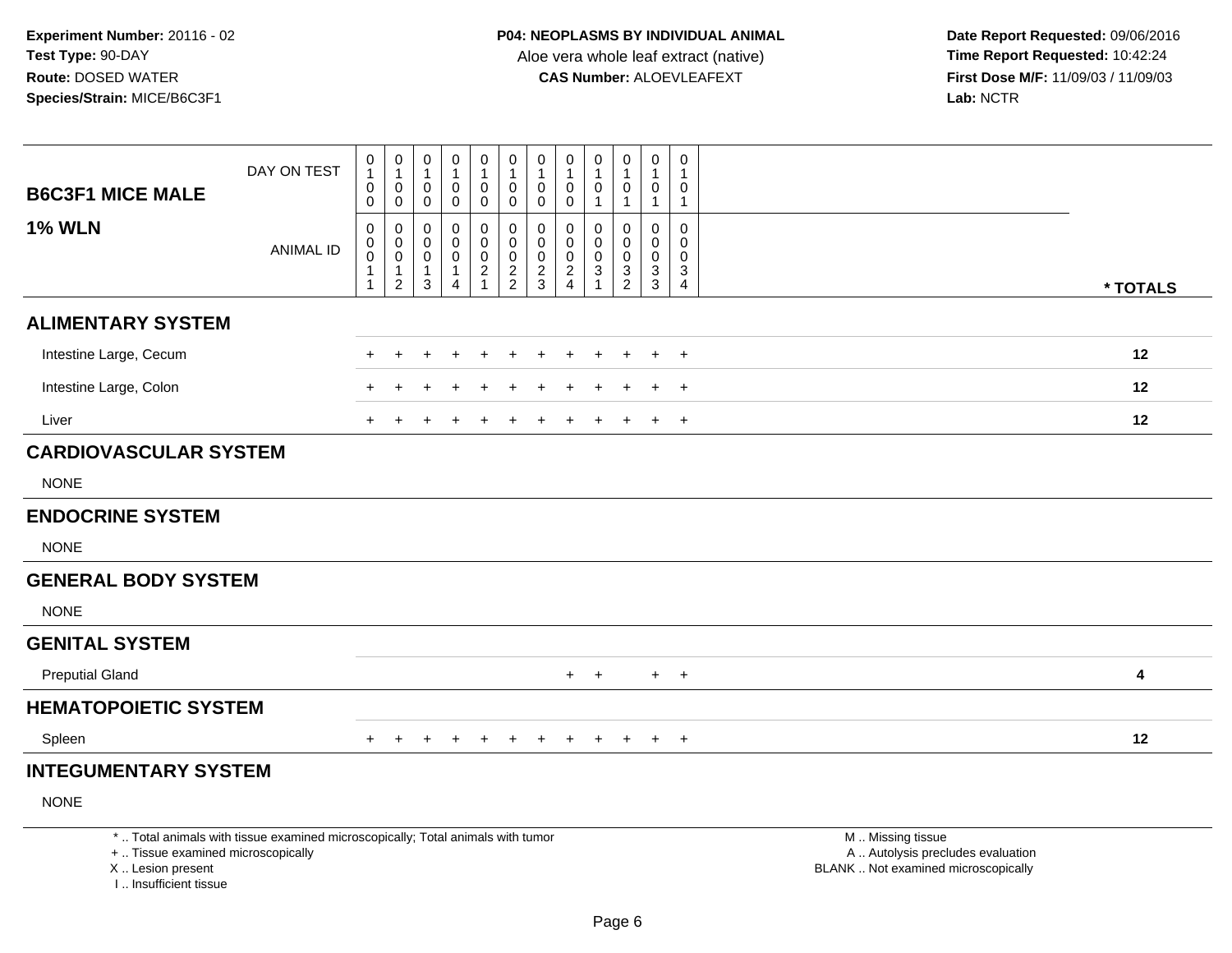**Date Report Requested:** 09/06/2016 **First Dose M/F:** 11/09/03 / 11/09/03<br>Lab: NCTR **Lab:** NCTR

| <b>B6C3F1 MICE MALE</b>       | DAY ON TEST      | $\begin{smallmatrix}0\1\end{smallmatrix}$<br>$\mathbf 0$<br>$\mathbf 0$ | $\begin{smallmatrix}0\\1\end{smallmatrix}$<br>$\pmb{0}$<br>$\mathsf{O}\xspace$        | $\begin{smallmatrix}0\\1\end{smallmatrix}$<br>$\pmb{0}$<br>$\mathbf 0$ | 0<br>1<br>0<br>0      | 0<br>1<br>$\pmb{0}$<br>0              | 0<br>0<br>0                  | 0<br>$\mathbf{1}$<br>0<br>$\mathbf 0$        | 0<br>$\pmb{0}$<br>$\pmb{0}$                                     | $\mathbf 0$<br>0                      | 0<br>0                       | 0<br>$\mathbf{1}$<br>$\pmb{0}$<br>$\mathbf{1}$              | 0<br>1<br>0<br>1                |          |
|-------------------------------|------------------|-------------------------------------------------------------------------|---------------------------------------------------------------------------------------|------------------------------------------------------------------------|-----------------------|---------------------------------------|------------------------------|----------------------------------------------|-----------------------------------------------------------------|---------------------------------------|------------------------------|-------------------------------------------------------------|---------------------------------|----------|
| <b>1% WLN</b>                 | <b>ANIMAL ID</b> | 0<br>$_{\rm 0}^{\rm 0}$                                                 | 0<br>$\begin{smallmatrix} 0\\0 \end{smallmatrix}$<br>$\overline{1}$<br>$\overline{2}$ | $\mathbf 0$<br>$\pmb{0}$<br>$\pmb{0}$<br>$\mathbf{1}$<br>$\mathbf{3}$  | 0<br>0<br>0<br>1<br>4 | 0<br>0<br>$\pmb{0}$<br>$\overline{c}$ | 0<br>0<br>0<br>$\frac{2}{2}$ | 0<br>$\pmb{0}$<br>$\pmb{0}$<br>$\frac{2}{3}$ | 0<br>$\pmb{0}$<br>$\pmb{0}$<br>$\overline{c}$<br>$\overline{4}$ | $\mathbf 0$<br>0<br>0<br>$\mathbf{3}$ | $\Omega$<br>0<br>0<br>3<br>2 | 0<br>$\pmb{0}$<br>$\pmb{0}$<br>$\mathbf{3}$<br>$\mathbf{3}$ | $\mathbf 0$<br>0<br>0<br>3<br>4 | * TOTALS |
| <b>MUSCULOSKELETAL SYSTEM</b> |                  |                                                                         |                                                                                       |                                                                        |                       |                                       |                              |                                              |                                                                 |                                       |                              |                                                             |                                 |          |
| <b>NONE</b>                   |                  |                                                                         |                                                                                       |                                                                        |                       |                                       |                              |                                              |                                                                 |                                       |                              |                                                             |                                 |          |
| <b>NERVOUS SYSTEM</b>         |                  |                                                                         |                                                                                       |                                                                        |                       |                                       |                              |                                              |                                                                 |                                       |                              |                                                             |                                 |          |
| <b>NONE</b>                   |                  |                                                                         |                                                                                       |                                                                        |                       |                                       |                              |                                              |                                                                 |                                       |                              |                                                             |                                 |          |
| <b>RESPIRATORY SYSTEM</b>     |                  |                                                                         |                                                                                       |                                                                        |                       |                                       |                              |                                              |                                                                 |                                       |                              |                                                             |                                 |          |
| <b>NONE</b>                   |                  |                                                                         |                                                                                       |                                                                        |                       |                                       |                              |                                              |                                                                 |                                       |                              |                                                             |                                 |          |
| <b>SPECIAL SENSES SYSTEM</b>  |                  |                                                                         |                                                                                       |                                                                        |                       |                                       |                              |                                              |                                                                 |                                       |                              |                                                             |                                 |          |
| <b>NONE</b>                   |                  |                                                                         |                                                                                       |                                                                        |                       |                                       |                              |                                              |                                                                 |                                       |                              |                                                             |                                 |          |
| <b>URINARY SYSTEM</b>         |                  |                                                                         |                                                                                       |                                                                        |                       |                                       |                              |                                              |                                                                 |                                       |                              |                                                             |                                 |          |
| Kidney                        |                  | $+$                                                                     | $\pm$                                                                                 | $+$                                                                    | $\pm$                 | $+$                                   | $+$                          | $+$                                          | $+$                                                             | $+$                                   | $+$                          | $+$                                                         | $+$                             | 12       |
| <b>SYSTEMIC LESIONS</b>       |                  |                                                                         |                                                                                       |                                                                        |                       |                                       |                              |                                              |                                                                 |                                       |                              |                                                             |                                 |          |
| Multiple Organ                |                  |                                                                         |                                                                                       |                                                                        |                       |                                       |                              |                                              |                                                                 |                                       |                              | $\pm$                                                       | $^{+}$                          | 12       |

+ .. Tissue examined microscopically

X .. Lesion present

I .. Insufficient tissue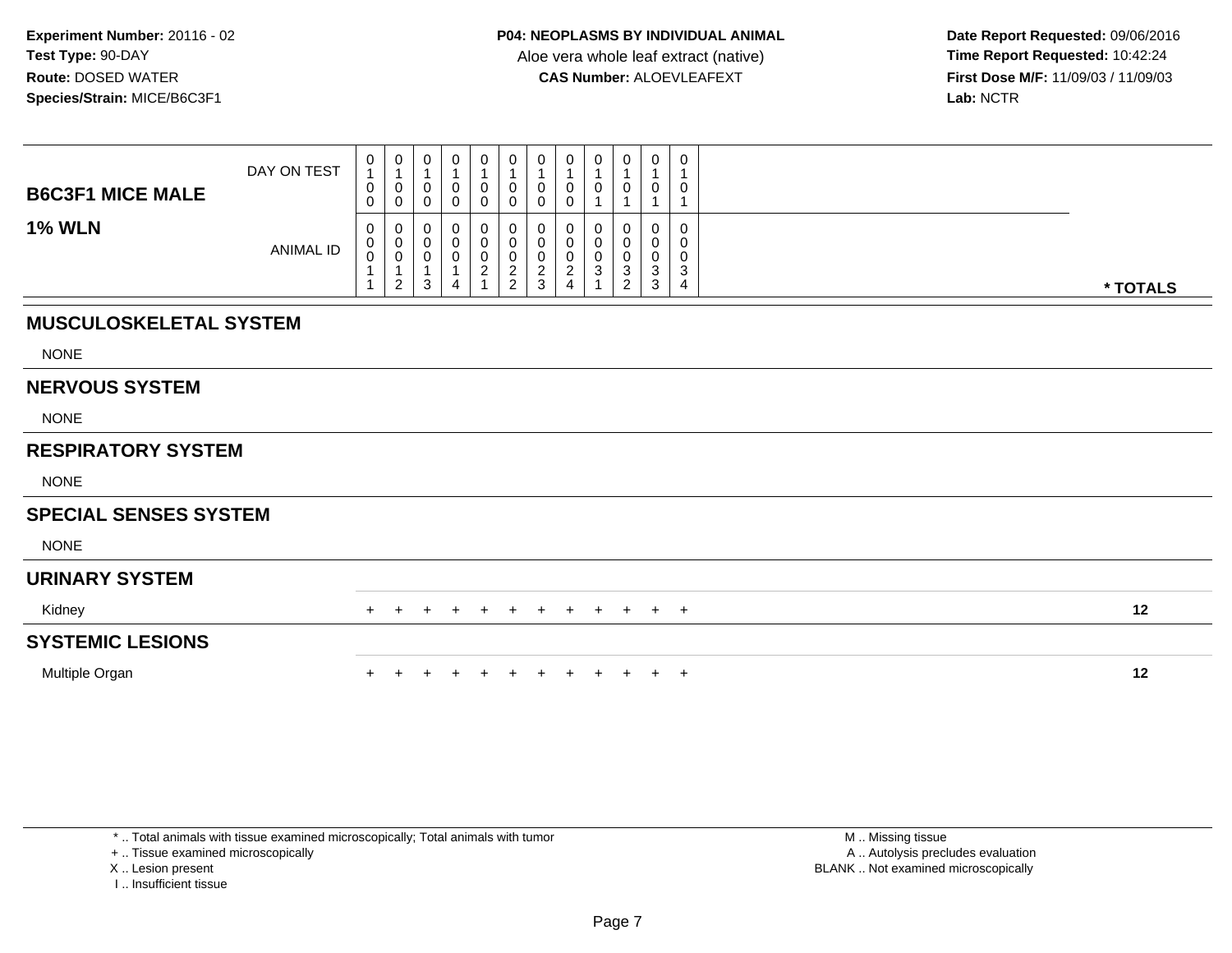| <b>B6C3F1 MICE MALE</b>                                                           | DAY ON TEST                                                                     | 0<br>$\mathbf{1}$<br>0<br>$\mathsf{O}\xspace$                 | $\pmb{0}$<br>$\mathbf{1}$<br>$\mathsf{O}\xspace$<br>$\pmb{0}$ | $\pmb{0}$<br>$\overline{1}$<br>$\pmb{0}$<br>$\mathsf{O}\xspace$ | $\pmb{0}$<br>$\overline{1}$<br>0<br>$\mathbf 0$ | $\pmb{0}$<br>$\mathbf{1}$<br>$\mathbf 0$<br>$\mathbf 0$        | $\pmb{0}$<br>$\mathbf{1}$<br>$\mathsf{O}$<br>$\pmb{0}$ | $\pmb{0}$<br>$\mathbf{1}$<br>$\pmb{0}$<br>$\ddot{\mathbf{0}}$   | $\mathbf 0$<br>$\mathbf{1}$<br>$\mathbf 0$<br>$\mathsf{O}\xspace$ | $\pmb{0}$<br>$\mathbf{1}$<br>$\pmb{0}$<br>$\mathbf{1}$ | $\pmb{0}$<br>$\mathbf{1}$<br>$\mathbf 0$<br>$\mathbf{1}$    | $\boldsymbol{0}$<br>$\mathbf{1}$<br>$\boldsymbol{0}$<br>$\overline{1}$ | $\pmb{0}$<br>$\mathbf{1}$<br>$\mathbf 0$<br>$\mathbf{1}$ |                                                                                               |
|-----------------------------------------------------------------------------------|---------------------------------------------------------------------------------|---------------------------------------------------------------|---------------------------------------------------------------|-----------------------------------------------------------------|-------------------------------------------------|----------------------------------------------------------------|--------------------------------------------------------|-----------------------------------------------------------------|-------------------------------------------------------------------|--------------------------------------------------------|-------------------------------------------------------------|------------------------------------------------------------------------|----------------------------------------------------------|-----------------------------------------------------------------------------------------------|
| <b>2% WLN</b>                                                                     | <b>ANIMAL ID</b>                                                                | 0<br>$\mathsf{O}\xspace$<br>$\mathbf{1}$<br>9<br>$\mathbf{1}$ | 0<br>$\boldsymbol{0}$<br>$\mathbf{1}$<br>$\frac{9}{2}$        | 0<br>$\mathbf 0$<br>$\overline{1}$<br>$\frac{9}{3}$             | 0<br>$\mathbf 0$<br>$\overline{1}$<br>9         | $\pmb{0}$<br>$\boldsymbol{0}$<br>$\boldsymbol{2}$<br>$\pmb{0}$ | 0<br>$\mathbf 0$<br>$\overline{c}$<br>$\pmb{0}$        | $\pmb{0}$<br>$\ddot{\mathbf{0}}$<br>$\overline{2}$<br>$\pmb{0}$ | $\mathbf 0$<br>$\mathbf 0$<br>$\overline{c}$<br>$\mathbf 0$       | $\Omega$<br>$\Omega$<br>$\overline{2}$<br>$\mathbf{1}$ | $\Omega$<br>$\mathbf 0$<br>$\boldsymbol{2}$<br>$\mathbf{1}$ | $\boldsymbol{0}$<br>$\mathbf 0$<br>$\sqrt{2}$<br>$\mathbf{1}$          | 0<br>$\mathbf 0$<br>$\sqrt{2}$<br>$\mathbf{1}$           |                                                                                               |
|                                                                                   |                                                                                 |                                                               |                                                               |                                                                 | $\overline{4}$                                  | $\overline{1}$                                                 | $\overline{c}$                                         | $\mathbf{3}$                                                    | $\overline{4}$                                                    | $\mathbf{1}$                                           | $\overline{c}$                                              | $\mathbf{3}$                                                           | $\overline{4}$                                           | * TOTALS                                                                                      |
| <b>ALIMENTARY SYSTEM</b>                                                          |                                                                                 |                                                               |                                                               |                                                                 |                                                 |                                                                |                                                        |                                                                 |                                                                   |                                                        |                                                             |                                                                        |                                                          |                                                                                               |
| Intestine Large, Cecum                                                            |                                                                                 |                                                               |                                                               |                                                                 |                                                 |                                                                |                                                        |                                                                 |                                                                   |                                                        |                                                             | ÷                                                                      | $+$                                                      | 12                                                                                            |
| Intestine Large, Colon                                                            |                                                                                 |                                                               |                                                               |                                                                 |                                                 |                                                                |                                                        |                                                                 |                                                                   |                                                        |                                                             |                                                                        | $+$                                                      | 12                                                                                            |
| Liver                                                                             |                                                                                 | $\ddot{}$                                                     |                                                               |                                                                 |                                                 |                                                                |                                                        |                                                                 |                                                                   |                                                        |                                                             | $\ddot{}$                                                              | $+$                                                      | 12                                                                                            |
| <b>CARDIOVASCULAR SYSTEM</b>                                                      |                                                                                 |                                                               |                                                               |                                                                 |                                                 |                                                                |                                                        |                                                                 |                                                                   |                                                        |                                                             |                                                                        |                                                          |                                                                                               |
| <b>NONE</b>                                                                       |                                                                                 |                                                               |                                                               |                                                                 |                                                 |                                                                |                                                        |                                                                 |                                                                   |                                                        |                                                             |                                                                        |                                                          |                                                                                               |
| <b>ENDOCRINE SYSTEM</b>                                                           |                                                                                 |                                                               |                                                               |                                                                 |                                                 |                                                                |                                                        |                                                                 |                                                                   |                                                        |                                                             |                                                                        |                                                          |                                                                                               |
| <b>NONE</b>                                                                       |                                                                                 |                                                               |                                                               |                                                                 |                                                 |                                                                |                                                        |                                                                 |                                                                   |                                                        |                                                             |                                                                        |                                                          |                                                                                               |
| <b>GENERAL BODY SYSTEM</b>                                                        |                                                                                 |                                                               |                                                               |                                                                 |                                                 |                                                                |                                                        |                                                                 |                                                                   |                                                        |                                                             |                                                                        |                                                          |                                                                                               |
| <b>NONE</b>                                                                       |                                                                                 |                                                               |                                                               |                                                                 |                                                 |                                                                |                                                        |                                                                 |                                                                   |                                                        |                                                             |                                                                        |                                                          |                                                                                               |
| <b>GENITAL SYSTEM</b>                                                             |                                                                                 |                                                               |                                                               |                                                                 |                                                 |                                                                |                                                        |                                                                 |                                                                   |                                                        |                                                             |                                                                        |                                                          |                                                                                               |
| <b>Preputial Gland</b>                                                            |                                                                                 |                                                               | $+$ $+$                                                       |                                                                 |                                                 |                                                                | $+$                                                    |                                                                 | $+$                                                               | $+$                                                    |                                                             |                                                                        | $+$                                                      | 6                                                                                             |
| <b>HEMATOPOIETIC SYSTEM</b>                                                       |                                                                                 |                                                               |                                                               |                                                                 |                                                 |                                                                |                                                        |                                                                 |                                                                   |                                                        |                                                             |                                                                        |                                                          |                                                                                               |
| Spleen                                                                            |                                                                                 | $+$                                                           | $+$                                                           | $\div$                                                          | +                                               | +                                                              | $\ddot{}$                                              | $\ddot{}$                                                       | $+$                                                               | $+$                                                    | $+$                                                         | $+$                                                                    | $+$                                                      | 12                                                                                            |
| <b>INTEGUMENTARY SYSTEM</b>                                                       |                                                                                 |                                                               |                                                               |                                                                 |                                                 |                                                                |                                                        |                                                                 |                                                                   |                                                        |                                                             |                                                                        |                                                          |                                                                                               |
| <b>NONE</b>                                                                       |                                                                                 |                                                               |                                                               |                                                                 |                                                 |                                                                |                                                        |                                                                 |                                                                   |                                                        |                                                             |                                                                        |                                                          |                                                                                               |
| +  Tissue examined microscopically<br>X  Lesion present<br>L. Insufficient tissue | *  Total animals with tissue examined microscopically; Total animals with tumor |                                                               |                                                               |                                                                 |                                                 |                                                                |                                                        |                                                                 |                                                                   |                                                        |                                                             |                                                                        |                                                          | M  Missing tissue<br>A  Autolysis precludes evaluation<br>BLANK  Not examined microscopically |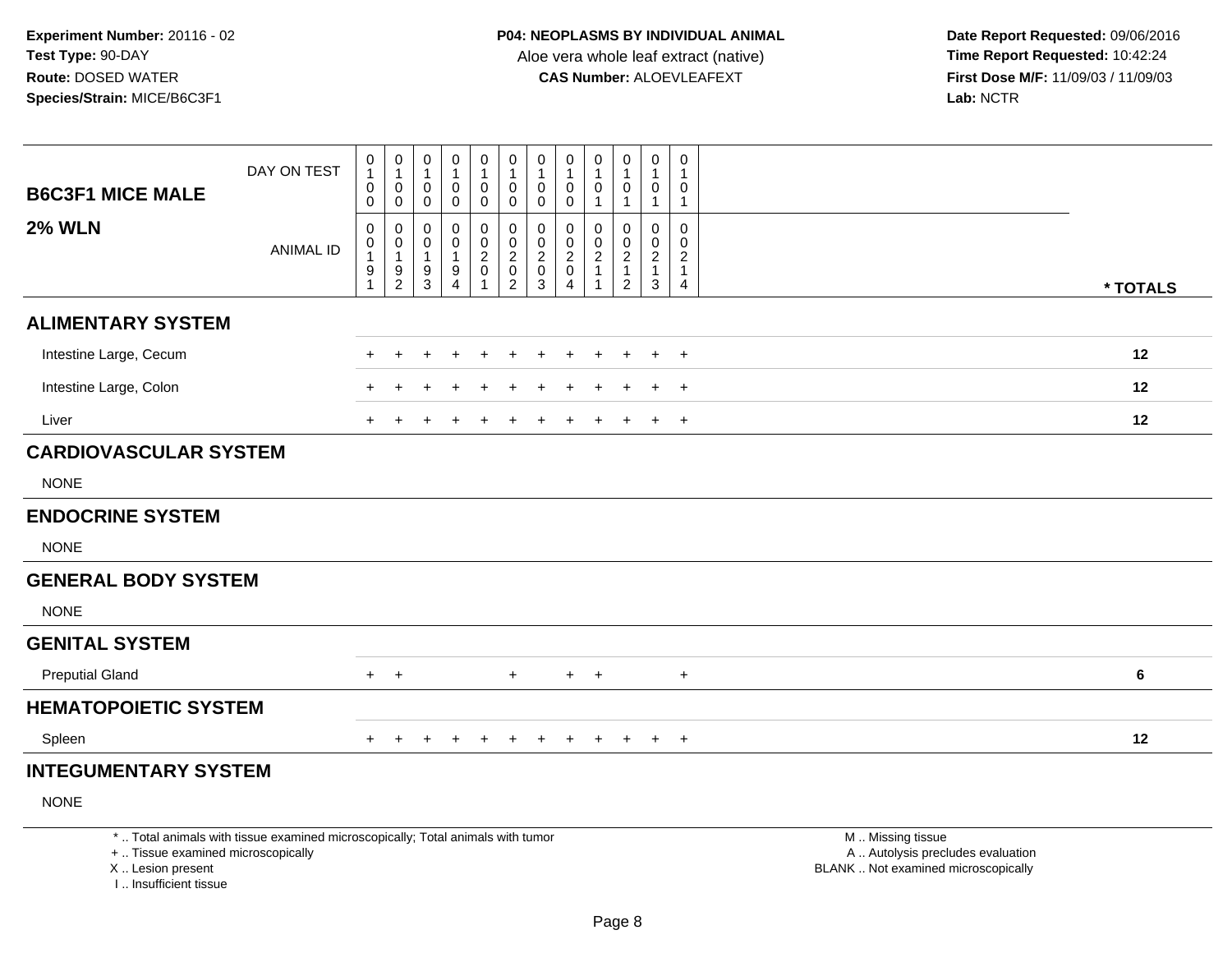**Date Report Requested:** 09/06/2016 **First Dose M/F:** 11/09/03 / 11/09/03<br>Lab: NCTR **Lab:** NCTR

| <b>B6C3F1 MICE MALE</b>       | DAY ON TEST      | $\begin{smallmatrix}0\1\end{smallmatrix}$<br>$\pmb{0}$<br>$\mathbf 0$ | $\begin{smallmatrix}0\\1\end{smallmatrix}$<br>$\pmb{0}$<br>$\mathsf{O}\xspace$ | $\begin{smallmatrix}0\\1\end{smallmatrix}$<br>$\pmb{0}$<br>$\mathbf 0$ | 0<br>1<br>0<br>0      | 0<br>1<br>$\pmb{0}$<br>0       | 0<br>0<br>0                               | 0<br>$\mathbf{1}$<br>0<br>$\mathbf 0$ | 0<br>$\pmb{0}$<br>$\pmb{0}$                      | $\mathbf 0$<br>0                   | 0<br>0                               | 0<br>$\mathbf{1}$<br>$\pmb{0}$<br>1                   | 0<br>1<br>0<br>1                                       |          |
|-------------------------------|------------------|-----------------------------------------------------------------------|--------------------------------------------------------------------------------|------------------------------------------------------------------------|-----------------------|--------------------------------|-------------------------------------------|---------------------------------------|--------------------------------------------------|------------------------------------|--------------------------------------|-------------------------------------------------------|--------------------------------------------------------|----------|
| <b>2% WLN</b>                 | <b>ANIMAL ID</b> | 0<br>$\pmb{0}$<br>$\mathbf{1}$<br>9<br>1                              | 0<br>$\pmb{0}$<br>$\overline{1}$<br>$\frac{9}{2}$                              | $\mathbf 0$<br>0<br>$\mathbf{1}$<br>9<br>$\overline{3}$                | 0<br>0<br>1<br>9<br>4 | 0<br>$\pmb{0}$<br>$^2_{\rm 0}$ | 0<br>0<br>$\frac{2}{0}$<br>$\overline{2}$ | 0<br>$\frac{0}{2}$<br>$\mathbf{3}$    | 0<br>$\pmb{0}$<br>$^2_{\rm 0}$<br>$\overline{4}$ | $\mathbf 0$<br>0<br>$\overline{c}$ | $\Omega$<br>0<br>$\overline{c}$<br>2 | 0<br>$\pmb{0}$<br>$\overline{c}$<br>$\mathbf{1}$<br>3 | $\mathbf 0$<br>0<br>$\overline{c}$<br>$\mathbf 1$<br>4 | * TOTALS |
| <b>MUSCULOSKELETAL SYSTEM</b> |                  |                                                                       |                                                                                |                                                                        |                       |                                |                                           |                                       |                                                  |                                    |                                      |                                                       |                                                        |          |
| <b>NONE</b>                   |                  |                                                                       |                                                                                |                                                                        |                       |                                |                                           |                                       |                                                  |                                    |                                      |                                                       |                                                        |          |
| <b>NERVOUS SYSTEM</b>         |                  |                                                                       |                                                                                |                                                                        |                       |                                |                                           |                                       |                                                  |                                    |                                      |                                                       |                                                        |          |
| <b>NONE</b>                   |                  |                                                                       |                                                                                |                                                                        |                       |                                |                                           |                                       |                                                  |                                    |                                      |                                                       |                                                        |          |
| <b>RESPIRATORY SYSTEM</b>     |                  |                                                                       |                                                                                |                                                                        |                       |                                |                                           |                                       |                                                  |                                    |                                      |                                                       |                                                        |          |
| <b>NONE</b>                   |                  |                                                                       |                                                                                |                                                                        |                       |                                |                                           |                                       |                                                  |                                    |                                      |                                                       |                                                        |          |
| <b>SPECIAL SENSES SYSTEM</b>  |                  |                                                                       |                                                                                |                                                                        |                       |                                |                                           |                                       |                                                  |                                    |                                      |                                                       |                                                        |          |
| <b>NONE</b>                   |                  |                                                                       |                                                                                |                                                                        |                       |                                |                                           |                                       |                                                  |                                    |                                      |                                                       |                                                        |          |
| <b>URINARY SYSTEM</b>         |                  |                                                                       |                                                                                |                                                                        |                       |                                |                                           |                                       |                                                  |                                    |                                      |                                                       |                                                        |          |
| Kidney                        |                  | $+$                                                                   | $\pm$                                                                          | $+$                                                                    | $\pm$                 | $+$                            | $+$                                       | $+$                                   | $+$                                              | $+$                                | $+$                                  | $+$                                                   | $+$                                                    | 12       |
| <b>SYSTEMIC LESIONS</b>       |                  |                                                                       |                                                                                |                                                                        |                       |                                |                                           |                                       |                                                  |                                    |                                      |                                                       |                                                        |          |
| Multiple Organ                |                  |                                                                       |                                                                                |                                                                        |                       |                                |                                           |                                       |                                                  |                                    |                                      | $\pm$                                                 | $^{+}$                                                 | 12       |

+ .. Tissue examined microscopically

X .. Lesion present

I .. Insufficient tissue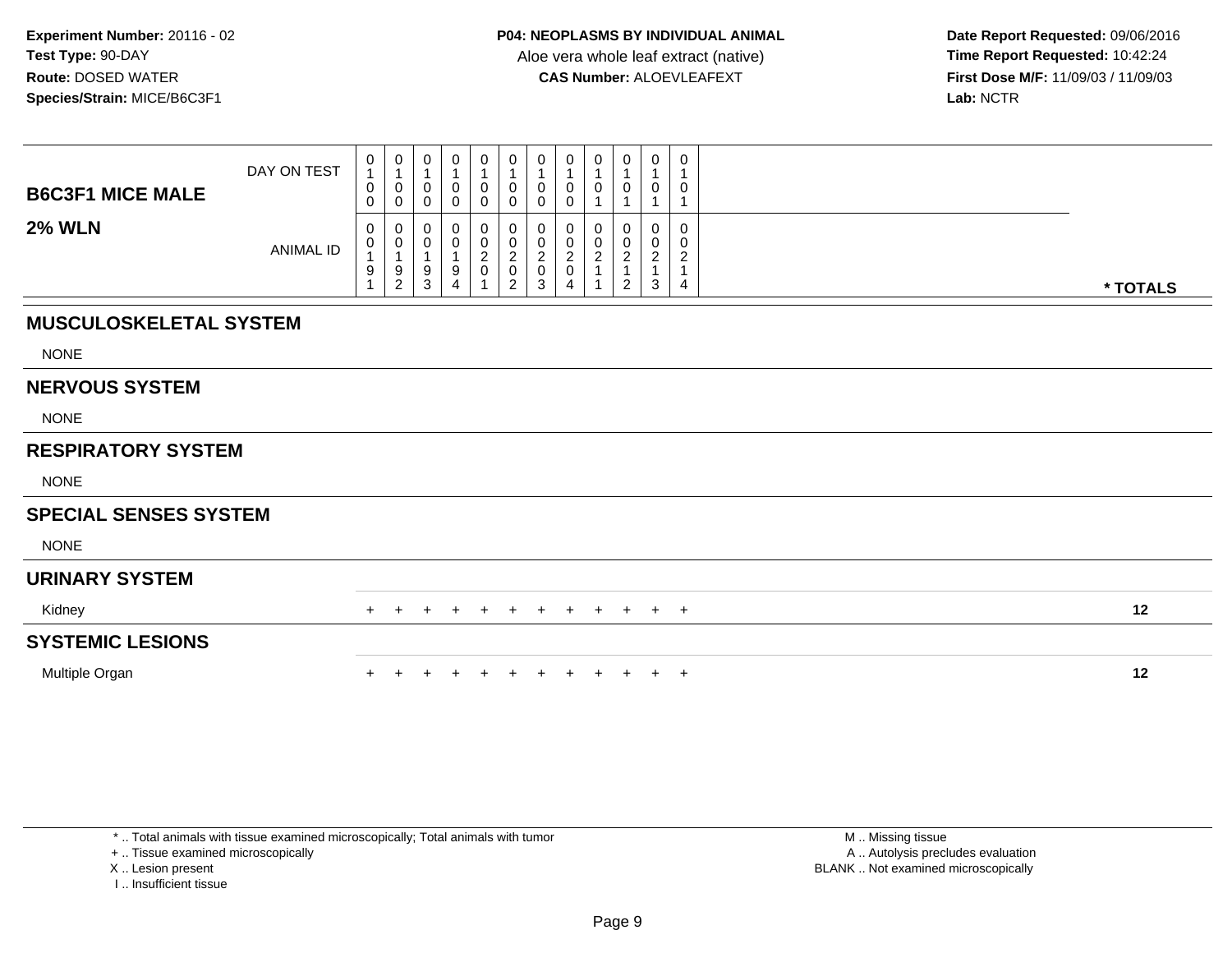| <b>B6C3F1 MICE MALE</b>                                                          | DAY ON TEST                                                                     | $\mathbf 0$<br>$\mathbf{1}$<br>$\mathsf{O}\xspace$<br>$\mathbf 0$    | $\pmb{0}$<br>$\mathbf{1}$<br>$\pmb{0}$<br>$\mathbf 0$                              | $\pmb{0}$<br>$\mathbf{1}$<br>$\overline{0}$<br>$\mathbf 0$       | $\pmb{0}$<br>$\mathbf{1}$<br>$\mathbf 0$<br>$\mathbf 0$        | $\mathsf{O}\xspace$<br>$\mathbf{1}$<br>$\mathbf 0$<br>0 | $\pmb{0}$<br>$\mathbf{1}$<br>$\pmb{0}$<br>0               | $\pmb{0}$<br>$\overline{1}$<br>$\mathbf 0$<br>$\mathbf 0$      | $\pmb{0}$<br>$\overline{1}$<br>$\mathbf 0$<br>$\mathbf 0$ | $\pmb{0}$<br>$\mathbf{1}$<br>$\mathbf 0$<br>$\overline{1}$    | $\pmb{0}$<br>$\mathbf{1}$<br>0<br>1                    | $\pmb{0}$<br>$\mathbf{1}$<br>$\mathbf 0$<br>$\mathbf{1}$        | $\pmb{0}$<br>$\overline{1}$<br>$\mathbf 0$<br>$\mathbf{1}$       |                                                                                               |
|----------------------------------------------------------------------------------|---------------------------------------------------------------------------------|----------------------------------------------------------------------|------------------------------------------------------------------------------------|------------------------------------------------------------------|----------------------------------------------------------------|---------------------------------------------------------|-----------------------------------------------------------|----------------------------------------------------------------|-----------------------------------------------------------|---------------------------------------------------------------|--------------------------------------------------------|-----------------------------------------------------------------|------------------------------------------------------------------|-----------------------------------------------------------------------------------------------|
| <b>3% WLN</b>                                                                    | <b>ANIMAL ID</b>                                                                | 0<br>$\mathbf 0$<br>$\overline{0}$<br>$\overline{7}$<br>$\mathbf{1}$ | $\pmb{0}$<br>$\mathsf{O}\xspace$<br>$\overline{0}$<br>$\overline{7}$<br>$\sqrt{2}$ | $\mathbf 0$<br>$\mathbf 0$<br>$\mathbf 0$<br>$\overline{7}$<br>3 | $\mathbf 0$<br>$\mathbf 0$<br>$\pmb{0}$<br>$\overline{7}$<br>4 | 0<br>0<br>$\mathsf{O}\xspace$<br>8                      | $\pmb{0}$<br>$\pmb{0}$<br>$\overline{0}$<br>$\frac{8}{2}$ | $\pmb{0}$<br>$\mathbf 0$<br>$\pmb{0}$<br>$\bf 8$<br>$\sqrt{3}$ | $\mathbf 0$<br>$\mathbf 0$<br>0<br>8<br>$\overline{4}$    | $\mathbf 0$<br>$\Omega$<br>$\mathbf 0$<br>9<br>$\overline{1}$ | 0<br>$\mathbf 0$<br>$\mathbf 0$<br>9<br>$\overline{2}$ | 0<br>$\pmb{0}$<br>$\bar{0}$<br>$\boldsymbol{9}$<br>$\mathbf{3}$ | $\mathbf 0$<br>$\mathbf 0$<br>$\mathbf 0$<br>9<br>$\overline{4}$ | * TOTALS                                                                                      |
| <b>ALIMENTARY SYSTEM</b>                                                         |                                                                                 |                                                                      |                                                                                    |                                                                  |                                                                |                                                         |                                                           |                                                                |                                                           |                                                               |                                                        |                                                                 |                                                                  |                                                                                               |
| Esophagus                                                                        |                                                                                 |                                                                      |                                                                                    |                                                                  |                                                                |                                                         |                                                           |                                                                |                                                           |                                                               |                                                        |                                                                 | $\overline{+}$                                                   | 12                                                                                            |
| Gallbladder                                                                      |                                                                                 |                                                                      |                                                                                    |                                                                  |                                                                |                                                         |                                                           |                                                                |                                                           |                                                               |                                                        |                                                                 | $\ddot{}$                                                        | 12                                                                                            |
| Intestine Large, Cecum                                                           |                                                                                 |                                                                      |                                                                                    |                                                                  |                                                                |                                                         |                                                           |                                                                |                                                           |                                                               |                                                        |                                                                 | $\ddot{}$                                                        | 12                                                                                            |
| Intestine Large, Colon                                                           |                                                                                 |                                                                      |                                                                                    |                                                                  |                                                                |                                                         |                                                           |                                                                |                                                           |                                                               |                                                        |                                                                 | $\ddot{}$                                                        | 12                                                                                            |
| Intestine Large, Rectum                                                          |                                                                                 |                                                                      |                                                                                    |                                                                  |                                                                |                                                         |                                                           |                                                                |                                                           |                                                               |                                                        |                                                                 | $\overline{+}$                                                   | 11                                                                                            |
| Intestine Small, Duodenum                                                        |                                                                                 |                                                                      |                                                                                    |                                                                  |                                                                |                                                         |                                                           |                                                                |                                                           |                                                               |                                                        |                                                                 | $\ddot{}$                                                        | 12                                                                                            |
| Intestine Small, Ileum                                                           |                                                                                 | $+$                                                                  |                                                                                    |                                                                  |                                                                |                                                         |                                                           |                                                                |                                                           |                                                               |                                                        | $\ddot{}$                                                       | $+$                                                              | 12                                                                                            |
| Intestine Small, Jejunum                                                         |                                                                                 | +                                                                    |                                                                                    |                                                                  |                                                                |                                                         |                                                           |                                                                |                                                           |                                                               |                                                        |                                                                 | $\overline{+}$                                                   | 12                                                                                            |
| Liver                                                                            |                                                                                 |                                                                      |                                                                                    |                                                                  |                                                                |                                                         |                                                           |                                                                |                                                           |                                                               |                                                        |                                                                 | $\ddot{}$                                                        | 12                                                                                            |
| Pancreas                                                                         |                                                                                 |                                                                      |                                                                                    |                                                                  |                                                                |                                                         |                                                           |                                                                |                                                           |                                                               |                                                        |                                                                 | $\ddot{}$                                                        | 12                                                                                            |
| Salivary Glands                                                                  |                                                                                 |                                                                      |                                                                                    |                                                                  |                                                                |                                                         |                                                           |                                                                |                                                           |                                                               |                                                        |                                                                 | $+$                                                              | 12                                                                                            |
| Stomach, Forestomach                                                             |                                                                                 |                                                                      |                                                                                    |                                                                  |                                                                |                                                         |                                                           |                                                                |                                                           |                                                               |                                                        |                                                                 | $\overline{+}$                                                   | 12                                                                                            |
| Stomach, Glandular                                                               |                                                                                 |                                                                      |                                                                                    |                                                                  |                                                                |                                                         |                                                           |                                                                |                                                           |                                                               |                                                        |                                                                 | $\overline{+}$                                                   | 12                                                                                            |
| <b>CARDIOVASCULAR SYSTEM</b>                                                     |                                                                                 |                                                                      |                                                                                    |                                                                  |                                                                |                                                         |                                                           |                                                                |                                                           |                                                               |                                                        |                                                                 |                                                                  |                                                                                               |
| <b>Blood Vessel</b>                                                              |                                                                                 |                                                                      |                                                                                    |                                                                  |                                                                |                                                         |                                                           |                                                                |                                                           |                                                               |                                                        |                                                                 | $\ddot{}$                                                        | 12                                                                                            |
| +  Tissue examined microscopically<br>X  Lesion present<br>I Insufficient tissue | *  Total animals with tissue examined microscopically; Total animals with tumor |                                                                      |                                                                                    |                                                                  |                                                                |                                                         |                                                           |                                                                |                                                           |                                                               |                                                        |                                                                 |                                                                  | M  Missing tissue<br>A  Autolysis precludes evaluation<br>BLANK  Not examined microscopically |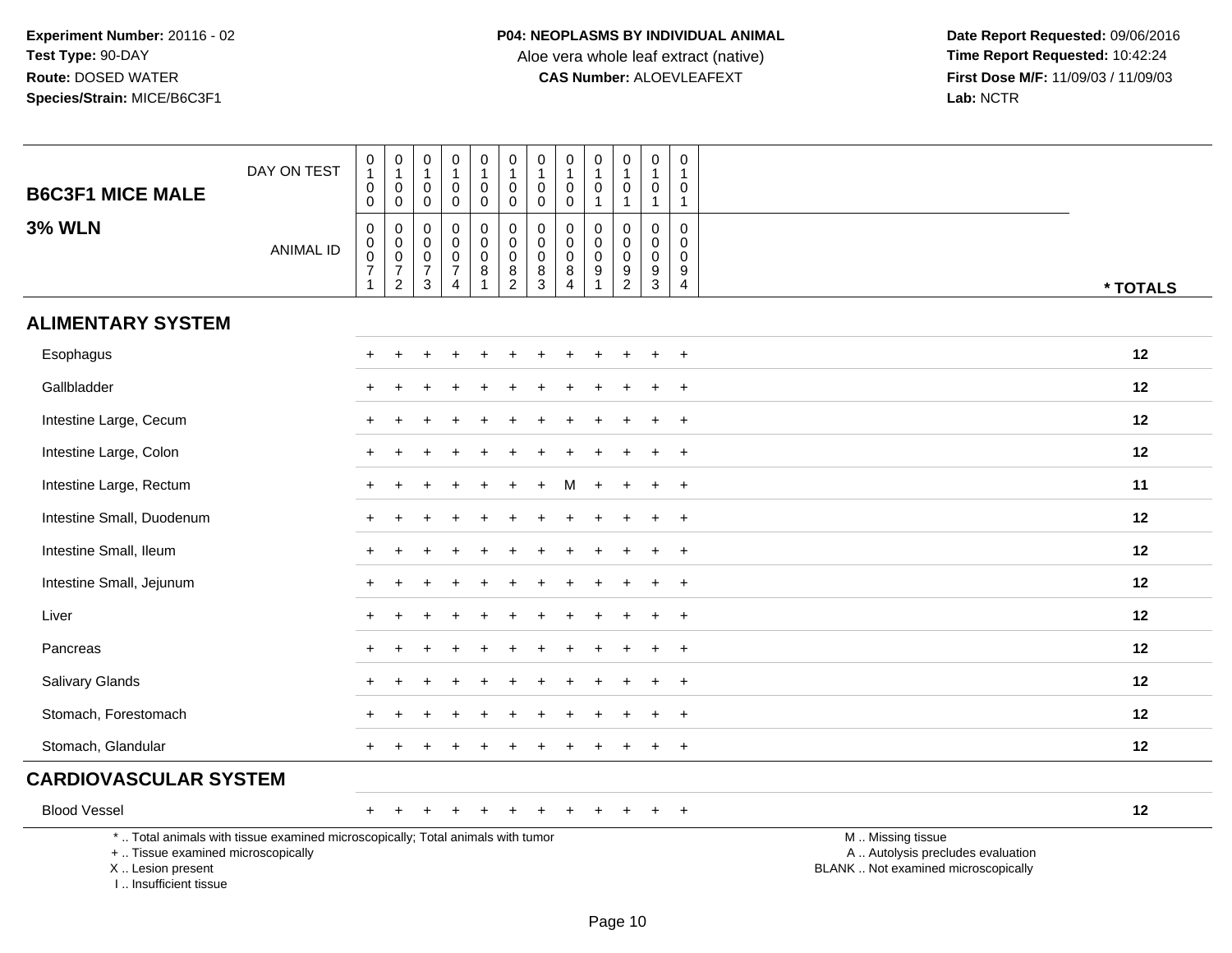**Date Report Requested:** 09/06/2016 **First Dose M/F:** 11/09/03 / 11/09/03<br>Lab: NCTR **Lab:** NCTR

| <b>B6C3F1 MICE MALE</b> | DAY ON TEST | 0<br>0<br>$\mathbf 0$                       | $\begin{smallmatrix}0\\1\end{smallmatrix}$<br>$\pmb{0}$<br>$\mathbf 0$ | $\begin{smallmatrix}0\1\end{smallmatrix}$<br>$\pmb{0}$<br>$\mathbf 0$ | $\frac{0}{4}$<br>0<br>0                         | $\begin{smallmatrix}0\\1\end{smallmatrix}$<br>$\pmb{0}$<br>$\mathbf 0$ | $\begin{smallmatrix}0\\1\end{smallmatrix}$<br>$\pmb{0}$<br>0 | $\pmb{0}$<br>1<br>$\mathbf 0$<br>0           | $\mathbf 0$<br>0<br>0           | $\begin{smallmatrix}0\\1\end{smallmatrix}$<br>$\pmb{0}$ | $\pmb{0}$<br>$\overline{A}$<br>$\mathbf 0$                        | $\begin{smallmatrix}0\\1\end{smallmatrix}$<br>$\boldsymbol{0}$ | $\pmb{0}$<br>$\mathbf{1}$<br>$\mathsf 0$                                    |          |
|-------------------------|-------------|---------------------------------------------|------------------------------------------------------------------------|-----------------------------------------------------------------------|-------------------------------------------------|------------------------------------------------------------------------|--------------------------------------------------------------|----------------------------------------------|---------------------------------|---------------------------------------------------------|-------------------------------------------------------------------|----------------------------------------------------------------|-----------------------------------------------------------------------------|----------|
| <b>3% WLN</b>           | ANIMAL ID   | 0<br>$\pmb{0}$<br>$\,0\,$<br>$\overline{7}$ | 000072                                                                 | 0<br>$\begin{matrix} 0 \\ 0 \\ 7 \end{matrix}$<br>$\mathbf{3}$        | 0<br>0<br>0<br>$\overline{7}$<br>$\overline{4}$ | $\begin{smallmatrix}0\\0\\0\end{smallmatrix}$<br>$\,8\,$               | $_{\rm 0}^{\rm 0}$<br>$_{\rm 8}^{\rm 0}$<br>$\overline{2}$   | 0<br>$\pmb{0}$<br>$\boldsymbol{0}$<br>8<br>3 | 0<br>0<br>$\mathbf 0$<br>8<br>4 | $\begin{matrix} 0 \\ 0 \\ 0 \end{matrix}$<br>9          | 0<br>$\pmb{0}$<br>$\pmb{0}$<br>$\boldsymbol{9}$<br>$\overline{c}$ | 0<br>$\pmb{0}$<br>$\pmb{0}$<br>$\frac{9}{3}$                   | $\pmb{0}$<br>$\pmb{0}$<br>$\mathsf 0$<br>$\boldsymbol{9}$<br>$\overline{4}$ | * TOTALS |
| Heart                   |             | $+$                                         |                                                                        | $\ddot{}$                                                             | $+$                                             |                                                                        |                                                              |                                              | $\ddot{}$                       | $\pm$                                                   | $\ddot{}$                                                         | $+$ $+$                                                        |                                                                             | 12       |
| <b>ENDOCRINE SYSTEM</b> |             |                                             |                                                                        |                                                                       |                                                 |                                                                        |                                                              |                                              |                                 |                                                         |                                                                   |                                                                |                                                                             |          |
| <b>Adrenal Cortex</b>   |             | $\ddot{}$                                   |                                                                        | $\div$                                                                | $\div$                                          |                                                                        |                                                              |                                              |                                 | $+$                                                     | $\pm$                                                             | $+$                                                            | $+$                                                                         | 12       |
| Adrenal Medulla         |             | $\ddot{}$                                   |                                                                        |                                                                       | $\div$                                          |                                                                        |                                                              | $+$                                          | $+$                             | $+$                                                     | $+$                                                               | $M +$                                                          |                                                                             | 11       |
| Islets, Pancreatic      |             |                                             |                                                                        |                                                                       | ÷                                               |                                                                        |                                                              |                                              |                                 | $+$                                                     | $+$                                                               | $+$ $+$                                                        |                                                                             | 12       |
| Parathyroid Gland       |             | M                                           | $+$                                                                    | $+$                                                                   | $\div$                                          |                                                                        |                                                              |                                              |                                 |                                                         |                                                                   | $+$ $+$                                                        |                                                                             | 11       |
| <b>Pituitary Gland</b>  |             | $\ddot{}$                                   |                                                                        | ÷                                                                     | $\pm$                                           |                                                                        |                                                              |                                              |                                 | $\pm$                                                   |                                                                   | $+$                                                            | $+$                                                                         | 12       |
| <b>Thyroid Gland</b>    |             | $\ddot{}$                                   |                                                                        |                                                                       |                                                 |                                                                        |                                                              |                                              |                                 |                                                         |                                                                   | $+$                                                            | $+$                                                                         | 12       |

## **GENERAL BODY SYSTEM**

NONE

#### **GENITAL SYSTEM**

| Epididymis                                                                                                      | + + + + + + + + + + + | 12 |
|-----------------------------------------------------------------------------------------------------------------|-----------------------|----|
| <b>Preputial Gland</b>                                                                                          | + + + + + + + + + + + | 12 |
| Prostate                                                                                                        | + + + + + + + + + + + | 12 |
| <b>Seminal Vesicle</b>                                                                                          | + + + + + + + + + + + | 12 |
| <b>Testes</b>                                                                                                   | + + + + + + + + + + + | 12 |
| rende and the second contract of the contract of the contract of the contract of the contract of the contract o |                       |    |

\* .. Total animals with tissue examined microscopically; Total animals with tumor

+ .. Tissue examined microscopically

X .. Lesion present

I .. Insufficient tissue

M .. Missing tissue

y the contract of the contract of the contract of the contract of the contract of the contract of the contract of  $A$ . Autolysis precludes evaluation

Lesion present BLANK .. Not examined microscopically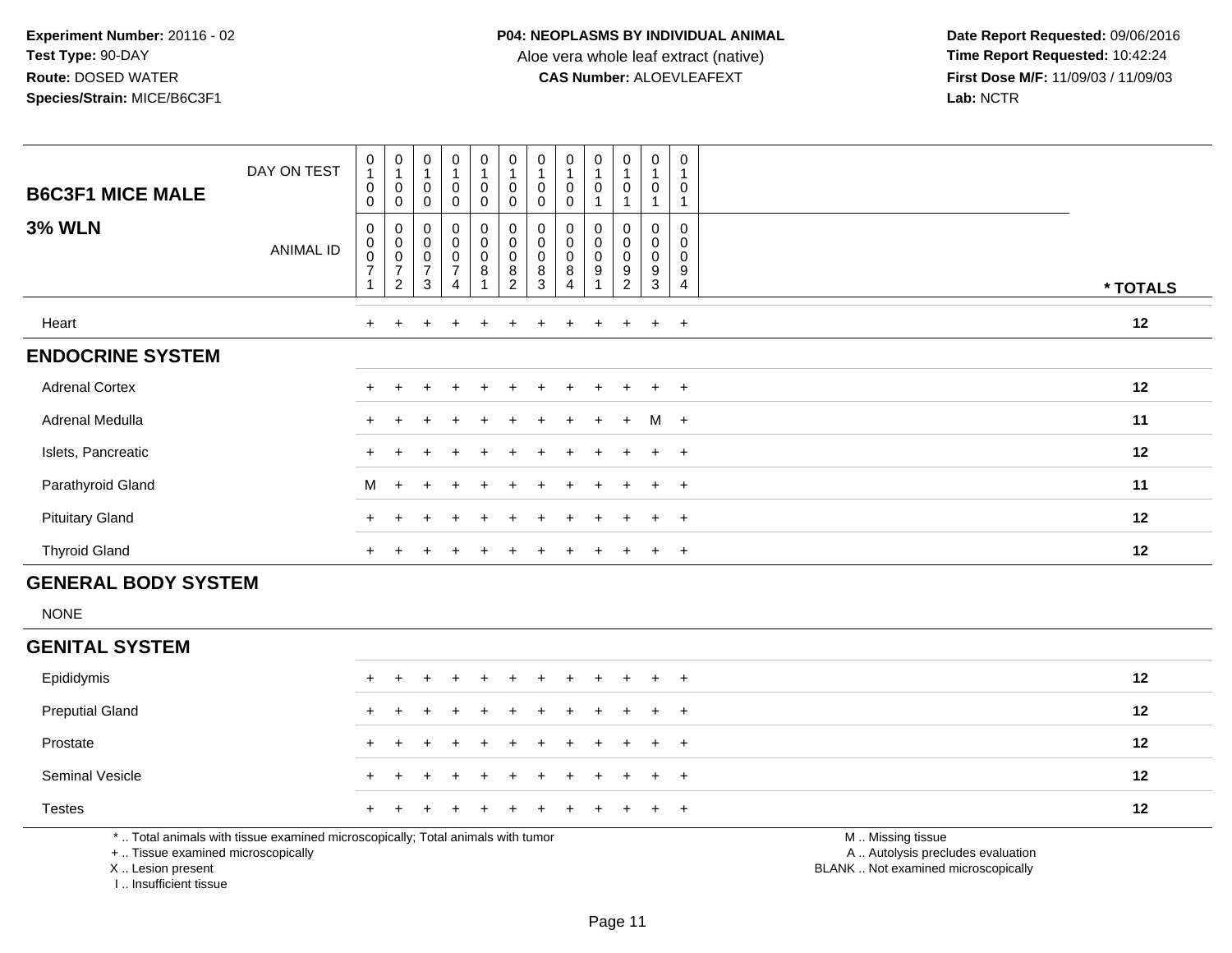**Date Report Requested:** 09/06/2016 **First Dose M/F:** 11/09/03 / 11/09/03<br>Lab: NCTR **Lab:** NCTR

| <b>B6C3F1 MICE MALE</b>       | DAY ON TEST      | $\begin{smallmatrix}0\\1\end{smallmatrix}$<br>$\mathbf 0$                                  | $\pmb{0}$<br>$\mathbf{1}$<br>$\mathbf 0$                                                        | 0<br>$\mathbf 1$<br>0                                     | $\pmb{0}$<br>$\mathbf{1}$<br>$\mathbf 0$                                                           | $\pmb{0}$<br>$\mathbf{1}$<br>$\mathsf{O}$                         | $\pmb{0}$<br>$\mathbf{1}$<br>$\mathbf 0$                                                                 | $\pmb{0}$<br>$\mathbf{1}$<br>$\mathbf 0$                       | 0<br>$\mathbf 1$<br>$\mathbf 0$             | $\pmb{0}$<br>$\mathbf 0$                                    | $\pmb{0}$<br>$\overline{1}$<br>$\mathbf 0$                                 | $\pmb{0}$<br>$\mathbf{1}$<br>$\mathbf 0$                                     | 0<br>0                                                    |             |
|-------------------------------|------------------|--------------------------------------------------------------------------------------------|-------------------------------------------------------------------------------------------------|-----------------------------------------------------------|----------------------------------------------------------------------------------------------------|-------------------------------------------------------------------|----------------------------------------------------------------------------------------------------------|----------------------------------------------------------------|---------------------------------------------|-------------------------------------------------------------|----------------------------------------------------------------------------|------------------------------------------------------------------------------|-----------------------------------------------------------|-------------|
| <b>3% WLN</b>                 | <b>ANIMAL ID</b> | $\boldsymbol{0}$<br>$\pmb{0}$<br>$\begin{matrix} 0 \\ 0 \\ 7 \end{matrix}$<br>$\mathbf{1}$ | $\mathsf{O}\xspace$<br>$\mathbf 0$<br>$\mathbf 0$<br>$\ddot{\mathbf{0}}$<br>$\overline{7}$<br>2 | $\mathbf 0$<br>0<br>0<br>$\pmb{0}$<br>$\overline{7}$<br>3 | $\mathbf 0$<br>$\pmb{0}$<br>$\mathbf 0$<br>$\pmb{0}$<br>$\boldsymbol{7}$<br>$\boldsymbol{\Lambda}$ | 0<br>0<br>$\pmb{0}$<br>$\mathsf{O}\xspace$<br>8<br>$\overline{1}$ | $\mathbf 0$<br>$\pmb{0}$<br>$\mathbf 0$<br>$\mathsf 0$<br>$\begin{smallmatrix} 8 \\ 2 \end{smallmatrix}$ | 0<br>$\mathbf 0$<br>$\mathsf{O}\xspace$<br>$\pmb{0}$<br>$^8_3$ | 0<br>0<br>0<br>$\mathbf 0$<br>$\frac{8}{4}$ | 0<br>$\mathbf 0$<br>$\mathsf{O}\xspace$<br>$\boldsymbol{9}$ | $\overline{1}$<br>0<br>$\mathbf 0$<br>$\ddot{\mathbf{0}}$<br>$\frac{9}{2}$ | $\overline{1}$<br>$\mathbf 0$<br>$\mathbf 0$<br>$\mathbf 0$<br>$\frac{9}{3}$ | $\mathbf{1}$<br>0<br>$\Omega$<br>0<br>9<br>$\overline{4}$ | * TOTALS    |
| <b>HEMATOPOIETIC SYSTEM</b>   |                  |                                                                                            |                                                                                                 |                                                           |                                                                                                    |                                                                   |                                                                                                          |                                                                |                                             |                                                             |                                                                            |                                                                              |                                                           |             |
| <b>Bone Marrow</b>            |                  |                                                                                            | ÷                                                                                               |                                                           |                                                                                                    | +                                                                 |                                                                                                          |                                                                |                                             | $\overline{ }$                                              | $\ddot{}$                                                                  | $\ddot{}$                                                                    | $^{+}$                                                    | 12          |
| Lymph Node, Mandibular        |                  |                                                                                            | ÷.                                                                                              |                                                           |                                                                                                    |                                                                   |                                                                                                          |                                                                |                                             |                                                             |                                                                            | $\ddot{}$                                                                    | $+$                                                       | 12          |
| Lymph Node, Mesenteric        |                  | $+$                                                                                        | $\ddot{}$                                                                                       |                                                           |                                                                                                    |                                                                   |                                                                                                          |                                                                |                                             |                                                             |                                                                            | $\ddot{}$                                                                    | $+$                                                       | 12          |
| Spleen                        |                  | $\pm$                                                                                      | $\ddot{}$                                                                                       |                                                           |                                                                                                    |                                                                   |                                                                                                          |                                                                |                                             |                                                             |                                                                            | $\ddot{}$                                                                    | $\ddot{}$                                                 | 12          |
| Thymus                        |                  |                                                                                            |                                                                                                 |                                                           |                                                                                                    |                                                                   |                                                                                                          |                                                                |                                             |                                                             |                                                                            | $\ddot{}$                                                                    | $\ddot{}$                                                 | 12          |
| <b>INTEGUMENTARY SYSTEM</b>   |                  |                                                                                            |                                                                                                 |                                                           |                                                                                                    |                                                                   |                                                                                                          |                                                                |                                             |                                                             |                                                                            |                                                                              |                                                           |             |
| Mammary Gland                 |                  | м                                                                                          | M                                                                                               | M                                                         | M                                                                                                  | M                                                                 | M                                                                                                        | M                                                              | M                                           | M                                                           | M                                                                          | M M                                                                          |                                                           | $\mathbf 0$ |
| Skin                          |                  |                                                                                            |                                                                                                 |                                                           |                                                                                                    |                                                                   |                                                                                                          |                                                                |                                             |                                                             |                                                                            | $\ddot{}$                                                                    | $\overline{+}$                                            | 12          |
| <b>MUSCULOSKELETAL SYSTEM</b> |                  |                                                                                            |                                                                                                 |                                                           |                                                                                                    |                                                                   |                                                                                                          |                                                                |                                             |                                                             |                                                                            |                                                                              |                                                           |             |
| Bone, Femur                   |                  | $+$                                                                                        | $\overline{+}$                                                                                  |                                                           |                                                                                                    | $+$                                                               |                                                                                                          | $\ddot{}$                                                      | $\ddot{}$                                   | $\overline{+}$                                              | $+$                                                                        | $+$                                                                          | $^{+}$                                                    | 12          |
| <b>NERVOUS SYSTEM</b>         |                  |                                                                                            |                                                                                                 |                                                           |                                                                                                    |                                                                   |                                                                                                          |                                                                |                                             |                                                             |                                                                            |                                                                              |                                                           |             |
| Brain, Brain Stem             |                  |                                                                                            | $\ddot{}$                                                                                       |                                                           |                                                                                                    | ÷.                                                                |                                                                                                          |                                                                |                                             |                                                             | $\div$                                                                     | $\div$                                                                       | $\ddot{}$                                                 | 12          |
| Brain, Cerebellum             |                  |                                                                                            | $\div$                                                                                          |                                                           |                                                                                                    | $\div$                                                            |                                                                                                          |                                                                |                                             |                                                             | $\ddot{}$                                                                  | $\ddot{}$                                                                    | $\ddot{}$                                                 | 12          |
| Brain, Cerebrum               |                  |                                                                                            |                                                                                                 |                                                           |                                                                                                    |                                                                   |                                                                                                          |                                                                |                                             |                                                             |                                                                            | $\pm$                                                                        | $\ddot{}$                                                 | 12          |

#### **RESPIRATORY SYSTEM**

\* .. Total animals with tissue examined microscopically; Total animals with tumor

+ .. Tissue examined microscopically

X .. Lesion present

I .. Insufficient tissue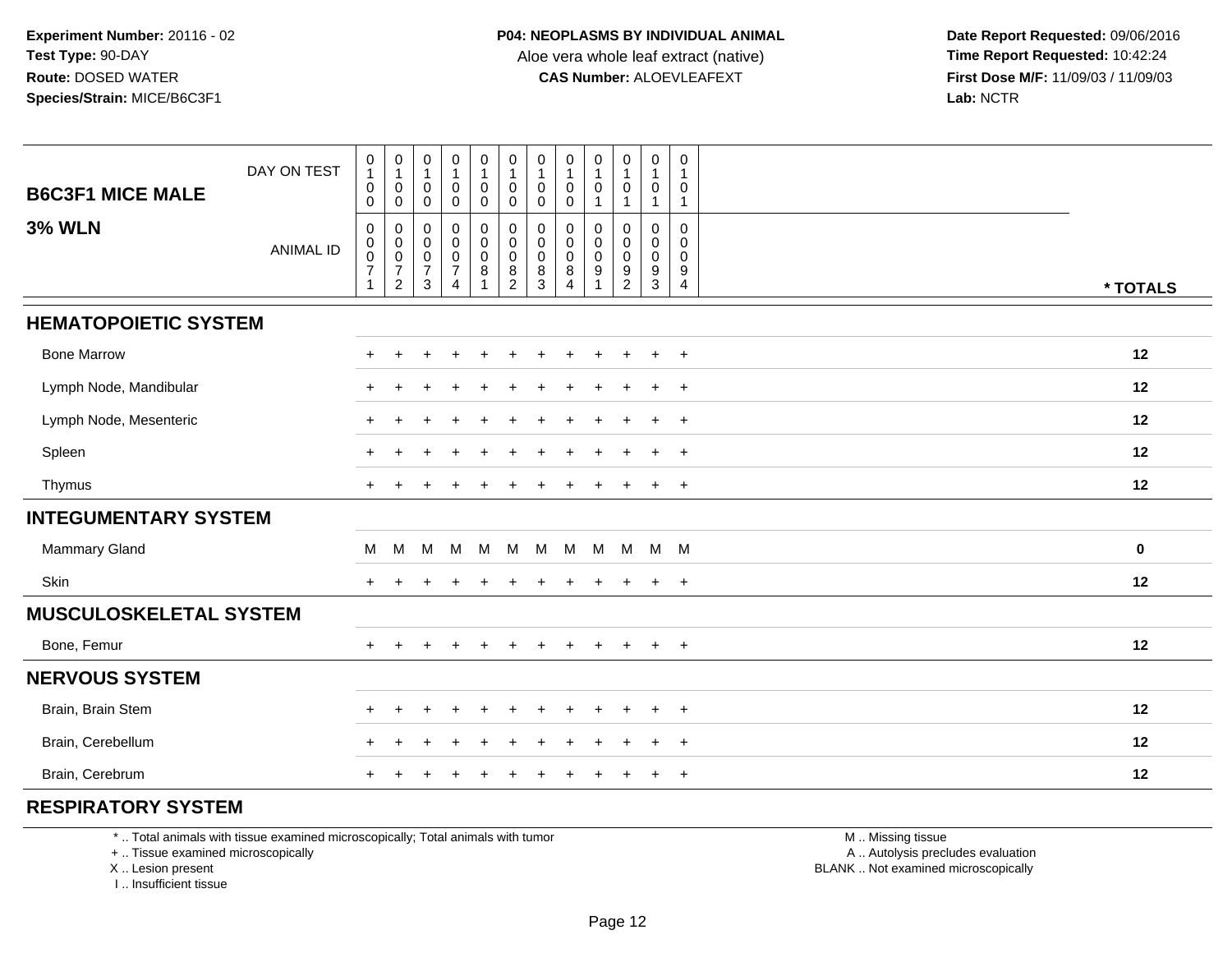**Date Report Requested:** 09/06/2016 **First Dose M/F:** 11/09/03 / 11/09/03<br>Lab: NCTR **Lab:** NCTR

| <b>B6C3F1 MICE MALE</b>      | DAY ON TEST      | $\begin{smallmatrix}0\\1\end{smallmatrix}$<br>$\pmb{0}$<br>$\mathbf 0$ | $\begin{smallmatrix}0\\1\end{smallmatrix}$<br>0<br>$\mathbf 0$    | $\begin{smallmatrix}0\\1\end{smallmatrix}$<br>$\mathbf 0$<br>$\mathbf 0$ | $\begin{smallmatrix}0\1\end{smallmatrix}$<br>0<br>$\mathbf 0$ | $\begin{smallmatrix}0\\1\end{smallmatrix}$<br>$\pmb{0}$<br>$\mathsf 0$ | $\begin{smallmatrix}0\\1\end{smallmatrix}$<br>$\pmb{0}$<br>$\mathbf 0$ | $\begin{smallmatrix}0\\1\end{smallmatrix}$<br>0<br>$\mathbf 0$      | $\begin{smallmatrix}0\\1\end{smallmatrix}$<br>0<br>$\mathbf 0$ | $\bf{0}$<br>0              | $\begin{smallmatrix}0\1\end{smallmatrix}$<br>$\pmb{0}$ | $\pmb{0}$<br>$\overline{1}$<br>$\pmb{0}$             | 0<br>$\overline{1}$<br>0                     |          |  |
|------------------------------|------------------|------------------------------------------------------------------------|-------------------------------------------------------------------|--------------------------------------------------------------------------|---------------------------------------------------------------|------------------------------------------------------------------------|------------------------------------------------------------------------|---------------------------------------------------------------------|----------------------------------------------------------------|----------------------------|--------------------------------------------------------|------------------------------------------------------|----------------------------------------------|----------|--|
| <b>3% WLN</b>                | <b>ANIMAL ID</b> | $\mathbf 0$<br>$\pmb{0}$<br>$\pmb{0}$<br>$\overline{7}$                | 0<br>$\pmb{0}$<br>$\pmb{0}$<br>$\boldsymbol{7}$<br>$\overline{2}$ | 0<br>$\pmb{0}$<br>$\pmb{0}$<br>$\overline{\mathcal{I}}$<br>3             | $_0^0$<br>0<br>$\overline{7}$<br>4                            | $_{\rm 0}^{\rm 0}$<br>$\pmb{0}$<br>8                                   | $_{\rm 0}^{\rm 0}$<br>$\pmb{0}$<br>$\,8\,$<br>$\overline{2}$           | $\begin{smallmatrix} 0\\0 \end{smallmatrix}$<br>$\pmb{0}$<br>8<br>3 | 0<br>$\pmb{0}$<br>$\pmb{0}$<br>8<br>4                          | 0<br>$\mathbf 0$<br>0<br>9 | 0<br>$\mathbf 0$<br>0<br>9<br>$\overline{2}$           | 0<br>$\pmb{0}$<br>$\pmb{0}$<br>$\boldsymbol{9}$<br>3 | $\mathbf 0$<br>0<br>0<br>9<br>$\overline{4}$ | * TOTALS |  |
| Lung                         |                  | $+$                                                                    | $\ddot{}$                                                         |                                                                          |                                                               | $\div$                                                                 | $\div$                                                                 | ÷                                                                   | ÷                                                              | $\mathbf +$                | $\ddot{}$                                              | $+$                                                  | $+$                                          | 12       |  |
| Nose                         |                  | $\pm$                                                                  |                                                                   |                                                                          | $\ddot{}$                                                     | $+$                                                                    | $\ddot{}$                                                              | $\pm$                                                               | $\pm$                                                          | $\ddot{}$                  | $+$                                                    | $+$                                                  | $+$                                          | 12       |  |
| Trachea                      |                  | $\ddot{}$                                                              |                                                                   |                                                                          |                                                               |                                                                        |                                                                        |                                                                     |                                                                |                            | $\pm$                                                  | $+$                                                  | $+$                                          | 12       |  |
| <b>SPECIAL SENSES SYSTEM</b> |                  |                                                                        |                                                                   |                                                                          |                                                               |                                                                        |                                                                        |                                                                     |                                                                |                            |                                                        |                                                      |                                              |          |  |
| Eye                          |                  | $\ddot{}$                                                              |                                                                   |                                                                          | $\ddot{}$                                                     | $\ddot{}$                                                              | $+$                                                                    | $\pm$                                                               | $\ddot{}$                                                      | $\ddot{}$                  | $+$                                                    | $+$                                                  | $+$                                          | 12       |  |
| Harderian Gland              |                  | $\pm$                                                                  |                                                                   |                                                                          |                                                               |                                                                        |                                                                        |                                                                     |                                                                |                            |                                                        | $+$                                                  | $+$                                          | 12       |  |
| <b>URINARY SYSTEM</b>        |                  |                                                                        |                                                                   |                                                                          |                                                               |                                                                        |                                                                        |                                                                     |                                                                |                            |                                                        |                                                      |                                              |          |  |
| Kidney                       |                  |                                                                        |                                                                   |                                                                          | $\ddot{}$                                                     | $+$                                                                    | $\pm$                                                                  |                                                                     |                                                                | $\ddot{}$                  | $+$                                                    | $+$                                                  | $+$                                          | 12       |  |
| <b>Urinary Bladder</b>       |                  | $+$                                                                    | $\pm$                                                             |                                                                          |                                                               | $\pm$                                                                  | $\pm$                                                                  | $\pm$                                                               | $\pm$                                                          | $\ddot{}$                  | $\ddot{}$                                              | $+$                                                  | $+$                                          | 12       |  |
| <b>SYSTEMIC LESIONS</b>      |                  |                                                                        |                                                                   |                                                                          |                                                               |                                                                        |                                                                        |                                                                     |                                                                |                            |                                                        |                                                      |                                              |          |  |
| Multiple Organ               |                  |                                                                        |                                                                   |                                                                          |                                                               |                                                                        |                                                                        |                                                                     |                                                                |                            |                                                        | $+$                                                  | $\overline{+}$                               | 12       |  |

\*\*\* END OF MALE DATA \*\*\*

\* .. Total animals with tissue examined microscopically; Total animals with tumor

+ .. Tissue examined microscopically

X .. Lesion present

I .. Insufficient tissue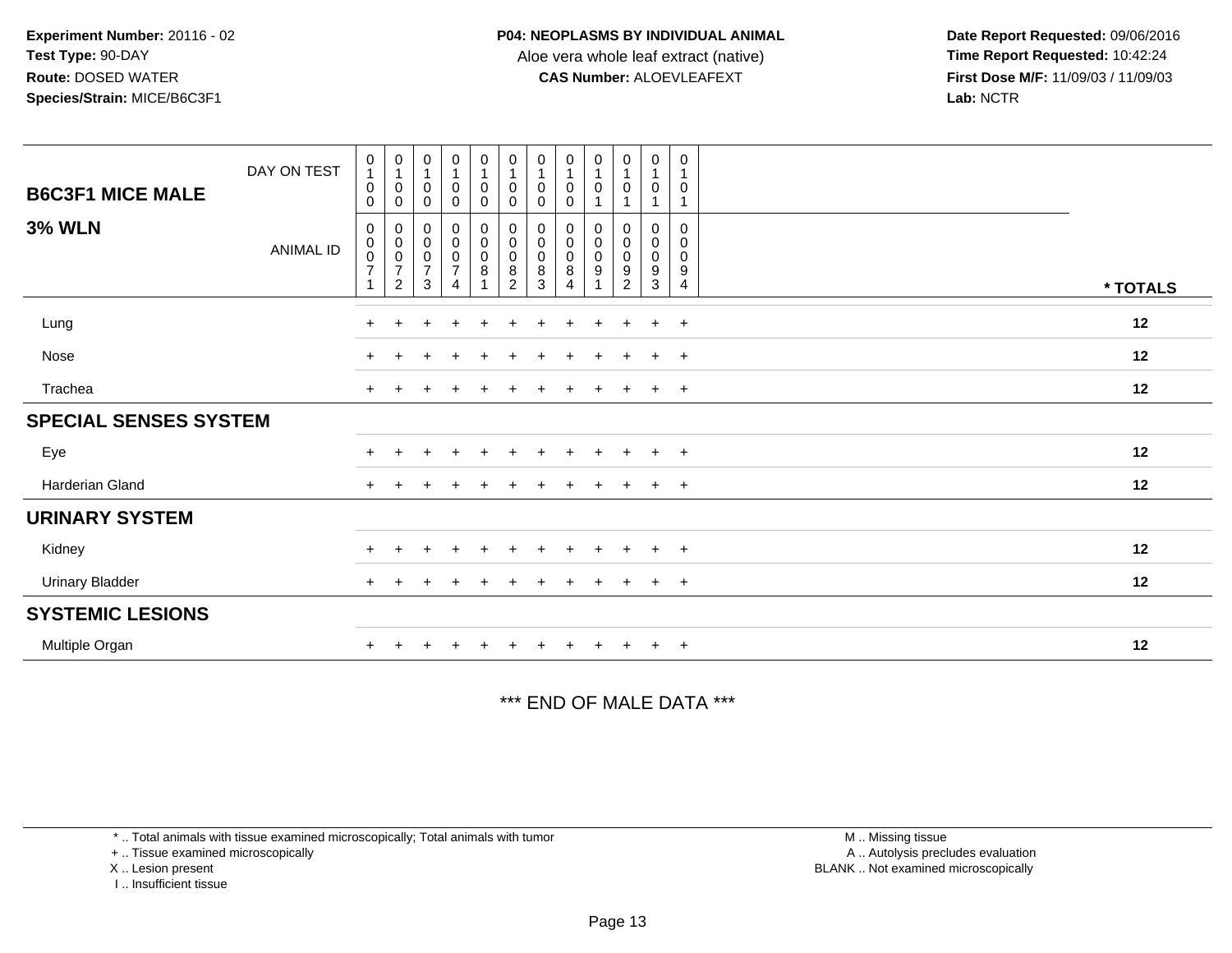| <b>B6C3F1 MICE FEMALE</b>                                                                                                                                           | DAY ON TEST      | $\begin{smallmatrix}0\\1\end{smallmatrix}$<br>$\mathbf 0$<br>$\mathbf 0$                          | $\begin{smallmatrix}0\\1\end{smallmatrix}$<br>$\mathbf 0$<br>$\mathsf 0$ | $\pmb{0}$<br>$\overline{1}$<br>0<br>$\mathbf 0$        | $\pmb{0}$<br>$\mathbf{1}$<br>$\mathsf{O}\xspace$<br>$\mathbf 0$      | $\pmb{0}$<br>$\mathbf{1}$<br>$\mathsf 0$<br>$\mathbf{1}$ | 0<br>$\overline{1}$<br>$\mathbf 0$<br>$\mathbf{1}$          | $\pmb{0}$<br>$\mathbf{1}$<br>$\mathbf 0$<br>$\mathbf{1}$         | $\pmb{0}$<br>$\mathbf{1}$<br>$\mathbf 0$<br>$\mathbf{1}$                        | $\mathbf 0$<br>$\mathbf{1}$<br>$\mathbf 0$<br>$\mathbf{1}$ | $\,0\,$<br>$\mathbf{1}$<br>$\mathbf 0$<br>$\mathbf{1}$              | 0<br>$\mathbf{1}$<br>0<br>$\mathbf{1}$                     | 0<br>$\mathbf{1}$<br>0<br>$\mathbf{1}$ |                                                                                               |
|---------------------------------------------------------------------------------------------------------------------------------------------------------------------|------------------|---------------------------------------------------------------------------------------------------|--------------------------------------------------------------------------|--------------------------------------------------------|----------------------------------------------------------------------|----------------------------------------------------------|-------------------------------------------------------------|------------------------------------------------------------------|---------------------------------------------------------------------------------|------------------------------------------------------------|---------------------------------------------------------------------|------------------------------------------------------------|----------------------------------------|-----------------------------------------------------------------------------------------------|
| <b>CONTROL</b>                                                                                                                                                      | <b>ANIMAL ID</b> | $\mathbf 0$<br>$\begin{smallmatrix}0\1\end{smallmatrix}$<br>$\begin{array}{c} 6 \\ 1 \end{array}$ | 0<br>$\begin{smallmatrix}0\\1\end{smallmatrix}$<br>$^6_2$                | $\mathbf 0$<br>$\mathsf 0$<br>$\overline{1}$<br>6<br>3 | $\Omega$<br>$\mathbf 0$<br>$\mathbf{1}$<br>$\,6\,$<br>$\overline{A}$ | 0<br>$\mathbf 0$<br>1<br>$\overline{7}$                  | $\mathbf 0$<br>$\mathbf 0$<br>$\mathbf{1}$<br>$\frac{7}{2}$ | 0<br>$\pmb{0}$<br>$\mathbf{1}$<br>$\overline{7}$<br>$\mathbf{3}$ | $\mathbf{0}$<br>$\mathbf 0$<br>$\mathbf{1}$<br>$\overline{7}$<br>$\overline{4}$ | $\Omega$<br>$\mathbf 0$<br>$\overline{1}$<br>$\bf8$        | $\mathbf 0$<br>$\mathsf{O}\xspace$<br>$\mathbf{1}$<br>$\frac{8}{2}$ | $\mathbf 0$<br>$\mathbf 0$<br>$\mathbf{1}$<br>$\bf 8$<br>3 | $\Omega$<br>0<br>$\mathbf 1$<br>8<br>4 | * TOTALS                                                                                      |
| <b>ALIMENTARY SYSTEM</b>                                                                                                                                            |                  |                                                                                                   |                                                                          |                                                        |                                                                      |                                                          |                                                             |                                                                  |                                                                                 |                                                            |                                                                     |                                                            |                                        |                                                                                               |
| Esophagus                                                                                                                                                           |                  |                                                                                                   |                                                                          |                                                        |                                                                      |                                                          |                                                             |                                                                  |                                                                                 |                                                            |                                                                     |                                                            | $\ddot{}$                              | 12                                                                                            |
| Gallbladder                                                                                                                                                         |                  |                                                                                                   |                                                                          |                                                        |                                                                      |                                                          |                                                             |                                                                  |                                                                                 |                                                            |                                                                     |                                                            | $\ddot{}$                              | 11                                                                                            |
| Intestine Large, Cecum                                                                                                                                              |                  |                                                                                                   |                                                                          |                                                        |                                                                      |                                                          |                                                             |                                                                  |                                                                                 |                                                            |                                                                     |                                                            | $\div$                                 | 12                                                                                            |
| Intestine Large, Colon                                                                                                                                              |                  |                                                                                                   |                                                                          |                                                        |                                                                      |                                                          |                                                             |                                                                  |                                                                                 |                                                            |                                                                     |                                                            | $\div$                                 | 12                                                                                            |
| Intestine Large, Rectum                                                                                                                                             |                  |                                                                                                   |                                                                          |                                                        |                                                                      |                                                          |                                                             |                                                                  |                                                                                 |                                                            |                                                                     |                                                            | $\ddot{}$                              | 12                                                                                            |
| Intestine Small, Duodenum                                                                                                                                           |                  |                                                                                                   |                                                                          |                                                        |                                                                      |                                                          |                                                             |                                                                  |                                                                                 |                                                            |                                                                     |                                                            | $\pm$                                  | 12                                                                                            |
| Intestine Small, Ileum                                                                                                                                              |                  | $\pm$                                                                                             |                                                                          |                                                        |                                                                      |                                                          |                                                             |                                                                  |                                                                                 |                                                            |                                                                     | $\ddot{}$                                                  | $\ddot{}$                              | 12                                                                                            |
| Intestine Small, Jejunum                                                                                                                                            |                  |                                                                                                   |                                                                          |                                                        |                                                                      |                                                          |                                                             |                                                                  |                                                                                 |                                                            |                                                                     |                                                            | $\div$                                 | 12                                                                                            |
| Liver                                                                                                                                                               |                  |                                                                                                   |                                                                          |                                                        |                                                                      |                                                          |                                                             |                                                                  |                                                                                 |                                                            |                                                                     |                                                            | $\ddot{}$                              | 12                                                                                            |
| Pancreas                                                                                                                                                            |                  | $\pm$                                                                                             |                                                                          |                                                        |                                                                      |                                                          |                                                             |                                                                  |                                                                                 |                                                            |                                                                     |                                                            | $\ddot{}$                              | 12                                                                                            |
| <b>Salivary Glands</b>                                                                                                                                              |                  |                                                                                                   |                                                                          |                                                        |                                                                      |                                                          |                                                             |                                                                  |                                                                                 |                                                            |                                                                     |                                                            | $\ddot{}$                              | 12                                                                                            |
| Stomach, Forestomach                                                                                                                                                |                  |                                                                                                   |                                                                          |                                                        |                                                                      |                                                          |                                                             |                                                                  |                                                                                 |                                                            |                                                                     |                                                            |                                        | 12                                                                                            |
| Stomach, Glandular                                                                                                                                                  |                  | $+$                                                                                               |                                                                          |                                                        |                                                                      |                                                          |                                                             |                                                                  |                                                                                 |                                                            | $\ddot{}$                                                           | M +                                                        |                                        | 11                                                                                            |
| <b>CARDIOVASCULAR SYSTEM</b>                                                                                                                                        |                  |                                                                                                   |                                                                          |                                                        |                                                                      |                                                          |                                                             |                                                                  |                                                                                 |                                                            |                                                                     |                                                            |                                        |                                                                                               |
| <b>Blood Vessel</b>                                                                                                                                                 |                  | $+$                                                                                               |                                                                          |                                                        |                                                                      |                                                          |                                                             |                                                                  |                                                                                 |                                                            |                                                                     |                                                            | $+$                                    | 12                                                                                            |
| *  Total animals with tissue examined microscopically; Total animals with tumor<br>+  Tissue examined microscopically<br>X  Lesion present<br>I Insufficient tissue |                  |                                                                                                   |                                                                          |                                                        |                                                                      |                                                          |                                                             |                                                                  |                                                                                 |                                                            |                                                                     |                                                            |                                        | M  Missing tissue<br>A  Autolysis precludes evaluation<br>BLANK  Not examined microscopically |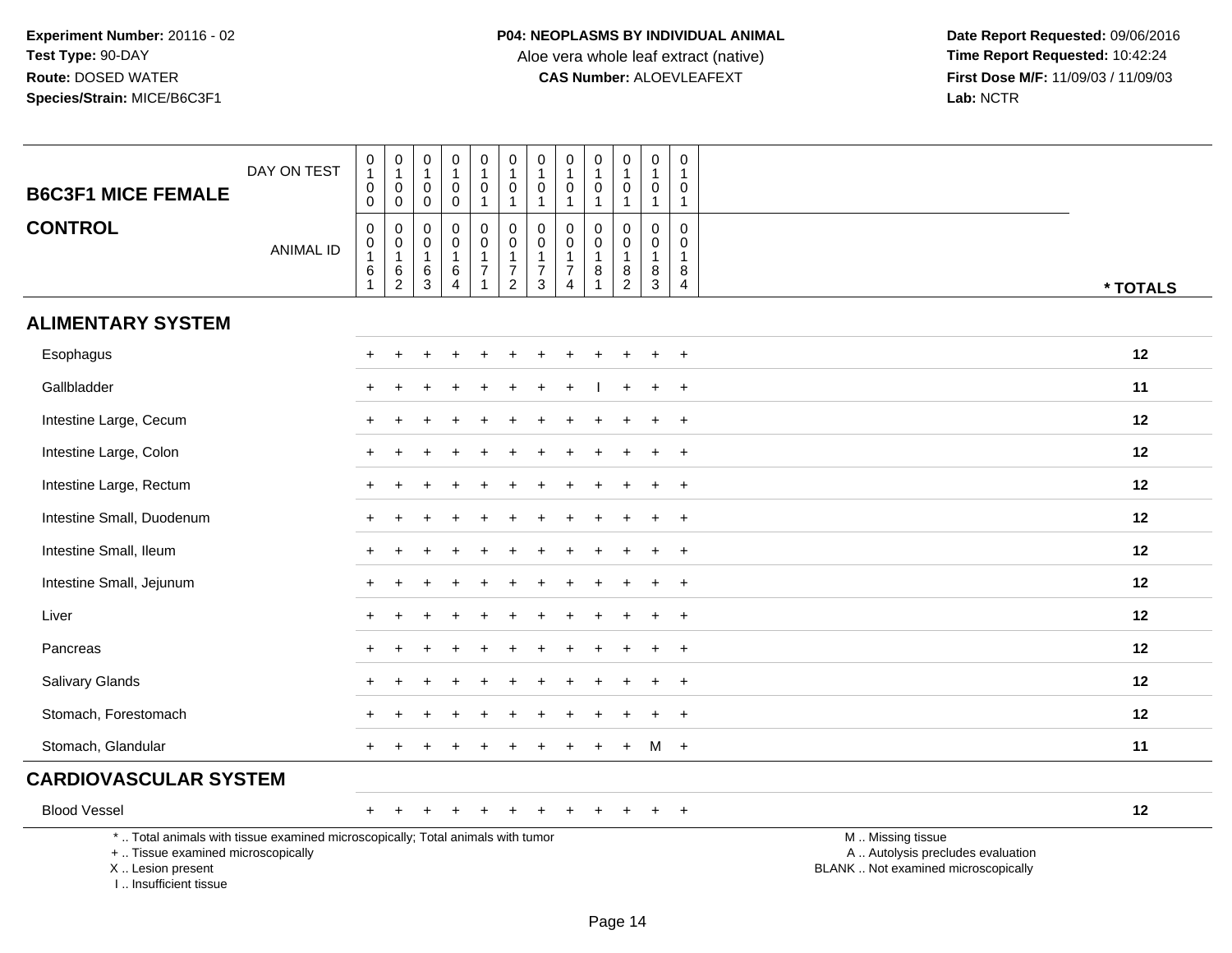| <b>B6C3F1 MICE FEMALE</b>                                                                                                                                           | DAY ON TEST      | $\mathbf 0$<br>$\overline{1}$<br>0<br>0               | $\pmb{0}$<br>$\mathbf{1}$<br>0<br>$\mathbf 0$ | $\pmb{0}$<br>$\mathbf{1}$<br>$\mathbf 0$<br>0 | $\begin{smallmatrix}0\\1\end{smallmatrix}$<br>0<br>0                  | $\pmb{0}$<br>$\mathbf{1}$<br>0<br>$\mathbf{1}$                         | $\pmb{0}$<br>$\overline{1}$<br>$\mathbf 0$<br>$\mathbf{1}$ | 0<br>$\mathbf{1}$<br>$\mathbf 0$<br>$\mathbf{1}$           | $\pmb{0}$<br>$\mathbf{1}$<br>0<br>$\mathbf{1}$                    | $\pmb{0}$<br>1<br>$\mathbf 0$      | $\mathsf{O}\xspace$<br>$\mathbf{1}$<br>$\mathbf 0$<br>$\mathbf{1}$ | $\mathsf 0$<br>$\mathbf{1}$<br>$\mathbf 0$<br>$\overline{1}$ | 0<br>1<br>0<br>$\mathbf{1}$                          |                                                                                               |
|---------------------------------------------------------------------------------------------------------------------------------------------------------------------|------------------|-------------------------------------------------------|-----------------------------------------------|-----------------------------------------------|-----------------------------------------------------------------------|------------------------------------------------------------------------|------------------------------------------------------------|------------------------------------------------------------|-------------------------------------------------------------------|------------------------------------|--------------------------------------------------------------------|--------------------------------------------------------------|------------------------------------------------------|-----------------------------------------------------------------------------------------------|
| <b>CONTROL</b>                                                                                                                                                      | <b>ANIMAL ID</b> | $\mathbf 0$<br>0<br>$\mathbf{1}$<br>6<br>$\mathbf{1}$ | 0<br>$\mathsf{O}$<br>$\mathbf{1}$<br>$^6_2$   | $\mathbf 0$<br>0<br>$\overline{1}$<br>$^6_3$  | $\mathbf 0$<br>$\mathbf 0$<br>$\mathbf{1}$<br>$\,6$<br>$\overline{4}$ | 0<br>$\mathbf 0$<br>$\overline{1}$<br>$\overline{7}$<br>$\overline{1}$ | $\mathbf 0$<br>$\pmb{0}$<br>$\mathbf{1}$<br>$\frac{7}{2}$  | 0<br>0<br>$\mathbf{1}$<br>$\overline{7}$<br>$\mathfrak{S}$ | $\Omega$<br>0<br>$\mathbf{1}$<br>$\overline{7}$<br>$\overline{4}$ | $\Omega$<br>0<br>$\mathbf{1}$<br>8 | $\mathbf 0$<br>0<br>$\mathbf{1}$<br>$^8_2$                         | $\mathbf 0$<br>0<br>$\overline{1}$<br>8<br>$\sqrt{3}$        | $\mathbf 0$<br>$\mathbf 0$<br>$\mathbf{1}$<br>8<br>4 | * TOTALS                                                                                      |
| Heart                                                                                                                                                               |                  | $\ddot{}$                                             |                                               |                                               |                                                                       |                                                                        |                                                            | ٠                                                          |                                                                   | $\div$                             | $\ddot{}$                                                          | $\ddot{}$                                                    | $+$                                                  | 12                                                                                            |
| <b>ENDOCRINE SYSTEM</b>                                                                                                                                             |                  |                                                       |                                               |                                               |                                                                       |                                                                        |                                                            |                                                            |                                                                   |                                    |                                                                    |                                                              |                                                      |                                                                                               |
| <b>Adrenal Cortex</b>                                                                                                                                               |                  |                                                       |                                               |                                               |                                                                       |                                                                        |                                                            |                                                            |                                                                   |                                    |                                                                    |                                                              | $\div$                                               | 12                                                                                            |
| Adrenal Medulla                                                                                                                                                     |                  |                                                       |                                               |                                               |                                                                       |                                                                        |                                                            |                                                            |                                                                   |                                    |                                                                    |                                                              | $\overline{ }$                                       | 11                                                                                            |
| Islets, Pancreatic                                                                                                                                                  |                  |                                                       |                                               |                                               |                                                                       |                                                                        |                                                            |                                                            |                                                                   |                                    |                                                                    | $\ddot{}$                                                    | $+$                                                  | 12                                                                                            |
| Parathyroid Gland                                                                                                                                                   |                  |                                                       | м                                             |                                               |                                                                       |                                                                        |                                                            |                                                            |                                                                   |                                    |                                                                    |                                                              | $\ddot{}$                                            | 10                                                                                            |
| <b>Pituitary Gland</b>                                                                                                                                              |                  |                                                       |                                               |                                               |                                                                       |                                                                        |                                                            |                                                            |                                                                   |                                    |                                                                    |                                                              | $\ddot{}$                                            | 12                                                                                            |
| <b>Thyroid Gland</b>                                                                                                                                                |                  |                                                       |                                               |                                               |                                                                       |                                                                        |                                                            |                                                            |                                                                   |                                    |                                                                    | $+$                                                          | $+$                                                  | 12                                                                                            |
| <b>GENERAL BODY SYSTEM</b>                                                                                                                                          |                  |                                                       |                                               |                                               |                                                                       |                                                                        |                                                            |                                                            |                                                                   |                                    |                                                                    |                                                              |                                                      |                                                                                               |
| <b>NONE</b>                                                                                                                                                         |                  |                                                       |                                               |                                               |                                                                       |                                                                        |                                                            |                                                            |                                                                   |                                    |                                                                    |                                                              |                                                      |                                                                                               |
| <b>GENITAL SYSTEM</b>                                                                                                                                               |                  |                                                       |                                               |                                               |                                                                       |                                                                        |                                                            |                                                            |                                                                   |                                    |                                                                    |                                                              |                                                      |                                                                                               |
| <b>Clitoral Gland</b>                                                                                                                                               |                  | $\div$                                                | м                                             | M                                             |                                                                       |                                                                        |                                                            |                                                            |                                                                   |                                    |                                                                    |                                                              |                                                      | 10                                                                                            |
| Ovary                                                                                                                                                               |                  |                                                       |                                               |                                               |                                                                       |                                                                        |                                                            |                                                            |                                                                   |                                    |                                                                    | $\div$                                                       | $\div$                                               | 12                                                                                            |
| Uterus                                                                                                                                                              |                  |                                                       |                                               |                                               |                                                                       |                                                                        |                                                            |                                                            |                                                                   |                                    |                                                                    | $\div$                                                       | $+$                                                  | 12                                                                                            |
| <b>HEMATOPOIETIC SYSTEM</b>                                                                                                                                         |                  |                                                       |                                               |                                               |                                                                       |                                                                        |                                                            |                                                            |                                                                   |                                    |                                                                    |                                                              |                                                      |                                                                                               |
| <b>Bone Marrow</b>                                                                                                                                                  |                  |                                                       |                                               |                                               |                                                                       |                                                                        |                                                            |                                                            |                                                                   |                                    |                                                                    |                                                              | $\overline{ }$                                       | 12                                                                                            |
| *  Total animals with tissue examined microscopically; Total animals with tumor<br>+  Tissue examined microscopically<br>X  Lesion present<br>I Insufficient tissue |                  |                                                       |                                               |                                               |                                                                       |                                                                        |                                                            |                                                            |                                                                   |                                    |                                                                    |                                                              |                                                      | M  Missing tissue<br>A  Autolysis precludes evaluation<br>BLANK  Not examined microscopically |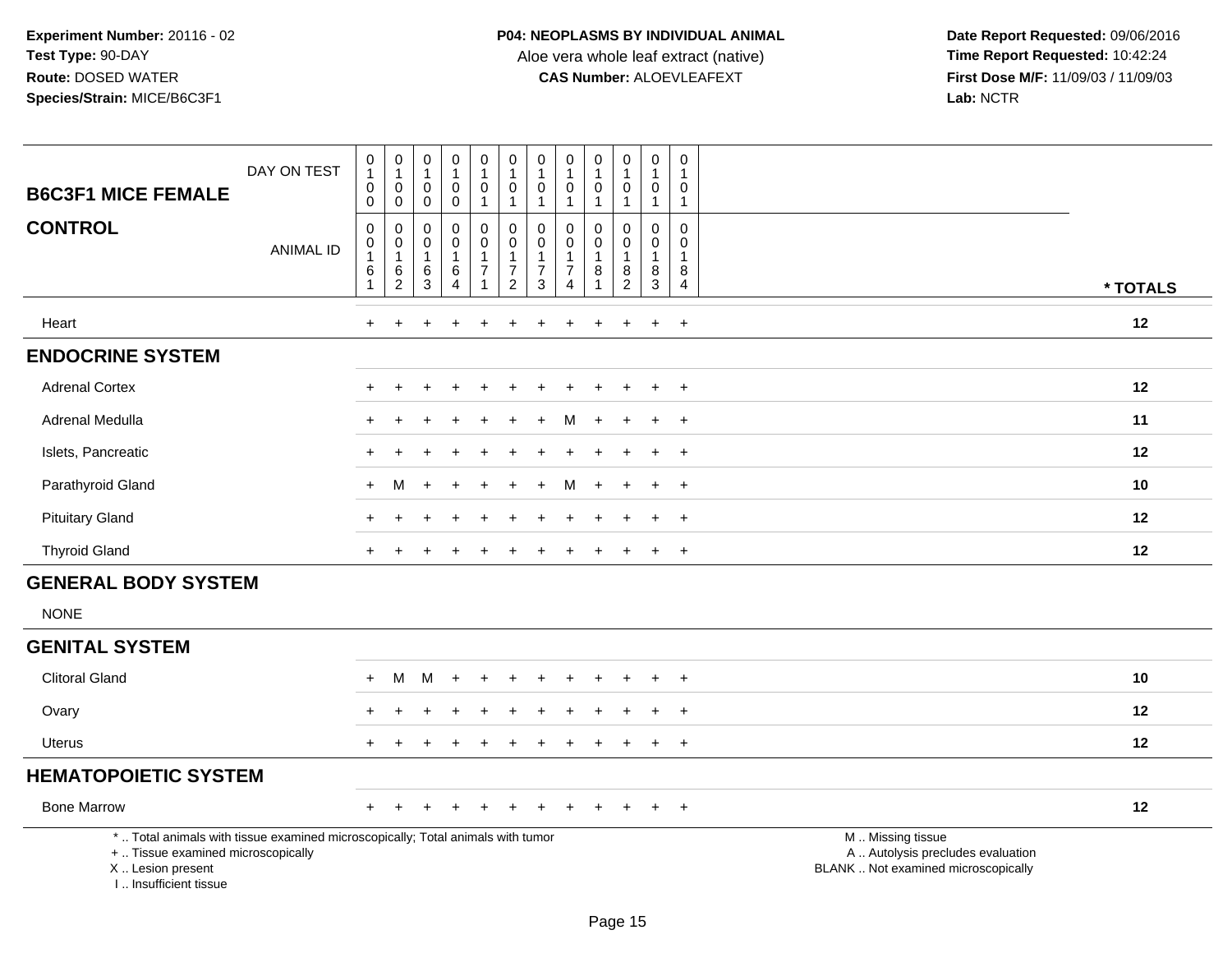**Date Report Requested:** 09/06/2016 **First Dose M/F:** 11/09/03 / 11/09/03<br>Lab: NCTR **Lab:** NCTR

|                                                                                                                                            | DAY ON TEST      | $\pmb{0}$<br>$\overline{1}$<br>$\boldsymbol{0}$        | $\pmb{0}$<br>$\mathbf{1}$<br>$\mathbf 0$        | $\pmb{0}$<br>$\mathbf{1}$<br>$\mathbf 0$ | $\pmb{0}$<br>$\mathbf{1}$<br>$\mathbf 0$ | $\mathsf 0$<br>$\mathbf{1}$<br>$\mathbf 0$                     | $\pmb{0}$<br>$\mathbf{1}$<br>$\pmb{0}$                       | 0<br>1<br>$\mathbf 0$                   | $\pmb{0}$<br>$\mathbf{1}$<br>$\mathbf 0$                       | $\pmb{0}$<br>$\mathbf{1}$<br>$\mathbf 0$ | $\pmb{0}$<br>$\mathbf{1}$<br>0        | $\pmb{0}$<br>$\mathbf{1}$<br>$\mathbf 0$          | 0<br>$\mathbf{1}$<br>$\mathbf 0$                |                                                                                               |
|--------------------------------------------------------------------------------------------------------------------------------------------|------------------|--------------------------------------------------------|-------------------------------------------------|------------------------------------------|------------------------------------------|----------------------------------------------------------------|--------------------------------------------------------------|-----------------------------------------|----------------------------------------------------------------|------------------------------------------|---------------------------------------|---------------------------------------------------|-------------------------------------------------|-----------------------------------------------------------------------------------------------|
| <b>B6C3F1 MICE FEMALE</b>                                                                                                                  |                  | $\boldsymbol{0}$                                       | $\mathbf 0$                                     | $\mathbf 0$                              | $\pmb{0}$                                | $\mathbf{1}$                                                   | $\mathbf{1}$                                                 | $\mathbf{1}$                            | $\mathbf{1}$                                                   | $\mathbf{1}$                             | $\mathbf{1}$                          | $\overline{1}$                                    | $\mathbf{1}$                                    |                                                                                               |
| <b>CONTROL</b>                                                                                                                             | <b>ANIMAL ID</b> | $\boldsymbol{0}$<br>$\pmb{0}$<br>$\mathbf{1}$<br>$\,6$ | $\mathbf 0$<br>$\mathbf 0$<br>$\mathbf{1}$<br>6 | $\mathbf 0$<br>0<br>$\mathbf{1}$<br>6    | $\mathbf 0$<br>$\pmb{0}$<br>$\,6$        | $\mathbf 0$<br>$\mathbf 0$<br>$\overline{1}$<br>$\overline{7}$ | $\pmb{0}$<br>$\mathbf 0$<br>$\mathbf{1}$<br>$\boldsymbol{7}$ | 0<br>$\mathbf 0$<br>1<br>$\overline{7}$ | $\mathbf 0$<br>$\mathbf 0$<br>$\mathbf{1}$<br>$\boldsymbol{7}$ | 0<br>$\mathbf 0$<br>$\mathbf{1}$<br>8    | 0<br>$\mathbf 0$<br>$\mathbf{1}$<br>8 | $\mathbf 0$<br>$\mathbf 0$<br>$\overline{1}$<br>8 | $\Omega$<br>$\mathbf{0}$<br>$\overline{1}$<br>8 |                                                                                               |
|                                                                                                                                            |                  | $\mathbf{1}$                                           | $\overline{c}$                                  | $\mathbf{3}$                             | $\boldsymbol{\Lambda}$                   | $\overline{1}$                                                 | $\overline{2}$                                               | 3                                       | $\overline{4}$                                                 |                                          | $\overline{c}$                        | $\mathbf{3}$                                      | $\overline{4}$                                  | * TOTALS                                                                                      |
| Lymph Node, Mandibular                                                                                                                     |                  | $\pm$                                                  | $\ddot{}$                                       |                                          |                                          |                                                                |                                                              |                                         |                                                                | $\div$                                   | $\ddot{}$                             | $+$                                               | $\ddot{}$                                       | 12                                                                                            |
| Lymph Node, Mesenteric                                                                                                                     |                  |                                                        |                                                 |                                          |                                          |                                                                |                                                              |                                         |                                                                |                                          |                                       | $\div$                                            | $\overline{+}$                                  | 12                                                                                            |
| Spleen                                                                                                                                     |                  |                                                        |                                                 |                                          |                                          |                                                                |                                                              |                                         |                                                                |                                          |                                       |                                                   | $\ddot{}$                                       | 12                                                                                            |
| Thymus                                                                                                                                     |                  | $+$                                                    |                                                 |                                          |                                          |                                                                |                                                              |                                         |                                                                |                                          | $\pm$                                 | $\pm$                                             | $+$                                             | 12                                                                                            |
| <b>INTEGUMENTARY SYSTEM</b>                                                                                                                |                  |                                                        |                                                 |                                          |                                          |                                                                |                                                              |                                         |                                                                |                                          |                                       |                                                   |                                                 |                                                                                               |
| Mammary Gland                                                                                                                              |                  |                                                        |                                                 |                                          |                                          |                                                                |                                                              |                                         |                                                                |                                          |                                       |                                                   | $\ddot{}$                                       | 12                                                                                            |
| Skin                                                                                                                                       |                  |                                                        |                                                 |                                          |                                          |                                                                |                                                              |                                         |                                                                |                                          |                                       | $\pm$                                             | $\overline{+}$                                  | 12                                                                                            |
| <b>MUSCULOSKELETAL SYSTEM</b>                                                                                                              |                  |                                                        |                                                 |                                          |                                          |                                                                |                                                              |                                         |                                                                |                                          |                                       |                                                   |                                                 |                                                                                               |
| Bone, Femur                                                                                                                                |                  |                                                        |                                                 |                                          | $\div$                                   | $+$                                                            | $+$                                                          | $\pm$                                   |                                                                | $+$                                      | $+$                                   | $+$                                               | $+$                                             | 12                                                                                            |
| <b>NERVOUS SYSTEM</b>                                                                                                                      |                  |                                                        |                                                 |                                          |                                          |                                                                |                                                              |                                         |                                                                |                                          |                                       |                                                   |                                                 |                                                                                               |
| Brain, Brain Stem                                                                                                                          |                  |                                                        |                                                 |                                          |                                          |                                                                |                                                              |                                         |                                                                |                                          |                                       |                                                   | $\ddot{}$                                       | 12                                                                                            |
| Brain, Cerebellum                                                                                                                          |                  |                                                        |                                                 |                                          |                                          |                                                                |                                                              |                                         |                                                                |                                          |                                       | $\div$                                            | $\overline{+}$                                  | 12                                                                                            |
| Brain, Cerebrum                                                                                                                            |                  |                                                        |                                                 |                                          |                                          |                                                                |                                                              |                                         |                                                                |                                          |                                       |                                                   | $+$                                             | 12                                                                                            |
| <b>RESPIRATORY SYSTEM</b>                                                                                                                  |                  |                                                        |                                                 |                                          |                                          |                                                                |                                                              |                                         |                                                                |                                          |                                       |                                                   |                                                 |                                                                                               |
| Lung                                                                                                                                       |                  |                                                        |                                                 |                                          | $\div$                                   | ÷.                                                             |                                                              |                                         |                                                                | $\div$                                   | $\ddot{}$                             | $\ddot{}$                                         | $\overline{+}$                                  | 12                                                                                            |
| Nose                                                                                                                                       |                  |                                                        |                                                 |                                          |                                          |                                                                |                                                              |                                         |                                                                |                                          |                                       |                                                   | $\overline{+}$                                  | 12                                                                                            |
| *  Total animals with tissue examined microscopically; Total animals with tumor<br>+  Tissue examined microscopically<br>X  Lesion present |                  |                                                        |                                                 |                                          |                                          |                                                                |                                                              |                                         |                                                                |                                          |                                       |                                                   |                                                 | M  Missing tissue<br>A  Autolysis precludes evaluation<br>BLANK  Not examined microscopically |

I .. Insufficient tissue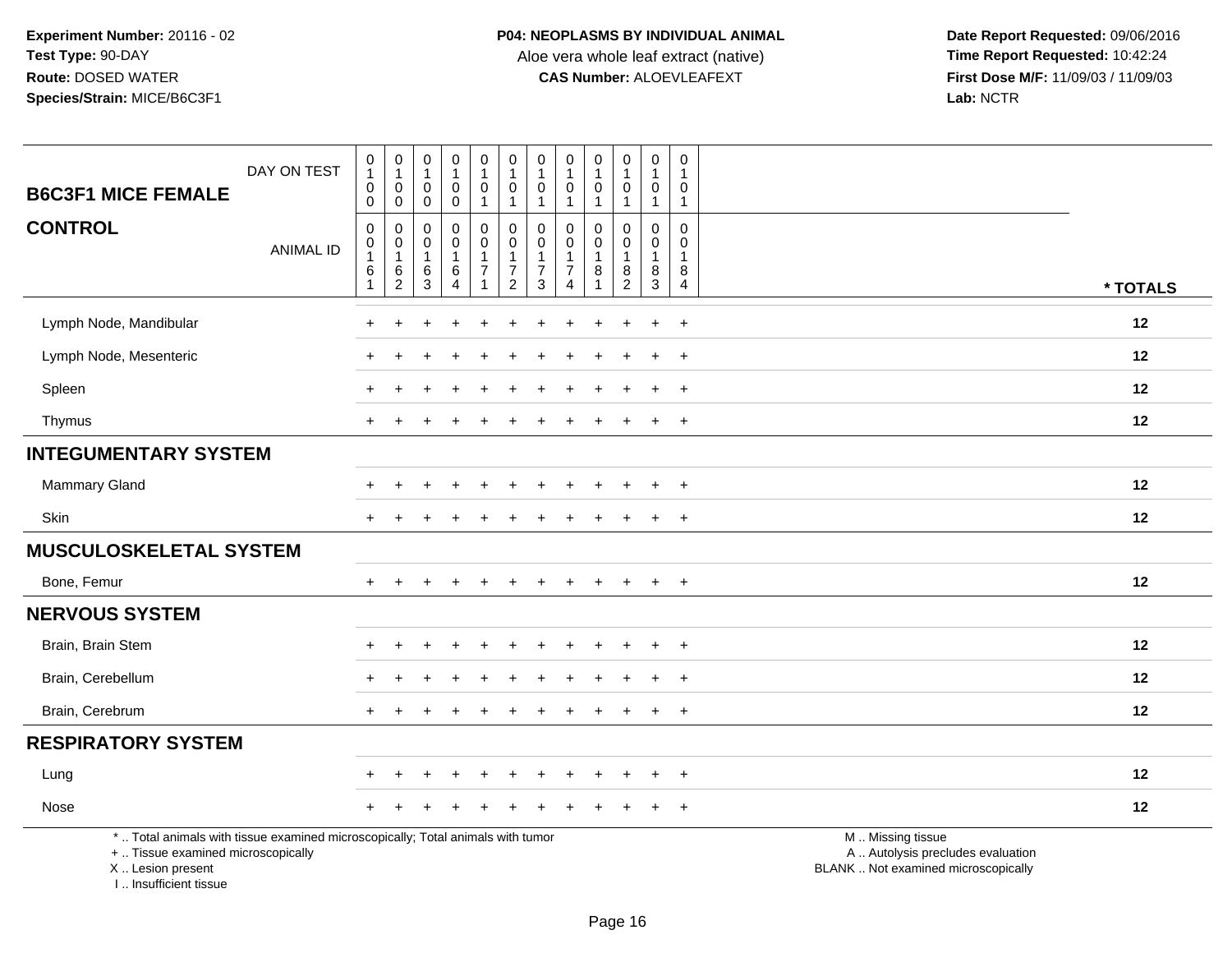**Date Report Requested:** 09/06/2016 **First Dose M/F:** 11/09/03 / 11/09/03<br>Lab: NCTR **Lab:** NCTR

| <b>B6C3F1 MICE FEMALE</b>    | DAY ON TEST      | $\boldsymbol{0}$<br>$\overline{A}$<br>$\pmb{0}$<br>$\mathbf 0$ | $\begin{smallmatrix}0\\1\end{smallmatrix}$<br>0<br>0    | $\begin{smallmatrix}0\\1\end{smallmatrix}$<br>$\pmb{0}$<br>$\Omega$ | $\frac{0}{1}$<br>$\mathbf 0$<br>$\Omega$ | $\begin{smallmatrix}0\\1\end{smallmatrix}$<br>$\pmb{0}$ | $\pmb{0}$<br>$\overline{1}$<br>$\mathbf 0$                                       | $\begin{smallmatrix}0\\1\end{smallmatrix}$<br>0 | $\pmb{0}$<br>$\mathbf{1}$<br>0                     | $\frac{0}{1}$<br>0 | $\begin{smallmatrix}0\\1\end{smallmatrix}$<br>$\pmb{0}$          | $\pmb{0}$<br>$\mathbf 0$                                                 | 0<br>$\mathbf{1}$<br>0 |          |
|------------------------------|------------------|----------------------------------------------------------------|---------------------------------------------------------|---------------------------------------------------------------------|------------------------------------------|---------------------------------------------------------|----------------------------------------------------------------------------------|-------------------------------------------------|----------------------------------------------------|--------------------|------------------------------------------------------------------|--------------------------------------------------------------------------|------------------------|----------|
| <b>CONTROL</b>               | <b>ANIMAL ID</b> | $\mathbf 0$<br>$\pmb{0}$<br>$\,6$                              | $_{0}^{0}$<br>$\overline{1}$<br>$\,6$<br>$\overline{2}$ | $\boldsymbol{0}$<br>$\pmb{0}$<br>$\overline{1}$<br>6<br>3           | $_0^0$<br>6<br>$\overline{4}$            | $_{\rm 0}^{\rm 0}$<br>$\overline{7}$<br>$\overline{A}$  | $\begin{smallmatrix} 0\\0 \end{smallmatrix}$<br>$\overline{7}$<br>$\overline{2}$ | $^0_0$<br>$\overline{7}$<br>3                   | 0<br>$\pmb{0}$<br>$\overline{7}$<br>$\overline{A}$ | 0<br>0<br>8        | $_{\rm 0}^{\rm 0}$<br>$\overline{A}$<br>$\bf8$<br>$\overline{2}$ | $\begin{smallmatrix} 0\\0 \end{smallmatrix}$<br>$\overline{A}$<br>8<br>3 | 0<br>0<br>1<br>8<br>4  | * TOTALS |
| Trachea                      |                  | $+$                                                            |                                                         |                                                                     |                                          | $\pm$                                                   | $\div$                                                                           | ÷                                               |                                                    | $\div$             | $+$                                                              | $+$                                                                      | $+$                    | 12       |
| <b>SPECIAL SENSES SYSTEM</b> |                  |                                                                |                                                         |                                                                     |                                          |                                                         |                                                                                  |                                                 |                                                    |                    |                                                                  |                                                                          |                        |          |
| Eye                          |                  | $\div$                                                         |                                                         |                                                                     | $\div$                                   | $\pm$                                                   | $+$                                                                              | $\pm$                                           | $+$                                                | $+$                | $+$                                                              | $+$                                                                      | $+$                    | 12       |
| Harderian Gland              |                  | $+$                                                            |                                                         |                                                                     |                                          | +                                                       |                                                                                  |                                                 |                                                    | ÷                  | $+$                                                              | $+$                                                                      | $+$                    | 12       |
| <b>URINARY SYSTEM</b>        |                  |                                                                |                                                         |                                                                     |                                          |                                                         |                                                                                  |                                                 |                                                    |                    |                                                                  |                                                                          |                        |          |
| Kidney                       |                  | $+$                                                            |                                                         | $\div$                                                              | $\ddot{}$                                | $+$                                                     | $\pm$                                                                            | $\overline{+}$                                  | $\pm$                                              | $\ddot{}$          | $+$                                                              | $+$                                                                      | $^{+}$                 | 12       |
| <b>Urinary Bladder</b>       |                  | $+$                                                            |                                                         |                                                                     |                                          | +                                                       |                                                                                  |                                                 | $\pm$                                              | $\ddot{}$          | $+$                                                              | $+$                                                                      | $+$                    | 12       |
| <b>SYSTEMIC LESIONS</b>      |                  |                                                                |                                                         |                                                                     |                                          |                                                         |                                                                                  |                                                 |                                                    |                    |                                                                  |                                                                          |                        |          |
| Multiple Organ               |                  |                                                                |                                                         |                                                                     |                                          |                                                         |                                                                                  |                                                 |                                                    | $\pm$              | $+$                                                              | $+$                                                                      | $+$                    | 12       |

\* .. Total animals with tissue examined microscopically; Total animals with tumor

+ .. Tissue examined microscopically

X .. Lesion present

I .. Insufficient tissue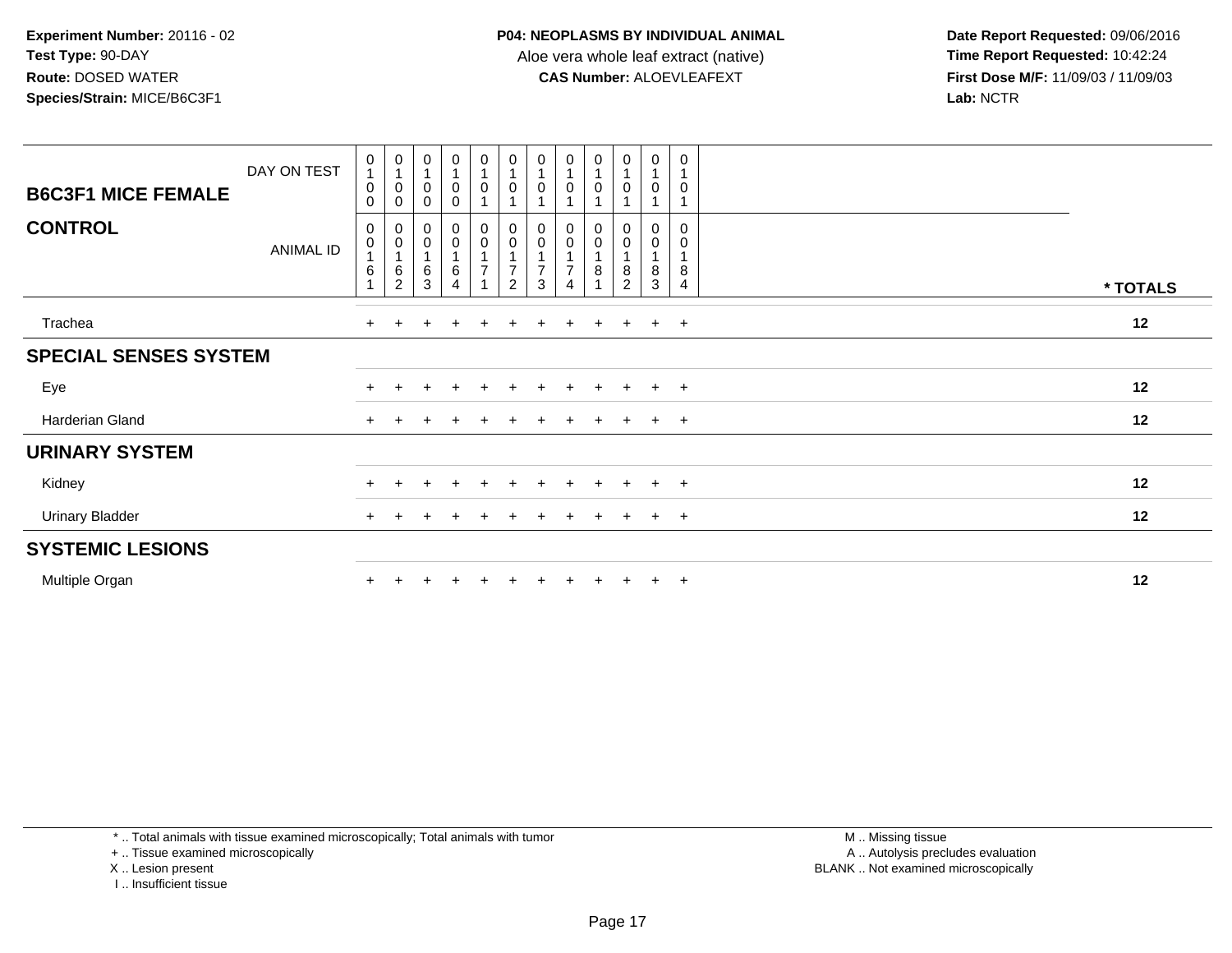| <b>B6C3F1 MICE FEMALE</b>                                                                                                                                           | DAY ON TEST      | 0<br>$\mathbf{1}$<br>0<br>$\pmb{0}$                            | $\pmb{0}$<br>$\overline{1}$<br>0<br>$\mathbf 0$            | 0<br>-1<br>0<br>0                                      | $\mathbf 0$<br>$\mathbf{1}$<br>$\pmb{0}$<br>$\pmb{0}$      | 0<br>$\mathbf{1}$<br>0<br>$\mathbf{1}$               | $\pmb{0}$<br>$\mathbf{1}$<br>$\pmb{0}$<br>$\mathbf{1}$ | $\pmb{0}$<br>$\mathbf{1}$<br>$\pmb{0}$<br>$\overline{1}$   | $\boldsymbol{0}$<br>-1<br>0<br>$\mathbf{1}$            | $\mathbf 0$<br>$\mathbf{1}$<br>$\mathbf 0$<br>$\mathbf{1}$    | 0<br>$\mathbf{1}$<br>$\mathbf 0$<br>$\mathbf{1}$ | $\boldsymbol{0}$<br>$\mathbf{1}$<br>$\boldsymbol{0}$<br>$\mathbf{1}$ | 0<br>1<br>0<br>$\mathbf{1}$            |                                                                                               |              |
|---------------------------------------------------------------------------------------------------------------------------------------------------------------------|------------------|----------------------------------------------------------------|------------------------------------------------------------|--------------------------------------------------------|------------------------------------------------------------|------------------------------------------------------|--------------------------------------------------------|------------------------------------------------------------|--------------------------------------------------------|---------------------------------------------------------------|--------------------------------------------------|----------------------------------------------------------------------|----------------------------------------|-----------------------------------------------------------------------------------------------|--------------|
| <b>1% WLN</b>                                                                                                                                                       | <b>ANIMAL ID</b> | $\pmb{0}$<br>$\boldsymbol{0}$<br>$\ddot{\mathbf{0}}$<br>4<br>1 | $\mathsf 0$<br>$\mathbf 0$<br>$\mathbf 0$<br>$\frac{4}{2}$ | 0<br>$\mathbf 0$<br>$\mathbf 0$<br>4<br>$\overline{3}$ | $\mathbf 0$<br>$\mathbf 0$<br>$\mathbf 0$<br>$\frac{4}{4}$ | 0<br>$\mathbf 0$<br>$\mathbf 0$<br>5<br>$\mathbf{1}$ | $\mathbf 0$<br>$\mathbf 0$<br>0<br>$\frac{5}{2}$       | $\mathbf 0$<br>$\mathbf 0$<br>$\mathbf 0$<br>$\frac{5}{3}$ | 0<br>$\mathbf 0$<br>0<br>$\,$ 5 $\,$<br>$\overline{4}$ | $\mathbf 0$<br>$\Omega$<br>$\mathbf 0$<br>6<br>$\overline{1}$ | 0<br>$\mathbf 0$<br>$\pmb{0}$<br>$^6_2$          | $\mathbf 0$<br>$\mathbf 0$<br>$\mathbf 0$<br>$\,6$<br>$\overline{3}$ | $\mathbf 0$<br>$\Omega$<br>0<br>6<br>4 |                                                                                               | * TOTALS     |
| <b>ALIMENTARY SYSTEM</b>                                                                                                                                            |                  |                                                                |                                                            |                                                        |                                                            |                                                      |                                                        |                                                            |                                                        |                                                               |                                                  |                                                                      |                                        |                                                                                               |              |
| Intestine Large, Cecum                                                                                                                                              |                  |                                                                |                                                            |                                                        |                                                            |                                                      |                                                        |                                                            |                                                        |                                                               |                                                  |                                                                      | $\div$                                 |                                                                                               | 12           |
| Intestine Large, Colon                                                                                                                                              |                  |                                                                |                                                            |                                                        |                                                            |                                                      |                                                        |                                                            |                                                        |                                                               |                                                  |                                                                      | $\pm$                                  |                                                                                               | 12           |
| Liver                                                                                                                                                               |                  | $+$                                                            |                                                            |                                                        |                                                            |                                                      |                                                        |                                                            |                                                        |                                                               | $\ddot{}$                                        | $\ddot{}$                                                            | $+$                                    |                                                                                               | 12           |
| <b>CARDIOVASCULAR SYSTEM</b>                                                                                                                                        |                  |                                                                |                                                            |                                                        |                                                            |                                                      |                                                        |                                                            |                                                        |                                                               |                                                  |                                                                      |                                        |                                                                                               |              |
| <b>NONE</b>                                                                                                                                                         |                  |                                                                |                                                            |                                                        |                                                            |                                                      |                                                        |                                                            |                                                        |                                                               |                                                  |                                                                      |                                        |                                                                                               |              |
| <b>ENDOCRINE SYSTEM</b>                                                                                                                                             |                  |                                                                |                                                            |                                                        |                                                            |                                                      |                                                        |                                                            |                                                        |                                                               |                                                  |                                                                      |                                        |                                                                                               |              |
| <b>Adrenal Cortex</b>                                                                                                                                               |                  |                                                                |                                                            | $\ddot{}$                                              |                                                            |                                                      |                                                        |                                                            |                                                        |                                                               |                                                  |                                                                      |                                        |                                                                                               | $\mathbf{1}$ |
| Adrenal Medulla                                                                                                                                                     |                  |                                                                |                                                            |                                                        |                                                            |                                                      |                                                        |                                                            |                                                        |                                                               |                                                  |                                                                      |                                        |                                                                                               | $\bf{0}$     |
| <b>GENERAL BODY SYSTEM</b>                                                                                                                                          |                  |                                                                |                                                            |                                                        |                                                            |                                                      |                                                        |                                                            |                                                        |                                                               |                                                  |                                                                      |                                        |                                                                                               |              |
| <b>NONE</b>                                                                                                                                                         |                  |                                                                |                                                            |                                                        |                                                            |                                                      |                                                        |                                                            |                                                        |                                                               |                                                  |                                                                      |                                        |                                                                                               |              |
| <b>GENITAL SYSTEM</b>                                                                                                                                               |                  |                                                                |                                                            |                                                        |                                                            |                                                      |                                                        |                                                            |                                                        |                                                               |                                                  |                                                                      |                                        |                                                                                               |              |
| <b>NONE</b>                                                                                                                                                         |                  |                                                                |                                                            |                                                        |                                                            |                                                      |                                                        |                                                            |                                                        |                                                               |                                                  |                                                                      |                                        |                                                                                               |              |
| <b>HEMATOPOIETIC SYSTEM</b>                                                                                                                                         |                  |                                                                |                                                            |                                                        |                                                            |                                                      |                                                        |                                                            |                                                        |                                                               |                                                  |                                                                      |                                        |                                                                                               |              |
| Spleen                                                                                                                                                              |                  |                                                                |                                                            |                                                        |                                                            | $\overline{+}$                                       | $\overline{+}$                                         | $+$                                                        | $+$                                                    | $+$                                                           | $+$                                              | $+$                                                                  | $+$                                    |                                                                                               | 12           |
| <b>INTEGUMENTARY SYSTEM</b>                                                                                                                                         |                  |                                                                |                                                            |                                                        |                                                            |                                                      |                                                        |                                                            |                                                        |                                                               |                                                  |                                                                      |                                        |                                                                                               |              |
| *  Total animals with tissue examined microscopically; Total animals with tumor<br>+  Tissue examined microscopically<br>X  Lesion present<br>I Insufficient tissue |                  |                                                                |                                                            |                                                        |                                                            |                                                      |                                                        |                                                            |                                                        |                                                               |                                                  |                                                                      |                                        | M  Missing tissue<br>A  Autolysis precludes evaluation<br>BLANK  Not examined microscopically |              |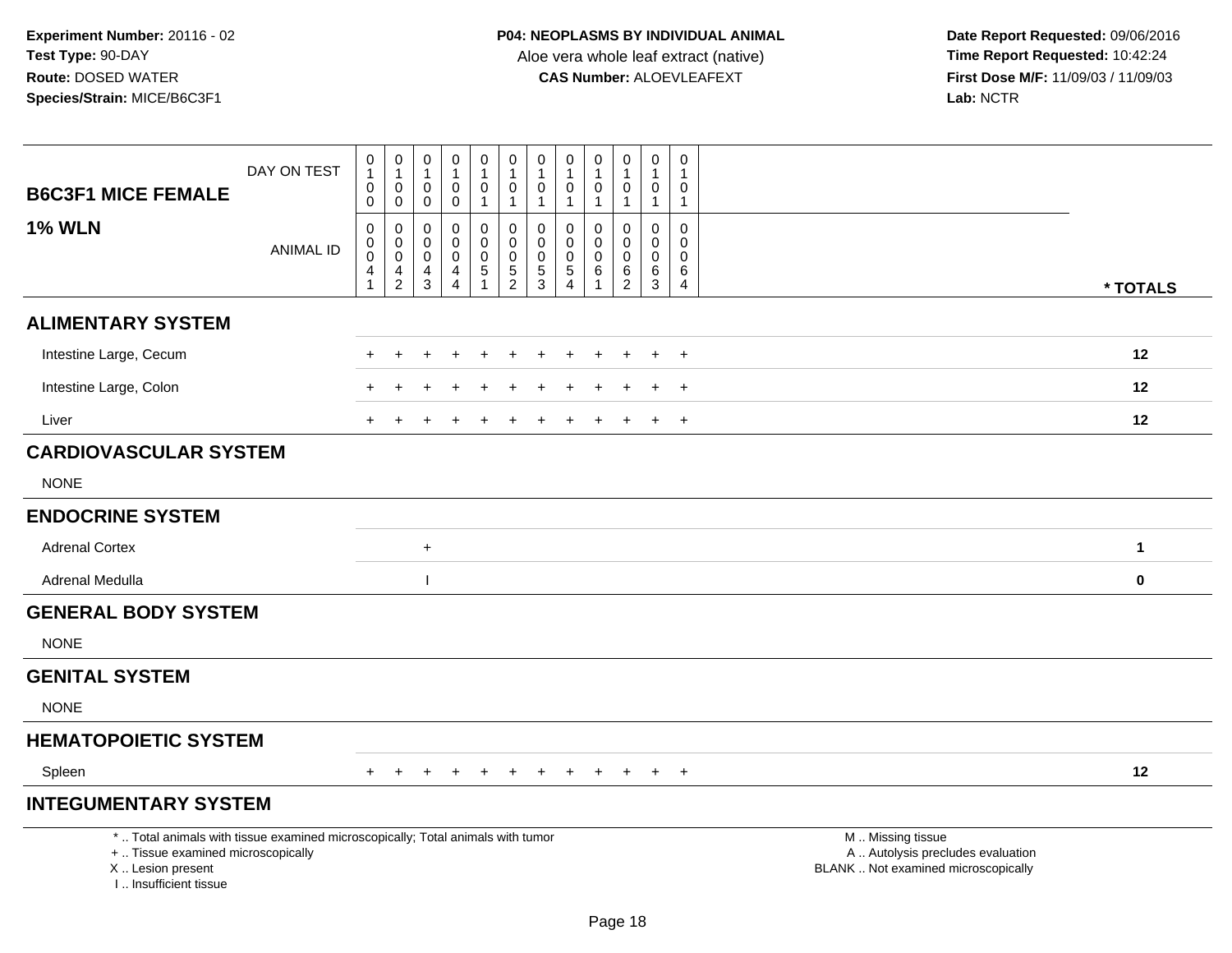**Date Report Requested:** 09/06/2016 **First Dose M/F:** 11/09/03 / 11/09/03<br>Lab: NCTR **Lab:** NCTR

| <b>B6C3F1 MICE FEMALE</b>     | DAY ON TEST      | 0<br>$\mathbf{1}$<br>0<br>$\mathbf 0$ | $\pmb{0}$<br>$\mathbf{1}$<br>0<br>0                             | 0<br>$\mathbf{1}$<br>$\mathbf 0$<br>0 | 0<br>$\mathbf{1}$<br>0<br>$\mathbf 0$      | 0<br>0                                    | $\pmb{0}$<br>$\mathbf{1}$<br>$\pmb{0}$<br>1                                | 0<br>$\mathbf{1}$<br>0<br>$\mathbf{1}$         | 0<br>1<br>0           | 0<br>$\mathbf{1}$<br>0 | 0<br>0                             | 0<br>$\mathbf{1}$<br>0<br>$\mathbf{1}$              | 0<br>$\overline{1}$<br>0<br>$\overline{1}$ |          |
|-------------------------------|------------------|---------------------------------------|-----------------------------------------------------------------|---------------------------------------|--------------------------------------------|-------------------------------------------|----------------------------------------------------------------------------|------------------------------------------------|-----------------------|------------------------|------------------------------------|-----------------------------------------------------|--------------------------------------------|----------|
| <b>1% WLN</b>                 | <b>ANIMAL ID</b> | 0<br>0<br>$\mathbf 0$<br>4            | 0<br>$\pmb{0}$<br>$\pmb{0}$<br>$\overline{4}$<br>$\overline{c}$ | 0<br>0<br>$\mathbf 0$<br>4<br>3       | 0<br>0<br>$\pmb{0}$<br>4<br>$\overline{4}$ | 0<br>$\pmb{0}$<br>$\pmb{0}$<br>$\sqrt{5}$ | $\begin{smallmatrix} 0\\0 \end{smallmatrix}$<br>$\pmb{0}$<br>$\frac{5}{2}$ | 0<br>$\mathbf 0$<br>$\pmb{0}$<br>$\frac{5}{3}$ | 0<br>0<br>0<br>5<br>4 | 0<br>0<br>0<br>6       | 0<br>0<br>0<br>6<br>$\overline{2}$ | 0<br>$\mathbf 0$<br>$\mathsf{O}$<br>6<br>$\sqrt{3}$ | 0<br>0<br>$\pmb{0}$<br>6<br>4              | * TOTALS |
| <b>NONE</b>                   |                  |                                       |                                                                 |                                       |                                            |                                           |                                                                            |                                                |                       |                        |                                    |                                                     |                                            |          |
| <b>MUSCULOSKELETAL SYSTEM</b> |                  |                                       |                                                                 |                                       |                                            |                                           |                                                                            |                                                |                       |                        |                                    |                                                     |                                            |          |
| <b>NONE</b>                   |                  |                                       |                                                                 |                                       |                                            |                                           |                                                                            |                                                |                       |                        |                                    |                                                     |                                            |          |
| <b>NERVOUS SYSTEM</b>         |                  |                                       |                                                                 |                                       |                                            |                                           |                                                                            |                                                |                       |                        |                                    |                                                     |                                            |          |
| <b>NONE</b>                   |                  |                                       |                                                                 |                                       |                                            |                                           |                                                                            |                                                |                       |                        |                                    |                                                     |                                            |          |
| <b>RESPIRATORY SYSTEM</b>     |                  |                                       |                                                                 |                                       |                                            |                                           |                                                                            |                                                |                       |                        |                                    |                                                     |                                            |          |
| <b>NONE</b>                   |                  |                                       |                                                                 |                                       |                                            |                                           |                                                                            |                                                |                       |                        |                                    |                                                     |                                            |          |
| <b>SPECIAL SENSES SYSTEM</b>  |                  |                                       |                                                                 |                                       |                                            |                                           |                                                                            |                                                |                       |                        |                                    |                                                     |                                            |          |
| <b>NONE</b>                   |                  |                                       |                                                                 |                                       |                                            |                                           |                                                                            |                                                |                       |                        |                                    |                                                     |                                            |          |
| <b>URINARY SYSTEM</b>         |                  |                                       |                                                                 |                                       |                                            |                                           |                                                                            |                                                |                       |                        |                                    |                                                     |                                            |          |
| Kidney                        |                  | $+$                                   |                                                                 |                                       |                                            |                                           |                                                                            | $+$                                            | $+$                   | $+$                    | $+$                                | $+$                                                 | $+$                                        | 12       |
| <b>SYSTEMIC LESIONS</b>       |                  |                                       |                                                                 |                                       |                                            |                                           |                                                                            |                                                |                       |                        |                                    |                                                     |                                            |          |
| Multiple Organ                |                  |                                       |                                                                 |                                       |                                            |                                           |                                                                            |                                                |                       |                        | $\pm$                              | $+$                                                 | $+$                                        | 12       |

\* .. Total animals with tissue examined microscopically; Total animals with tumor

+ .. Tissue examined microscopically

X .. Lesion present

I .. Insufficient tissue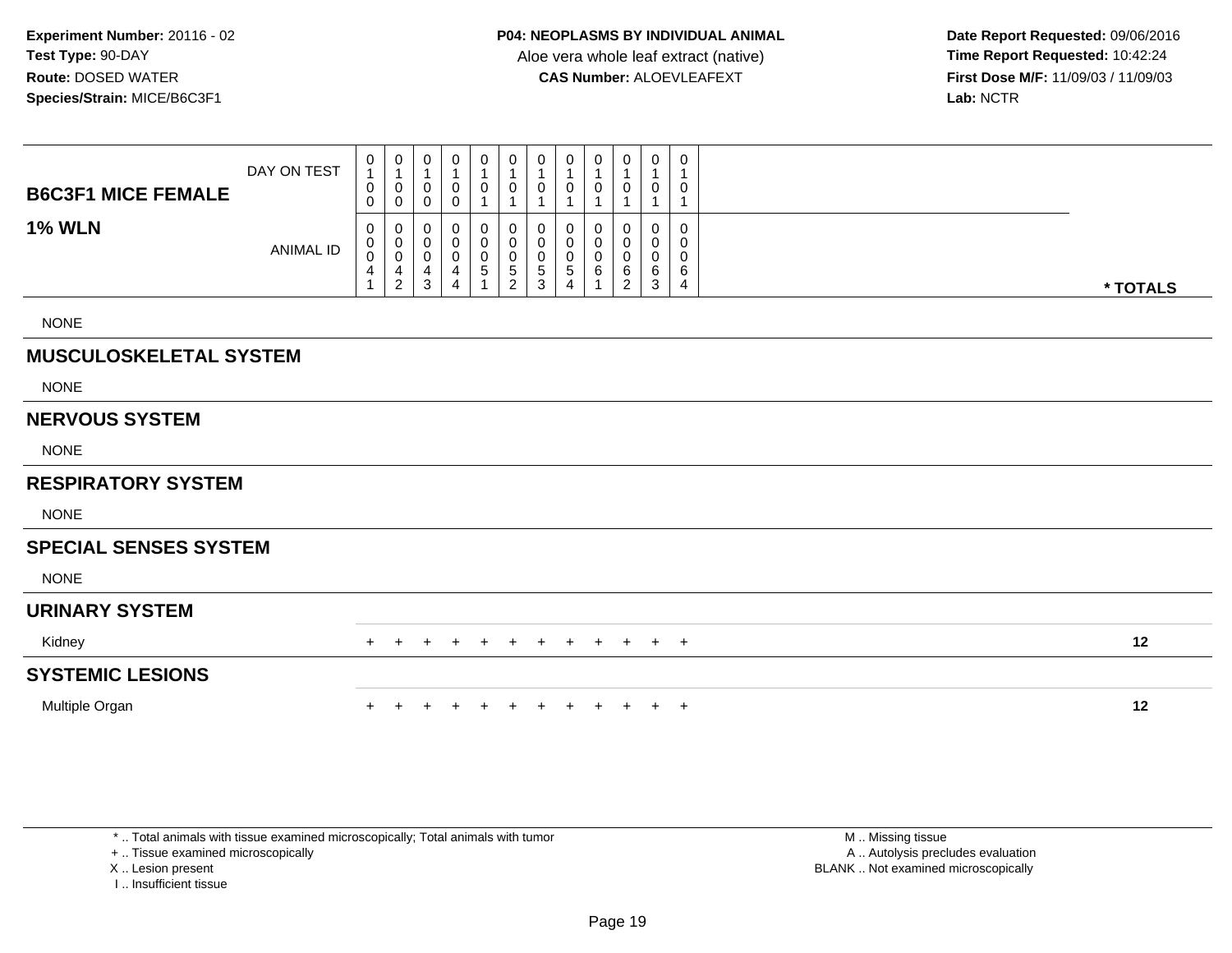I .. Insufficient tissue

| <b>B6C3F1 MICE FEMALE</b>                                                                                                                  | DAY ON TEST      | 0<br>$\mathbf{1}$<br>0<br>0                            | 0<br>$\mathbf{1}$<br>$\mathbf 0$<br>$\mathbf 0$ | 0<br>$\mathbf{1}$<br>0<br>$\mathbf 0$                     | 0<br>0<br>0                                                                     | 0<br>$\mathbf{1}$<br>0<br>$\mathbf 1$                                      | 0<br>$\mathbf{1}$<br>0<br>-1                        | 0<br>$\mathbf{1}$<br>$\mathbf 0$<br>$\mathbf{1}$          | 0<br>0<br>1                                                       | 0<br>$\mathbf{1}$<br>0<br>$\mathbf{1}$                | 0<br>$\mathbf{1}$<br>0<br>1                                                  | 0<br>$\mathbf{1}$<br>0<br>$\mathbf{1}$                                 | $\mathbf 0$<br>1<br>0<br>$\overline{1}$             |                                                                                               |
|--------------------------------------------------------------------------------------------------------------------------------------------|------------------|--------------------------------------------------------|-------------------------------------------------|-----------------------------------------------------------|---------------------------------------------------------------------------------|----------------------------------------------------------------------------|-----------------------------------------------------|-----------------------------------------------------------|-------------------------------------------------------------------|-------------------------------------------------------|------------------------------------------------------------------------------|------------------------------------------------------------------------|-----------------------------------------------------|-----------------------------------------------------------------------------------------------|
| <b>2% WLN</b>                                                                                                                              | <b>ANIMAL ID</b> | 0<br>0<br>$\sqrt{2}$<br>$\overline{2}$<br>$\mathbf{1}$ | 0<br>0<br>$\frac{2}{2}$                         | $\mathbf 0$<br>$\mathbf 0$<br>$\sqrt{2}$<br>$\frac{2}{3}$ | $\mathbf 0$<br>0<br>$\overline{2}$<br>$\overline{\mathbf{c}}$<br>$\overline{4}$ | $\mathbf 0$<br>$\mathsf 0$<br>$\overline{2}$<br>$\sqrt{3}$<br>$\mathbf{1}$ | 0<br>$\mathbf 0$<br>$\overline{2}$<br>$\frac{3}{2}$ | $\mathbf 0$<br>$\mathbf 0$<br>$\sqrt{2}$<br>$\frac{3}{3}$ | $\Omega$<br>0<br>$\overline{2}$<br>$\mathbf{3}$<br>$\overline{4}$ | $\mathbf 0$<br>0<br>$\sqrt{2}$<br>$\overline{4}$<br>1 | $\Omega$<br>0<br>$\overline{2}$<br>$\overline{\mathbf{4}}$<br>$\overline{2}$ | 0<br>$\mathbf 0$<br>$\overline{2}$<br>$\overline{4}$<br>$\overline{3}$ | $\mathbf 0$<br>$\Omega$<br>2<br>$\overline{4}$<br>4 | * TOTALS                                                                                      |
| <b>ALIMENTARY SYSTEM</b>                                                                                                                   |                  |                                                        |                                                 |                                                           |                                                                                 |                                                                            |                                                     |                                                           |                                                                   |                                                       |                                                                              |                                                                        |                                                     |                                                                                               |
| Intestine Large, Cecum                                                                                                                     |                  | +                                                      |                                                 |                                                           |                                                                                 |                                                                            |                                                     |                                                           |                                                                   |                                                       |                                                                              |                                                                        | $\div$                                              | 11                                                                                            |
| Intestine Large, Colon                                                                                                                     |                  | $\ddot{}$                                              |                                                 |                                                           |                                                                                 |                                                                            |                                                     |                                                           |                                                                   |                                                       |                                                                              |                                                                        | $\pm$                                               | 11                                                                                            |
| Liver                                                                                                                                      |                  | $+$                                                    |                                                 |                                                           |                                                                                 |                                                                            |                                                     |                                                           |                                                                   |                                                       |                                                                              | $\ddot{}$                                                              | $+$                                                 | 11                                                                                            |
| <b>CARDIOVASCULAR SYSTEM</b>                                                                                                               |                  |                                                        |                                                 |                                                           |                                                                                 |                                                                            |                                                     |                                                           |                                                                   |                                                       |                                                                              |                                                                        |                                                     |                                                                                               |
| <b>NONE</b>                                                                                                                                |                  |                                                        |                                                 |                                                           |                                                                                 |                                                                            |                                                     |                                                           |                                                                   |                                                       |                                                                              |                                                                        |                                                     |                                                                                               |
| <b>ENDOCRINE SYSTEM</b>                                                                                                                    |                  |                                                        |                                                 |                                                           |                                                                                 |                                                                            |                                                     |                                                           |                                                                   |                                                       |                                                                              |                                                                        |                                                     |                                                                                               |
| <b>NONE</b>                                                                                                                                |                  |                                                        |                                                 |                                                           |                                                                                 |                                                                            |                                                     |                                                           |                                                                   |                                                       |                                                                              |                                                                        |                                                     |                                                                                               |
| <b>GENERAL BODY SYSTEM</b>                                                                                                                 |                  |                                                        |                                                 |                                                           |                                                                                 |                                                                            |                                                     |                                                           |                                                                   |                                                       |                                                                              |                                                                        |                                                     |                                                                                               |
| <b>NONE</b>                                                                                                                                |                  |                                                        |                                                 |                                                           |                                                                                 |                                                                            |                                                     |                                                           |                                                                   |                                                       |                                                                              |                                                                        |                                                     |                                                                                               |
| <b>GENITAL SYSTEM</b>                                                                                                                      |                  |                                                        |                                                 |                                                           |                                                                                 |                                                                            |                                                     |                                                           |                                                                   |                                                       |                                                                              |                                                                        |                                                     |                                                                                               |
| Ovary                                                                                                                                      |                  |                                                        |                                                 |                                                           |                                                                                 |                                                                            |                                                     | $\ddot{}$                                                 |                                                                   |                                                       |                                                                              |                                                                        |                                                     | $\mathbf 1$                                                                                   |
| <b>HEMATOPOIETIC SYSTEM</b>                                                                                                                |                  |                                                        |                                                 |                                                           |                                                                                 |                                                                            |                                                     |                                                           |                                                                   |                                                       |                                                                              |                                                                        |                                                     |                                                                                               |
| Spleen                                                                                                                                     |                  | $+$                                                    |                                                 |                                                           |                                                                                 |                                                                            |                                                     |                                                           |                                                                   |                                                       |                                                                              | $+$                                                                    | $+$                                                 | 11                                                                                            |
| <b>INTEGUMENTARY SYSTEM</b>                                                                                                                |                  |                                                        |                                                 |                                                           |                                                                                 |                                                                            |                                                     |                                                           |                                                                   |                                                       |                                                                              |                                                                        |                                                     |                                                                                               |
| <b>NONE</b>                                                                                                                                |                  |                                                        |                                                 |                                                           |                                                                                 |                                                                            |                                                     |                                                           |                                                                   |                                                       |                                                                              |                                                                        |                                                     |                                                                                               |
| *  Total animals with tissue examined microscopically; Total animals with tumor<br>+  Tissue examined microscopically<br>X  Lesion present |                  |                                                        |                                                 |                                                           |                                                                                 |                                                                            |                                                     |                                                           |                                                                   |                                                       |                                                                              |                                                                        |                                                     | M  Missing tissue<br>A  Autolysis precludes evaluation<br>BLANK  Not examined microscopically |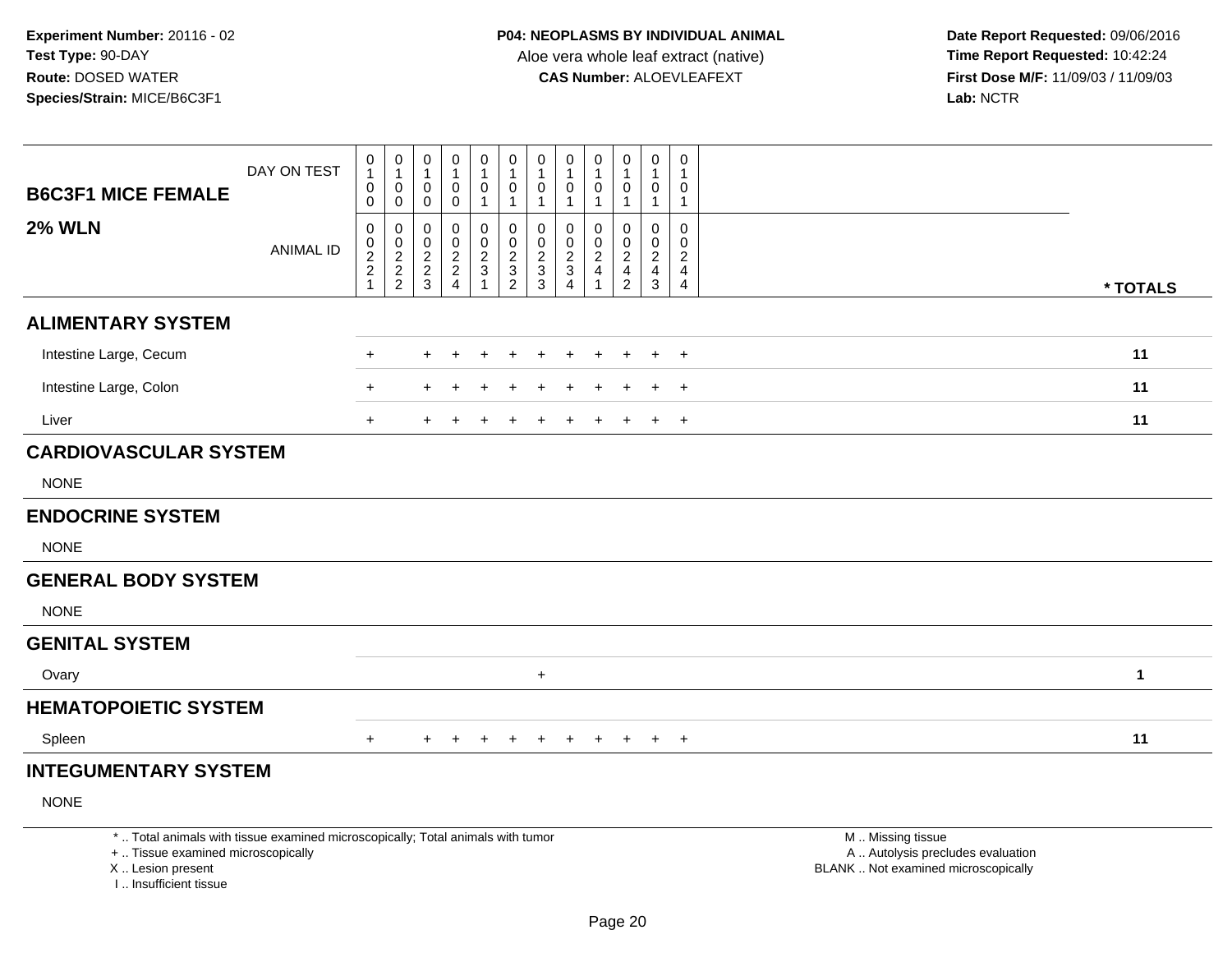**Date Report Requested:** 09/06/2016 **First Dose M/F:** 11/09/03 / 11/09/03<br>Lab: NCTR **Lab:** NCTR

| <b>B6C3F1 MICE FEMALE</b>     | DAY ON TEST      | 0<br>$\mathbf{1}$<br>0<br>0                     | $\mathbf 0$<br>$\mathbf{1}$<br>$\pmb{0}$<br>$\pmb{0}$ | 0<br>$\mathbf{1}$<br>0<br>0   | $\mathbf 0$<br>$\overline{1}$<br>0<br>0                                | $\begin{smallmatrix}0\\1\end{smallmatrix}$<br>0<br>1                                             | $\mathbf 0$<br>0                          | $\begin{smallmatrix}0\\1\end{smallmatrix}$<br>$\mathbf 0$<br>1 | 0<br>$\mathbf{1}$<br>0                                                 | 0<br>0                    | 0<br>0                                                           | 0<br>$\overline{1}$<br>0                             | 0<br>1<br>0<br>$\mathbf{1}$                                  |          |  |
|-------------------------------|------------------|-------------------------------------------------|-------------------------------------------------------|-------------------------------|------------------------------------------------------------------------|--------------------------------------------------------------------------------------------------|-------------------------------------------|----------------------------------------------------------------|------------------------------------------------------------------------|---------------------------|------------------------------------------------------------------|------------------------------------------------------|--------------------------------------------------------------|----------|--|
| <b>2% WLN</b>                 | <b>ANIMAL ID</b> | 0<br>$\begin{array}{c} 0 \\ 2 \\ 2 \end{array}$ | 0<br>$\frac{0}{2}$<br>2<br>2                          | 0<br>$0$<br>$2$<br>$2$<br>$3$ | 0<br>$\begin{smallmatrix} 0\\2\\2 \end{smallmatrix}$<br>$\overline{4}$ | 0<br>$\begin{smallmatrix} 0\\2 \end{smallmatrix}$<br>$\ensuremath{\mathsf{3}}$<br>$\overline{ }$ | 0<br>$\frac{0}{2}$<br>3<br>$\overline{2}$ | $\pmb{0}$<br>$\frac{0}{2}$<br>3                                | 0<br>$\begin{smallmatrix} 0\\2\\3 \end{smallmatrix}$<br>$\overline{4}$ | 0<br>0<br>$\sqrt{2}$<br>4 | 0<br>$\pmb{0}$<br>$\overline{2}$<br>$\overline{\mathbf{4}}$<br>2 | 0<br>$\begin{array}{c} 0 \\ 2 \\ 4 \end{array}$<br>3 | 0<br>0<br>$\overline{c}$<br>$\overline{4}$<br>$\overline{4}$ | * TOTALS |  |
| <b>MUSCULOSKELETAL SYSTEM</b> |                  |                                                 |                                                       |                               |                                                                        |                                                                                                  |                                           |                                                                |                                                                        |                           |                                                                  |                                                      |                                                              |          |  |
| <b>NONE</b>                   |                  |                                                 |                                                       |                               |                                                                        |                                                                                                  |                                           |                                                                |                                                                        |                           |                                                                  |                                                      |                                                              |          |  |
| <b>NERVOUS SYSTEM</b>         |                  |                                                 |                                                       |                               |                                                                        |                                                                                                  |                                           |                                                                |                                                                        |                           |                                                                  |                                                      |                                                              |          |  |
| <b>NONE</b>                   |                  |                                                 |                                                       |                               |                                                                        |                                                                                                  |                                           |                                                                |                                                                        |                           |                                                                  |                                                      |                                                              |          |  |
| <b>RESPIRATORY SYSTEM</b>     |                  |                                                 |                                                       |                               |                                                                        |                                                                                                  |                                           |                                                                |                                                                        |                           |                                                                  |                                                      |                                                              |          |  |
| <b>NONE</b>                   |                  |                                                 |                                                       |                               |                                                                        |                                                                                                  |                                           |                                                                |                                                                        |                           |                                                                  |                                                      |                                                              |          |  |
| <b>SPECIAL SENSES SYSTEM</b>  |                  |                                                 |                                                       |                               |                                                                        |                                                                                                  |                                           |                                                                |                                                                        |                           |                                                                  |                                                      |                                                              |          |  |
| <b>NONE</b>                   |                  |                                                 |                                                       |                               |                                                                        |                                                                                                  |                                           |                                                                |                                                                        |                           |                                                                  |                                                      |                                                              |          |  |
| <b>URINARY SYSTEM</b>         |                  |                                                 |                                                       |                               |                                                                        |                                                                                                  |                                           |                                                                |                                                                        |                           |                                                                  |                                                      |                                                              |          |  |
| Kidney                        |                  | $+$                                             |                                                       | $+$                           | $+$                                                                    | $\overline{+}$                                                                                   | $+$                                       | $+$                                                            | $+$                                                                    | $+$                       | $+$                                                              | $+$ $+$                                              |                                                              | 11       |  |
| <b>SYSTEMIC LESIONS</b>       |                  |                                                 |                                                       |                               |                                                                        |                                                                                                  |                                           |                                                                |                                                                        |                           |                                                                  |                                                      |                                                              |          |  |
| Multiple Organ                |                  | $\ddot{}$                                       |                                                       |                               |                                                                        |                                                                                                  |                                           |                                                                |                                                                        |                           |                                                                  | $+$                                                  | $+$                                                          | 11       |  |

+ .. Tissue examined microscopically

X .. Lesion present

I .. Insufficient tissue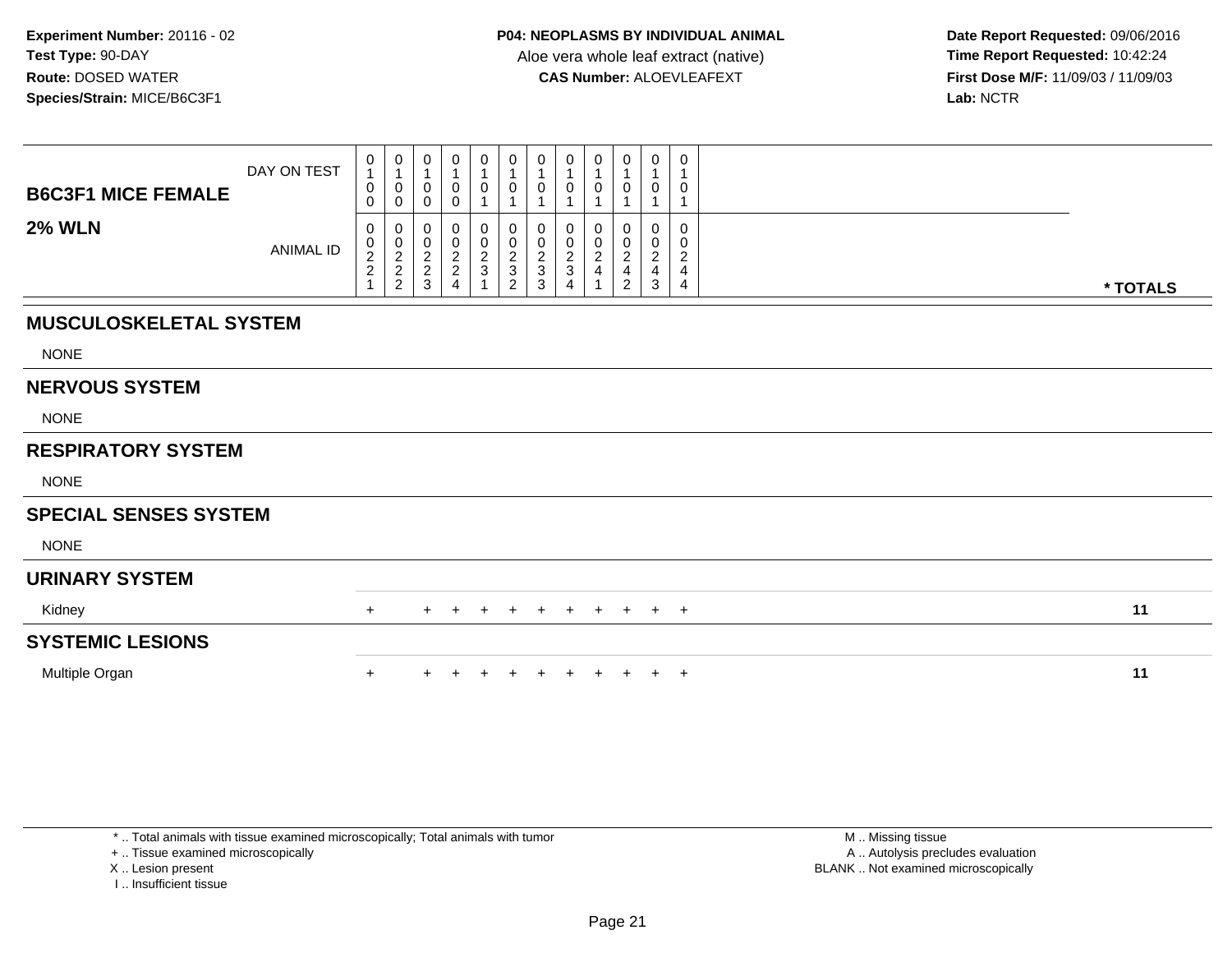| <b>B6C3F1 MICE FEMALE</b>                                                                                                                                           | DAY ON TEST      | $\begin{smallmatrix}0\\1\end{smallmatrix}$<br>$\pmb{0}$<br>$\pmb{0}$ | $\pmb{0}$<br>$\overline{1}$<br>$\mathbf 0$<br>$\mathsf{O}$                  | 0<br>$\mathbf{1}$<br>0<br>$\mathbf 0$ | $\boldsymbol{0}$<br>$\mathbf{1}$<br>$\mathbf 0$<br>$\mathsf{O}\xspace$           | $\pmb{0}$<br>$\mathbf{1}$<br>0<br>$\mathbf{1}$                             | 0<br>$\mathbf{1}$<br>0<br>$\mathbf{1}$                            | $\pmb{0}$<br>$\mathbf{1}$<br>$\mathbf 0$<br>$\mathbf{1}$                 | 0<br>$\overline{1}$<br>0<br>$\mathbf{1}$ | 0<br>$\overline{1}$<br>$\mathbf 0$<br>$\mathbf{1}$                        | 0<br>$\mathbf{1}$<br>$\mathbf 0$<br>$\mathbf{1}$ | $\mathbf 0$<br>$\mathbf{1}$<br>$\pmb{0}$<br>$\mathbf{1}$                           | $\pmb{0}$<br>$\mathbf{1}$<br>0<br>$\mathbf{1}$                                 |                                                                                               |
|---------------------------------------------------------------------------------------------------------------------------------------------------------------------|------------------|----------------------------------------------------------------------|-----------------------------------------------------------------------------|---------------------------------------|----------------------------------------------------------------------------------|----------------------------------------------------------------------------|-------------------------------------------------------------------|--------------------------------------------------------------------------|------------------------------------------|---------------------------------------------------------------------------|--------------------------------------------------|------------------------------------------------------------------------------------|--------------------------------------------------------------------------------|-----------------------------------------------------------------------------------------------|
| <b>3% WLN</b>                                                                                                                                                       | <b>ANIMAL ID</b> | $\pmb{0}$<br>$\boldsymbol{0}$<br>$\mathbf{1}$<br>0<br>$\overline{1}$ | $\pmb{0}$<br>$\mathbf 0$<br>$\overline{1}$<br>$\mathbf 0$<br>$\overline{2}$ | 0<br>0<br>1<br>0<br>3                 | $\mathbf 0$<br>$\mathsf 0$<br>$\mathbf{1}$<br>$\boldsymbol{0}$<br>$\overline{4}$ | $\mathbf 0$<br>$\mathsf{O}$<br>$\mathbf{1}$<br>$\mathbf{1}$<br>$\mathbf 1$ | $\mathbf 0$<br>$\mathbf 0$<br>1<br>$\mathbf{1}$<br>$\overline{2}$ | $\mathbf 0$<br>$\pmb{0}$<br>$\mathbf{1}$<br>$\mathbf{1}$<br>$\mathbf{3}$ | $\Omega$<br>0<br>-1<br>-1<br>4           | $\Omega$<br>$\mathbf 0$<br>$\mathbf{1}$<br>$\overline{c}$<br>$\mathbf{1}$ | 0<br>0<br>$\mathbf{1}$<br>$\frac{2}{2}$          | $\pmb{0}$<br>$\mathsf{O}\xspace$<br>$\mathbf{1}$<br>$\overline{c}$<br>$\mathbf{3}$ | $\mathbf 0$<br>$\mathbf 0$<br>$\mathbf{1}$<br>$\overline{2}$<br>$\overline{4}$ | * TOTALS                                                                                      |
| <b>ALIMENTARY SYSTEM</b>                                                                                                                                            |                  |                                                                      |                                                                             |                                       |                                                                                  |                                                                            |                                                                   |                                                                          |                                          |                                                                           |                                                  |                                                                                    |                                                                                |                                                                                               |
| Esophagus                                                                                                                                                           |                  |                                                                      |                                                                             |                                       |                                                                                  |                                                                            |                                                                   |                                                                          |                                          |                                                                           |                                                  |                                                                                    | $\overline{+}$                                                                 | 12                                                                                            |
| Gallbladder                                                                                                                                                         |                  |                                                                      |                                                                             |                                       |                                                                                  |                                                                            |                                                                   |                                                                          |                                          |                                                                           |                                                  |                                                                                    |                                                                                | 12                                                                                            |
| Intestine Large, Cecum                                                                                                                                              |                  |                                                                      |                                                                             |                                       |                                                                                  |                                                                            |                                                                   |                                                                          |                                          |                                                                           |                                                  |                                                                                    | $\overline{+}$                                                                 | 12                                                                                            |
| Intestine Large, Colon                                                                                                                                              |                  | $\pm$                                                                |                                                                             |                                       |                                                                                  |                                                                            |                                                                   |                                                                          |                                          |                                                                           |                                                  |                                                                                    | $\ddot{}$                                                                      | 12                                                                                            |
| Intestine Large, Rectum                                                                                                                                             |                  |                                                                      |                                                                             |                                       |                                                                                  |                                                                            |                                                                   |                                                                          |                                          |                                                                           |                                                  | $\div$                                                                             | M                                                                              | 11                                                                                            |
| Intestine Small, Duodenum                                                                                                                                           |                  |                                                                      |                                                                             |                                       |                                                                                  |                                                                            |                                                                   |                                                                          |                                          |                                                                           |                                                  |                                                                                    | $\ddot{}$                                                                      | 12                                                                                            |
| Intestine Small, Ileum                                                                                                                                              |                  | $+$                                                                  |                                                                             |                                       |                                                                                  |                                                                            |                                                                   |                                                                          |                                          |                                                                           |                                                  | $\ddot{}$                                                                          | $\ddot{}$                                                                      | 12                                                                                            |
| Intestine Small, Jejunum                                                                                                                                            |                  |                                                                      |                                                                             |                                       |                                                                                  |                                                                            |                                                                   |                                                                          |                                          |                                                                           |                                                  |                                                                                    | $\ddot{}$                                                                      | 12                                                                                            |
| Liver                                                                                                                                                               |                  |                                                                      |                                                                             |                                       |                                                                                  |                                                                            |                                                                   |                                                                          |                                          |                                                                           |                                                  |                                                                                    | $\ddot{}$                                                                      | 12                                                                                            |
| Pancreas                                                                                                                                                            |                  |                                                                      |                                                                             |                                       |                                                                                  |                                                                            |                                                                   |                                                                          |                                          |                                                                           |                                                  |                                                                                    | $\ddot{}$                                                                      | 12                                                                                            |
| <b>Salivary Glands</b>                                                                                                                                              |                  |                                                                      |                                                                             |                                       |                                                                                  |                                                                            |                                                                   |                                                                          |                                          |                                                                           |                                                  |                                                                                    | $\ddot{}$                                                                      | 12                                                                                            |
| Stomach, Forestomach                                                                                                                                                |                  |                                                                      |                                                                             |                                       |                                                                                  |                                                                            |                                                                   |                                                                          |                                          |                                                                           |                                                  |                                                                                    | $\ddot{}$                                                                      | 12                                                                                            |
| Stomach, Glandular                                                                                                                                                  |                  |                                                                      |                                                                             |                                       |                                                                                  |                                                                            |                                                                   |                                                                          |                                          |                                                                           |                                                  |                                                                                    | $\ddot{}$                                                                      | 12                                                                                            |
| <b>CARDIOVASCULAR SYSTEM</b>                                                                                                                                        |                  |                                                                      |                                                                             |                                       |                                                                                  |                                                                            |                                                                   |                                                                          |                                          |                                                                           |                                                  |                                                                                    |                                                                                |                                                                                               |
| <b>Blood Vessel</b>                                                                                                                                                 |                  | $+$                                                                  |                                                                             |                                       |                                                                                  |                                                                            |                                                                   |                                                                          |                                          |                                                                           |                                                  | $\pm$                                                                              | $+$                                                                            | 12                                                                                            |
| *  Total animals with tissue examined microscopically; Total animals with tumor<br>+  Tissue examined microscopically<br>X  Lesion present<br>I Insufficient tissue |                  |                                                                      |                                                                             |                                       |                                                                                  |                                                                            |                                                                   |                                                                          |                                          |                                                                           |                                                  |                                                                                    |                                                                                | M  Missing tissue<br>A  Autolysis precludes evaluation<br>BLANK  Not examined microscopically |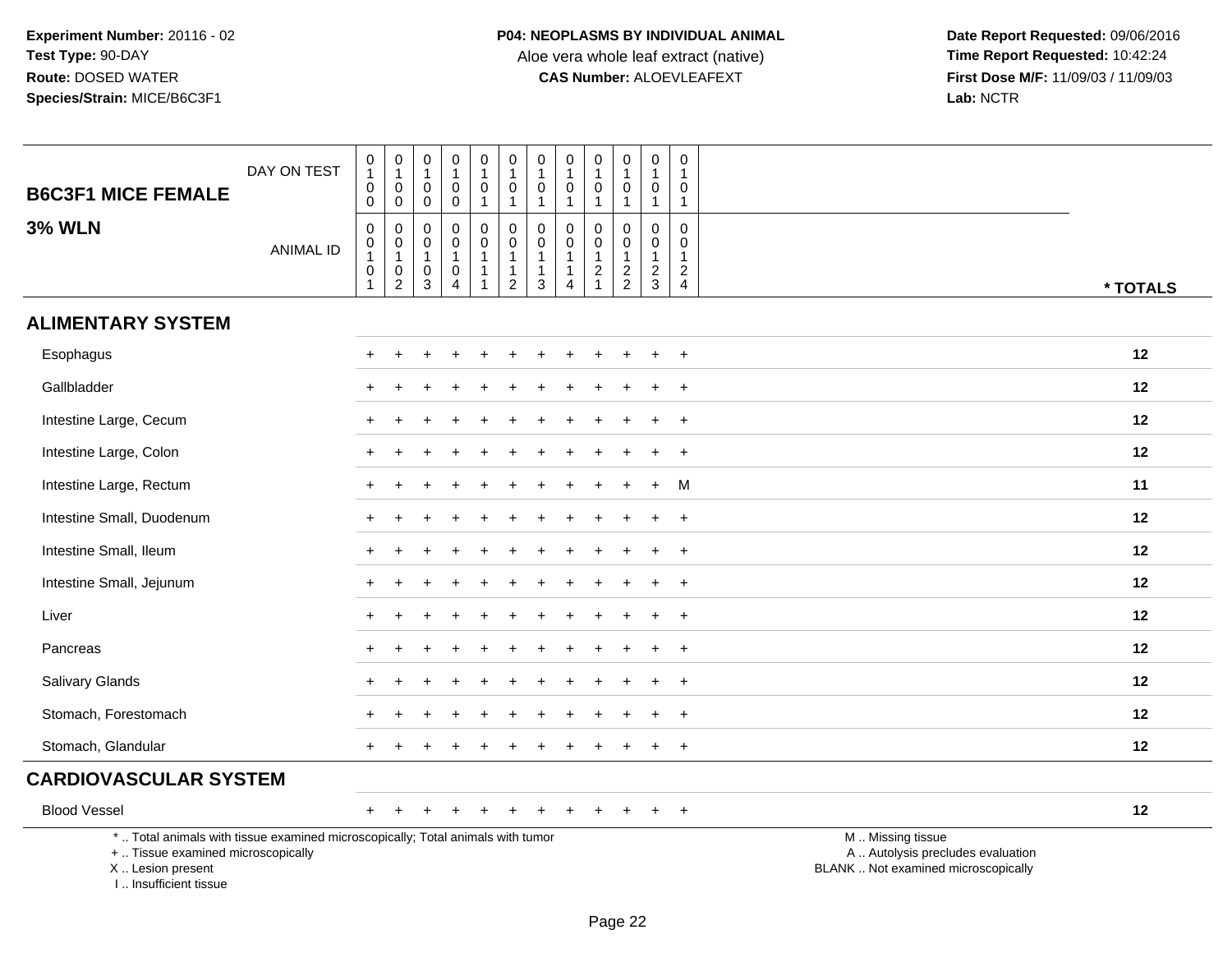| <b>B6C3F1 MICE FEMALE</b>                                                                                                                                           | DAY ON TEST      | $\begin{smallmatrix}0\\1\end{smallmatrix}$<br>$\mathbf 0$<br>$\mathbf 0$       | $\pmb{0}$<br>$\mathbf{1}$<br>$\mathbf 0$<br>$\mathbf 0$   | 0<br>$\mathbf{1}$<br>$\mathbf 0$<br>$\mathbf 0$         | $\pmb{0}$<br>$\mathbf{1}$<br>$\pmb{0}$<br>$\mathbf 0$ | $\mathbf 0$<br>$\mathbf{1}$<br>$\mathbf 0$<br>$\mathbf{1}$    | $\begin{smallmatrix} 0\\ 1 \end{smallmatrix}$<br>$\mathsf 0$<br>$\mathbf{1}$   | 0<br>1<br>$\mathbf 0$<br>$\mathbf{1}$ | $\pmb{0}$<br>$\mathbf{1}$<br>$\mathbf 0$<br>$\mathbf{1}$                   | $\pmb{0}$<br>$\mathbf{1}$<br>$\mathbf 0$<br>$\mathbf{1}$                           | $\pmb{0}$<br>$\mathbf{1}$<br>$\mathbf 0$<br>$\mathbf{1}$ | $\pmb{0}$<br>$\mathbf{1}$<br>$\mathbf 0$<br>$\overline{1}$         | 0<br>$\mathbf{1}$<br>0<br>$\mathbf{1}$        |                                                                                               |
|---------------------------------------------------------------------------------------------------------------------------------------------------------------------|------------------|--------------------------------------------------------------------------------|-----------------------------------------------------------|---------------------------------------------------------|-------------------------------------------------------|---------------------------------------------------------------|--------------------------------------------------------------------------------|---------------------------------------|----------------------------------------------------------------------------|------------------------------------------------------------------------------------|----------------------------------------------------------|--------------------------------------------------------------------|-----------------------------------------------|-----------------------------------------------------------------------------------------------|
| <b>3% WLN</b>                                                                                                                                                       | <b>ANIMAL ID</b> | $\boldsymbol{0}$<br>$\pmb{0}$<br>$\overline{1}$<br>$\mathbf 0$<br>$\mathbf{1}$ | 0<br>$\pmb{0}$<br>$\mathbf{1}$<br>$\pmb{0}$<br>$\sqrt{2}$ | 0<br>$\mathbf 0$<br>$\overline{1}$<br>0<br>$\mathbf{3}$ | 0<br>$\pmb{0}$<br>1<br>$\pmb{0}$<br>$\overline{4}$    | 0<br>$\mathbf 0$<br>$\overline{1}$<br>$\overline{\mathbf{1}}$ | $\mathbf 0$<br>$\mathbf 0$<br>$\mathbf{1}$<br>$\mathbf{1}$<br>$\boldsymbol{2}$ | 0<br>0<br>$\mathbf 1$<br>1<br>3       | $\mathbf 0$<br>$\pmb{0}$<br>$\mathbf{1}$<br>$\mathbf{1}$<br>$\overline{4}$ | 0<br>$\mathsf{O}\xspace$<br>$\mathbf{1}$<br>$\overline{c}$<br>$\blacktriangleleft$ | 0<br>$\mathbf 0$<br>$\mathbf{1}$<br>$\frac{2}{2}$        | $\mathbf 0$<br>$\boldsymbol{0}$<br>$\overline{1}$<br>$\frac{2}{3}$ | 0<br>0<br>$\mathbf{1}$<br>$\overline{c}$<br>4 | * TOTALS                                                                                      |
| Heart                                                                                                                                                               |                  | $+$                                                                            | $\ddot{}$                                                 |                                                         | $\overline{ }$                                        | $\ddot{}$                                                     | $\div$                                                                         | $\ddot{}$                             |                                                                            | $\ddot{}$                                                                          | $\ddot{}$                                                | $\ddot{}$                                                          | $+$                                           | 12                                                                                            |
| <b>ENDOCRINE SYSTEM</b>                                                                                                                                             |                  |                                                                                |                                                           |                                                         |                                                       |                                                               |                                                                                |                                       |                                                                            |                                                                                    |                                                          |                                                                    |                                               |                                                                                               |
| <b>Adrenal Cortex</b>                                                                                                                                               |                  |                                                                                |                                                           |                                                         |                                                       |                                                               |                                                                                |                                       |                                                                            |                                                                                    |                                                          | $\pm$                                                              | $\pm$                                         | 12                                                                                            |
| Adrenal Medulla                                                                                                                                                     |                  | $+$                                                                            | М                                                         |                                                         |                                                       |                                                               |                                                                                |                                       |                                                                            |                                                                                    |                                                          |                                                                    | $\overline{+}$                                | 11                                                                                            |
| Islets, Pancreatic                                                                                                                                                  |                  | $\pm$                                                                          |                                                           |                                                         |                                                       |                                                               |                                                                                |                                       |                                                                            |                                                                                    | $\ddot{}$                                                | $\ddot{}$                                                          | $\ddot{}$                                     | 12                                                                                            |
| Parathyroid Gland                                                                                                                                                   |                  |                                                                                |                                                           |                                                         |                                                       |                                                               |                                                                                |                                       |                                                                            |                                                                                    |                                                          | $\ddot{}$                                                          | M                                             | 10                                                                                            |
| <b>Pituitary Gland</b>                                                                                                                                              |                  | $\ddot{}$                                                                      | М                                                         |                                                         |                                                       |                                                               |                                                                                |                                       |                                                                            |                                                                                    |                                                          |                                                                    | $\ddot{}$                                     | 11                                                                                            |
| <b>Thyroid Gland</b>                                                                                                                                                |                  | $+$                                                                            | $\overline{+}$                                            | $\ddot{}$                                               | M                                                     | $\pm$                                                         | $\ddot{}$                                                                      | $\ddot{}$                             |                                                                            | $\ddot{}$                                                                          | $\pm$                                                    | $\pm$                                                              | $+$                                           | 11                                                                                            |
| <b>GENERAL BODY SYSTEM</b>                                                                                                                                          |                  |                                                                                |                                                           |                                                         |                                                       |                                                               |                                                                                |                                       |                                                                            |                                                                                    |                                                          |                                                                    |                                               |                                                                                               |
| <b>NONE</b>                                                                                                                                                         |                  |                                                                                |                                                           |                                                         |                                                       |                                                               |                                                                                |                                       |                                                                            |                                                                                    |                                                          |                                                                    |                                               |                                                                                               |
| <b>GENITAL SYSTEM</b>                                                                                                                                               |                  |                                                                                |                                                           |                                                         |                                                       |                                                               |                                                                                |                                       |                                                                            |                                                                                    |                                                          |                                                                    |                                               |                                                                                               |
| <b>Clitoral Gland</b>                                                                                                                                               |                  |                                                                                |                                                           |                                                         |                                                       |                                                               |                                                                                |                                       |                                                                            |                                                                                    |                                                          |                                                                    | $\div$                                        | 12                                                                                            |
| Ovary                                                                                                                                                               |                  |                                                                                |                                                           |                                                         |                                                       |                                                               |                                                                                |                                       |                                                                            |                                                                                    |                                                          |                                                                    | $+$                                           | 12                                                                                            |
| Uterus                                                                                                                                                              |                  | $+$                                                                            |                                                           |                                                         |                                                       |                                                               |                                                                                |                                       |                                                                            |                                                                                    |                                                          | $\ddot{}$                                                          | $+$                                           | 12                                                                                            |
| <b>HEMATOPOIETIC SYSTEM</b>                                                                                                                                         |                  |                                                                                |                                                           |                                                         |                                                       |                                                               |                                                                                |                                       |                                                                            |                                                                                    |                                                          |                                                                    |                                               |                                                                                               |
| <b>Bone Marrow</b>                                                                                                                                                  |                  |                                                                                |                                                           |                                                         |                                                       |                                                               |                                                                                |                                       |                                                                            |                                                                                    |                                                          |                                                                    | $\overline{+}$                                | 12                                                                                            |
| *  Total animals with tissue examined microscopically; Total animals with tumor<br>+  Tissue examined microscopically<br>X  Lesion present<br>I Insufficient tissue |                  |                                                                                |                                                           |                                                         |                                                       |                                                               |                                                                                |                                       |                                                                            |                                                                                    |                                                          |                                                                    |                                               | M  Missing tissue<br>A  Autolysis precludes evaluation<br>BLANK  Not examined microscopically |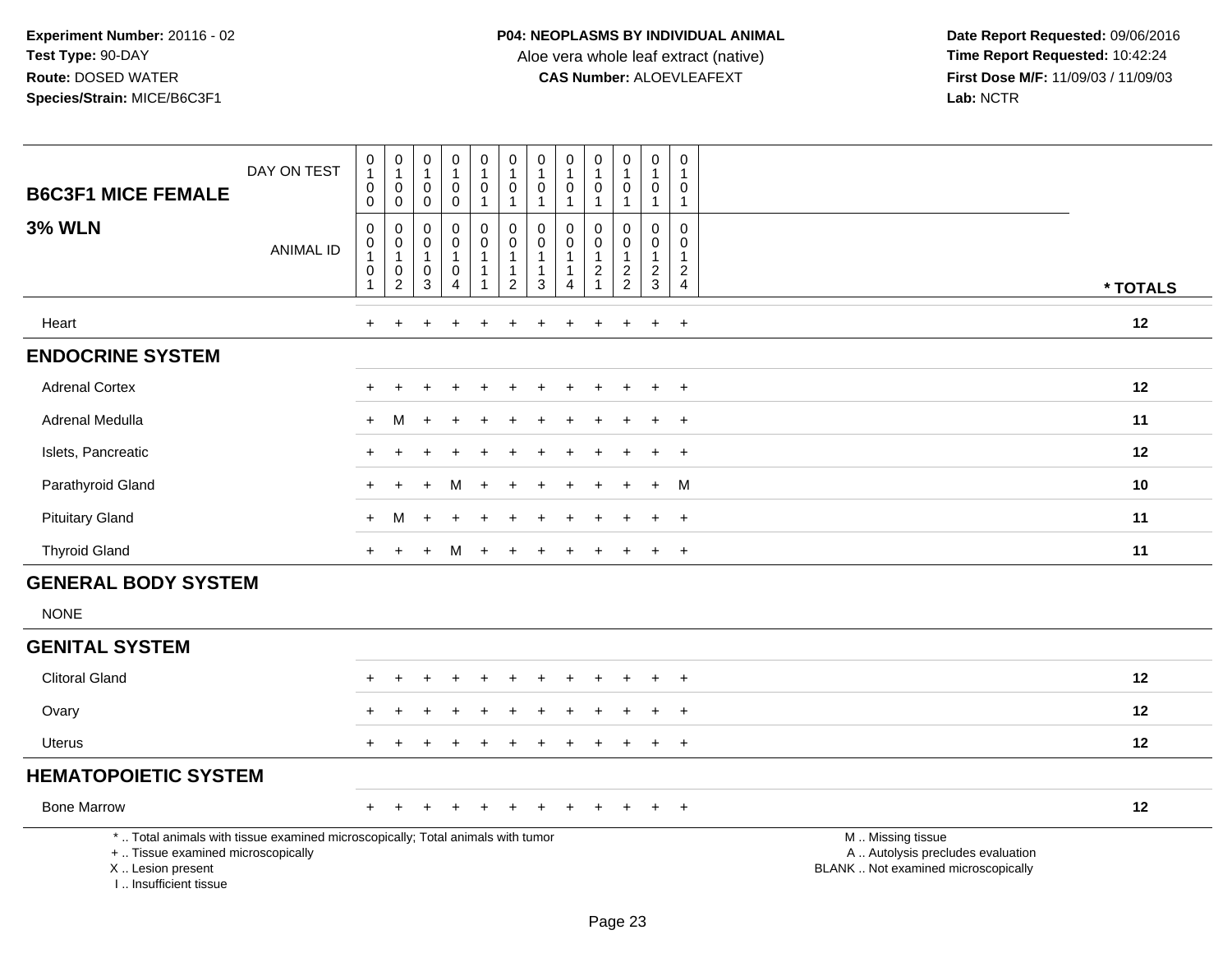**Date Report Requested:** 09/06/2016 **First Dose M/F:** 11/09/03 / 11/09/03<br>Lab: NCTR **Lab:** NCTR

| <b>B6C3F1 MICE FEMALE</b>                                                                                                                  | DAY ON TEST                   | $\pmb{0}$<br>$\mathbf{1}$<br>$\mathsf 0$<br>$\mathbf 0$              | $\pmb{0}$<br>$\overline{1}$<br>$\mathbf 0$<br>$\mathbf 0$                 | $\pmb{0}$<br>$\mathbf{1}$<br>$\pmb{0}$<br>$\mathsf{O}\xspace$ | 0<br>$\mathbf{1}$<br>0<br>$\mathsf{O}\xspace$                      | $\pmb{0}$<br>$\overline{1}$<br>$\mathbf 0$<br>$\mathbf{1}$ | $\pmb{0}$<br>$\mathbf{1}$<br>$\mathbf 0$<br>$\mathbf{1}$                     | 0<br>$\overline{1}$<br>0<br>$\overline{1}$ | $\pmb{0}$<br>$\mathbf{1}$<br>$\mathbf 0$<br>$\overline{1}$                 | $\pmb{0}$<br>$\mathbf{1}$<br>0<br>$\mathbf 1$ | $\pmb{0}$<br>$\overline{1}$<br>$\mathbf{0}$<br>$\mathbf{1}$ | $\pmb{0}$<br>$\mathbf{1}$<br>0<br>$\mathbf{1}$              | $\pmb{0}$<br>$\overline{1}$<br>0<br>$\mathbf{1}$     |                                                                                               |          |
|--------------------------------------------------------------------------------------------------------------------------------------------|-------------------------------|----------------------------------------------------------------------|---------------------------------------------------------------------------|---------------------------------------------------------------|--------------------------------------------------------------------|------------------------------------------------------------|------------------------------------------------------------------------------|--------------------------------------------|----------------------------------------------------------------------------|-----------------------------------------------|-------------------------------------------------------------|-------------------------------------------------------------|------------------------------------------------------|-----------------------------------------------------------------------------------------------|----------|
| <b>3% WLN</b>                                                                                                                              | <b>ANIMAL ID</b>              | 0<br>$\pmb{0}$<br>$\mathbf{1}$<br>$\boldsymbol{0}$<br>$\overline{1}$ | $\mathbf 0$<br>$\mathbf 0$<br>$\mathbf{1}$<br>$\pmb{0}$<br>$\overline{c}$ | $\mathbf 0$<br>$\mathbf 0$<br>$\mathbf{1}$<br>$\pmb{0}$<br>3  | 0<br>$\mathbf 0$<br>$\mathbf{1}$<br>$\mathsf{O}$<br>$\overline{4}$ | 0<br>$\overline{0}$<br>$\mathbf{1}$<br>$\mathbf{1}$<br>-1  | $\mathbf 0$<br>$\pmb{0}$<br>$\overline{1}$<br>$\mathbf{1}$<br>$\overline{2}$ | 0<br>$\mathbf 0$<br>$\mathbf 1$<br>3       | 0<br>$\mathbf 0$<br>$\mathbf{1}$<br>$\mathbf{1}$<br>$\boldsymbol{\Lambda}$ | 0<br>$\mathbf 0$<br>$\overline{c}$            | 0<br>$\mathbf 0$<br>$\mathbf{1}$<br>$\frac{2}{2}$           | $\mathbf 0$<br>$\pmb{0}$<br>$\overline{1}$<br>$\frac{2}{3}$ | $\mathbf 0$<br>$\mathbf 0$<br>$\mathbf{1}$<br>$_4^2$ |                                                                                               | * TOTALS |
| Lymph Node, Mandibular                                                                                                                     |                               | ÷                                                                    |                                                                           |                                                               |                                                                    |                                                            |                                                                              |                                            |                                                                            |                                               |                                                             | +                                                           | $\ddot{}$                                            |                                                                                               | 12       |
| Lymph Node, Mesenteric                                                                                                                     |                               |                                                                      |                                                                           |                                                               |                                                                    |                                                            |                                                                              |                                            |                                                                            |                                               |                                                             |                                                             | $\ddot{}$                                            |                                                                                               | 12       |
| Spleen                                                                                                                                     |                               |                                                                      |                                                                           |                                                               |                                                                    |                                                            |                                                                              |                                            |                                                                            |                                               |                                                             |                                                             | $\ddot{}$                                            |                                                                                               | 12       |
| Thymus                                                                                                                                     |                               |                                                                      |                                                                           |                                                               |                                                                    |                                                            |                                                                              | М                                          |                                                                            |                                               |                                                             | $\ddot{}$                                                   | $\overline{+}$                                       |                                                                                               | 11       |
| <b>INTEGUMENTARY SYSTEM</b>                                                                                                                |                               |                                                                      |                                                                           |                                                               |                                                                    |                                                            |                                                                              |                                            |                                                                            |                                               |                                                             |                                                             |                                                      |                                                                                               |          |
| Mammary Gland                                                                                                                              |                               |                                                                      |                                                                           |                                                               | $\ddot{}$                                                          |                                                            |                                                                              |                                            |                                                                            |                                               |                                                             | $\ddot{}$                                                   | $+$                                                  |                                                                                               | 12       |
| Skin                                                                                                                                       |                               |                                                                      |                                                                           |                                                               |                                                                    |                                                            |                                                                              |                                            |                                                                            |                                               |                                                             |                                                             | $\div$                                               |                                                                                               | 12       |
|                                                                                                                                            | <b>MUSCULOSKELETAL SYSTEM</b> |                                                                      |                                                                           |                                                               |                                                                    |                                                            |                                                                              |                                            |                                                                            |                                               |                                                             |                                                             |                                                      |                                                                                               |          |
| Bone, Femur                                                                                                                                |                               | $+$                                                                  |                                                                           |                                                               |                                                                    |                                                            |                                                                              |                                            |                                                                            |                                               |                                                             | $+$                                                         | $+$                                                  |                                                                                               | 12       |
| <b>NERVOUS SYSTEM</b>                                                                                                                      |                               |                                                                      |                                                                           |                                                               |                                                                    |                                                            |                                                                              |                                            |                                                                            |                                               |                                                             |                                                             |                                                      |                                                                                               |          |
| Brain, Brain Stem                                                                                                                          |                               |                                                                      |                                                                           |                                                               |                                                                    |                                                            |                                                                              |                                            |                                                                            |                                               |                                                             |                                                             | $\ddot{}$                                            |                                                                                               | 12       |
| Brain, Cerebellum                                                                                                                          |                               |                                                                      |                                                                           |                                                               |                                                                    |                                                            |                                                                              |                                            |                                                                            |                                               |                                                             | $\div$                                                      | $\overline{+}$                                       |                                                                                               | 12       |
| Brain, Cerebrum                                                                                                                            |                               | $+$                                                                  |                                                                           |                                                               |                                                                    |                                                            |                                                                              |                                            |                                                                            |                                               |                                                             | ÷                                                           | $+$                                                  |                                                                                               | 12       |
| <b>RESPIRATORY SYSTEM</b>                                                                                                                  |                               |                                                                      |                                                                           |                                                               |                                                                    |                                                            |                                                                              |                                            |                                                                            |                                               |                                                             |                                                             |                                                      |                                                                                               |          |
| Lung                                                                                                                                       |                               |                                                                      |                                                                           |                                                               |                                                                    |                                                            |                                                                              |                                            |                                                                            |                                               |                                                             |                                                             | $\ddot{}$                                            |                                                                                               | 12       |
| Nose                                                                                                                                       |                               |                                                                      |                                                                           |                                                               |                                                                    |                                                            |                                                                              |                                            |                                                                            |                                               |                                                             |                                                             | $\ddot{}$                                            |                                                                                               | 12       |
| *  Total animals with tissue examined microscopically; Total animals with tumor<br>+  Tissue examined microscopically<br>X  Lesion present |                               |                                                                      |                                                                           |                                                               |                                                                    |                                                            |                                                                              |                                            |                                                                            |                                               |                                                             |                                                             |                                                      | M  Missing tissue<br>A  Autolysis precludes evaluation<br>BLANK  Not examined microscopically |          |

I .. Insufficient tissue